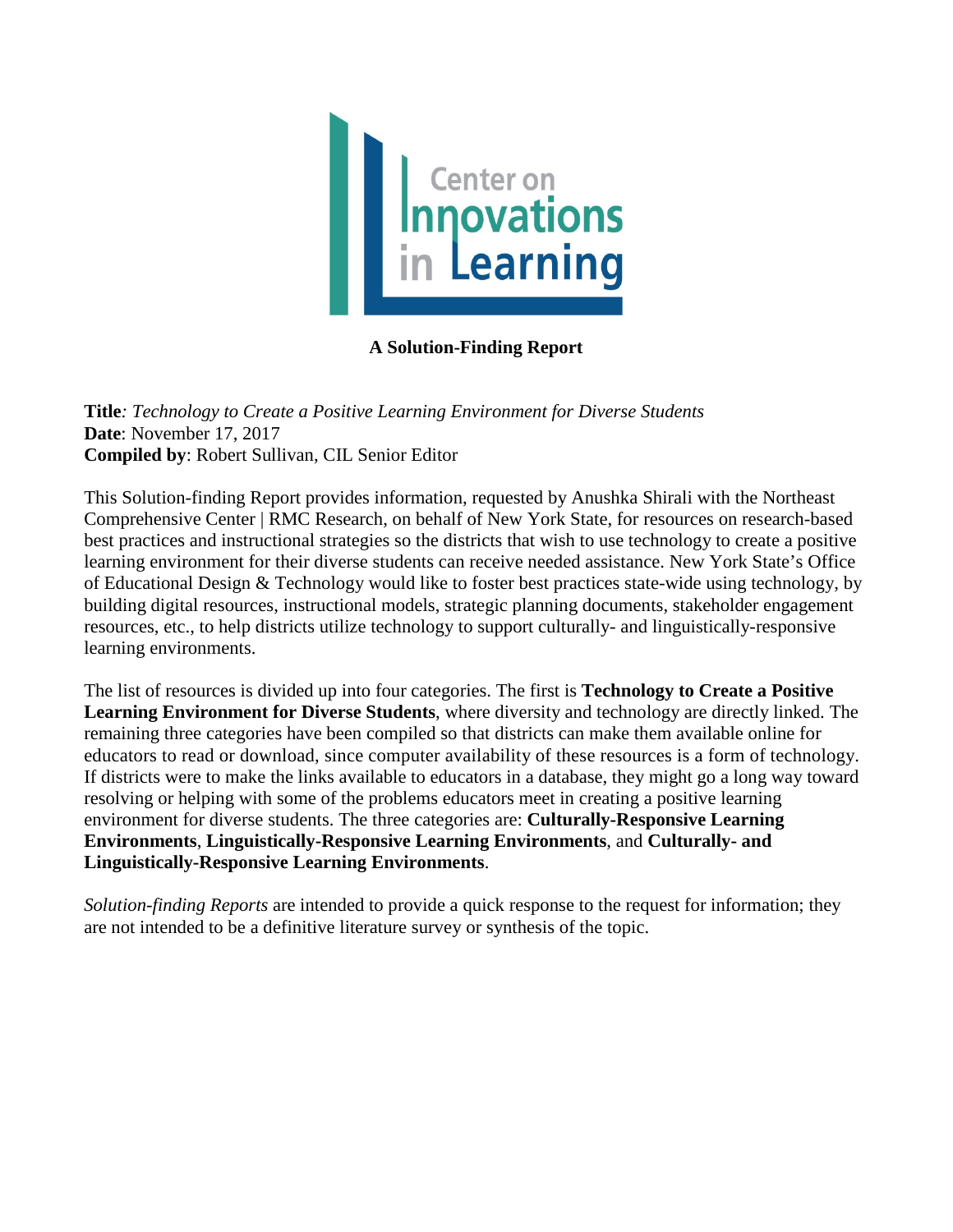# **Table of Contents**

| Technology to Create a Positive Learning Environment for Diverse Students3 |  |
|----------------------------------------------------------------------------|--|
|                                                                            |  |
|                                                                            |  |
|                                                                            |  |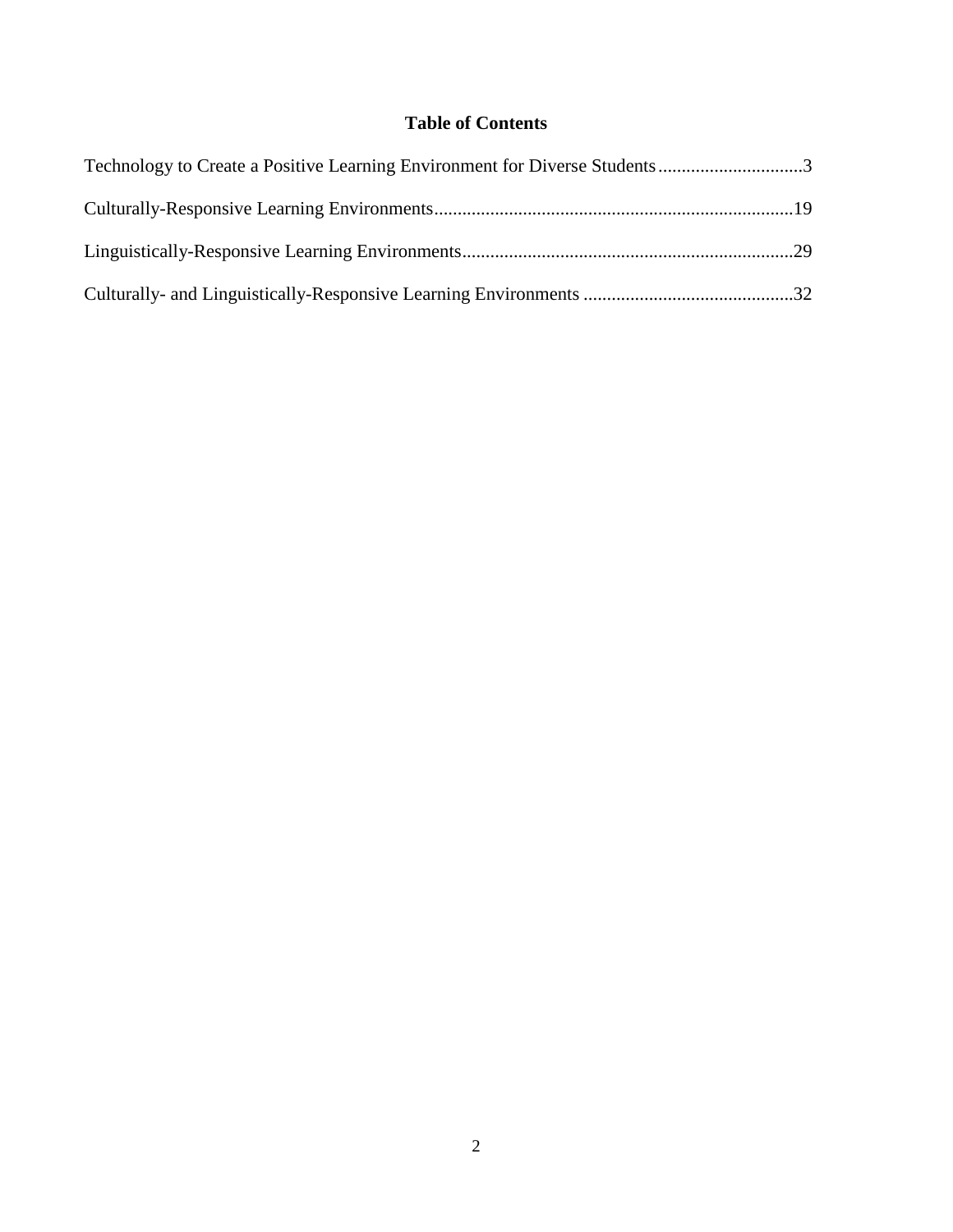## **TECHNOLOGY TO CREATE A POSITIVE LEARNING ENVIRONMENT FOR DIVERSE STUDENTS**

Beerer, K. (2017). Building Culturally Responsive Classrooms with Digital Content. Federal Way, WA: Getting Smart.

#### <http://www.gettingsmart.com/2017/02/culturally-responsive-classrooms-digital-content/>

This article deals with meeting the needs of increasingly diverse groups of learners. It says more and more educators are turning to a culturally responsive teaching framework for actionable strategies to address needs of diverse learners within the classroom. It says Gary Howard's work in outlining principles of culturally responsive teaching is one of the frameworks at the forefront of this effort. His research calls for: Ensuring the learning environment is physically and culturally inviting; Accommodating the differences in learners through student-centered instruction; Stressing collectivity of interactions as well as individuality; and Affirming students through cultural connections, particularly in relationship to the curriculum.

Catterick, D. (2008). Do the Philosophical Foundations of Online Learning Disadvantage Non-Western Students? In A. Edmundson (Ed.), *Globalized E-Learning Cultural Challenges* (pp. 116–129). Hershey, PA: Idea Group Inc.

<https://pdfs.semanticscholar.org/7bb9/ab32adf043b2a8214be4dcd4af480bf62f39.pdf>

A product of its historical origins, online learning is firmly rooted in the educational values that dominate post-secondary education in Britain, Australasia, and North America. With the increasing numbers of international students studying degree programs online, this chapter asks whether students from diverse educational cultures are disadvantaged in their learning by the teaching approaches implemented within online teaching environments. Active learning, reflective practice, and collaborative learning are all based on a cognitive, constructivist tradition, one which is evidently not shared by much of the rest of the world. Employing evidence from the field of cross-cultural psychology and taking Chinese students as an example, the author suggests that there may be some cause for concern within online instructional practices. The chapter concludes with three possible responses to the issue, two of which might go some way towards ensuring that international students find themselves on a more even playing field in their online degree program of study.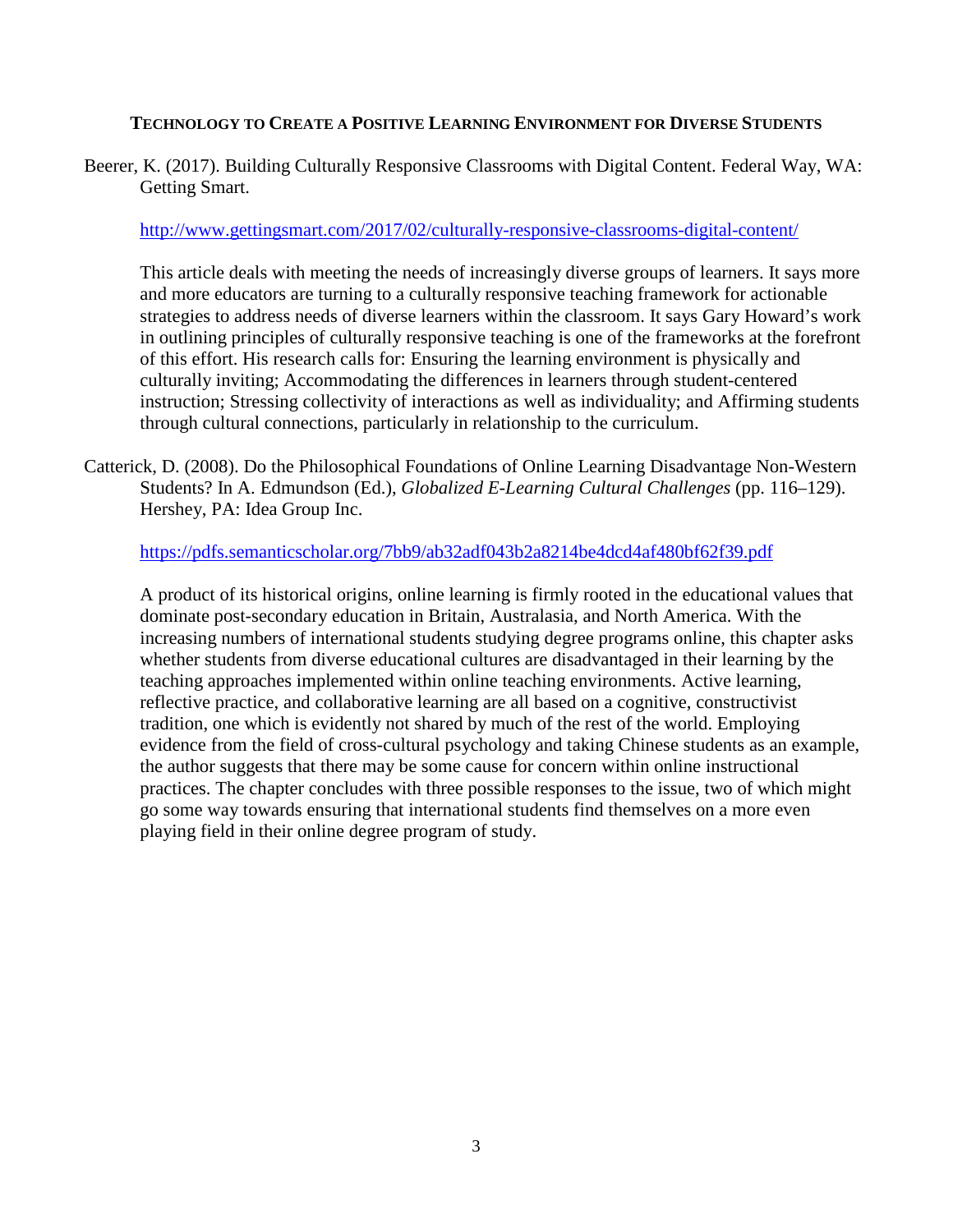Deng, L., Chen, Y.-H., & Li, S. C. (2017). Supporting Cross-Cultural Online Discussion with Formal and Informal Platforms: A Case between Hong Kong and Taiwan. *Research and Practice in Technology Enhanced Learning*, *12*(5), 1–15.

#### <https://link.springer.com/content/pdf/10.1186%2Fs41039-017-0050-z.pdf>

This paper reports on a collaborative project on fostering cross-cultural online discussion between two universities with one in Hong Kong and the other in Taiwan. Two online platforms—Moodle as a formal channel for course-related discussion and Facebook as an informal channel for social-oriented interaction—were employed. The study pays special attention to instructional design based on research-derived strategies and reflects on the effects of various strategies as well as students' experiences and perceptions. The results show that the students perceived the online discussion as valuable for exchanging perspectives and enhancing cross-cultural understanding. However, they were less motivated to use Facebook as the informal channel for socialization. The challenges encountered, especially those concerning using Facebook in formal learning environments, are discussed. The paper ends with recommendations for better utilizing and bringing together formal and informal online platforms.

Dyson, L. E. (2007). Constructing Shared Online Learning Environments for Indigenous Cultural Inclusiveness. Ultimo, New South Wales: University of Technology, Sydney.

#### <https://opus.lib.uts.edu.au/bitstream/10453/7486/1/2003001664.pdf>

The Faculty of Information Technology at the University Technology, Sydney has begun a project to improve the participation of Indigenous Australians in the Information Technology sector. As Indigenous students begin to move into computer studies, issues arise of how to provide them with an online learning environment which is culturally inclusive. A major challenge lies in the fact that this new cohort must share online learning with other students from diverse cultural backgrounds. A review of several studies of Indigenous distance education reveals that online technology must satisfy certain conditions to be effective, including flexibility, interactivity, minimal text, and cultural appropriateness. Generally, this Indigenous experience agrees with theories of culturally inclusive educational technology design. However, there remain issues of cultural specificity of certain aspects of screen design which cannot be ignored. A model for constructing an online learning environment is proposed consisting of a shared domain, included in which is an Indigenous-specific virtual space and optional customization for individual learners.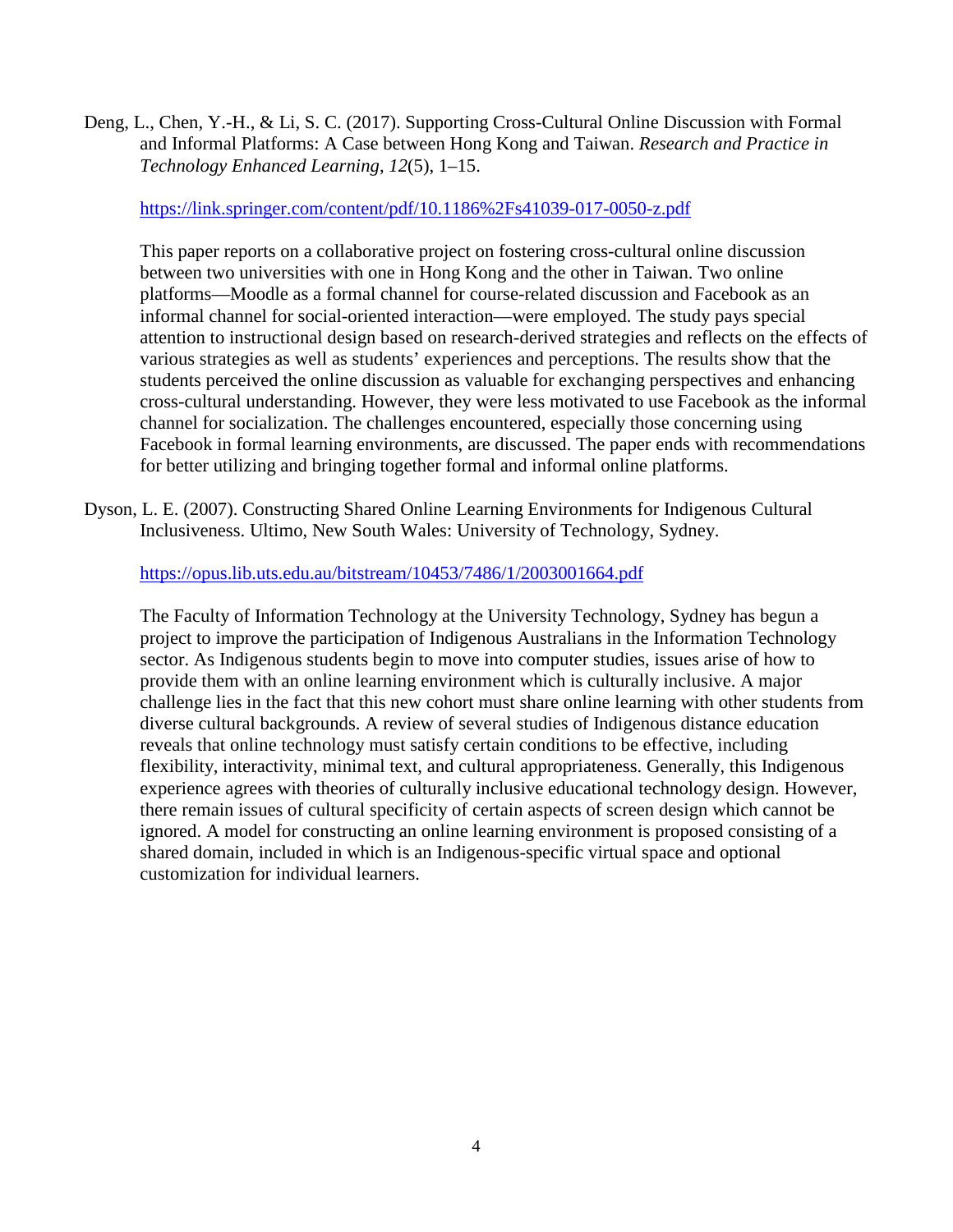Dyson, L. E. (2007). Design for a Culturally Affirming Indigenous Computer Literacy Course. In A. Williamson, C. Gunn, A. Young, & T. Clear (Eds.), *Winds of Change in the Sea of Learning: Proceedings of the 19th Annual Conference of the Australasian Society for Computers in Learning in Tertiary Education* (pp. 185-194). Melbourne, Australia.

#### <https://pdfs.semanticscholar.org/3458/5a9d3d77adfccac0e99eb650b95dfadb5c87.pdf>

This paper formulates a design for the proposed computer literacy module of the Pre-IT course. Principles in the design will then be applied to other modules and future courses delivered to Indigenous students. The challenge in the design and implementation of any course for Indigenous students is how to make the course engaging and empowering for them. Despite improvements in Indigenous university education, the rate of students failing to complete courses remains unacceptably high. A range of factors has been pinpointed, but an important one that recurs in the research literature is the assimilationist nature of much university education. If a computer literacy course is to be successful, it must be culturally affirming and appropriate to Indigenous students' interests, perspectives, values, learning styles, and identity. The first part of the paper briefly presents evidence for low levels of computer literacy amongst Indigenous university students and the need for a computer literacy course. Then the issue of assimilation and tertiary education is examined. This is followed by an analysis of Aboriginal learning styles theory, which has been the dominant theory of Indigenous education in Australia since the 1980s, and the application of this theory to computer education. In conclusion the design for a culturally affirming computer literacy course is presented based on Indigenous learning styles but also taking into account the needs of individual students.

# Edmundson, A. (2007). Decreasing Cultural Disparity in Educational ICTs: Tools and Recommendations. *Turkish Online Journal of Distance Education*, *4*(3). 1–23.

#### <http://dergipark.ulakbim.gov.tr/tojde/article/view/5000102991/5000096086>

The purpose of this article is to help educational planners decrease cultural disparities in educational information and communication technologies (ICTs), especially in those being introduced into lesser-developed countries. The author begins by reviewing assessment techniques that have been used by educational and development professions. Then, based on the results of cross-cultural research in educational anthropology and educational technology, the author creates and pilot tests a questionnaire used to assess cultural differences between learners in two different countries. Based on the results of the pilot study and further research, the author revises the questionnaire. The revised online questionnaire will be utilized in the author's dissertation research and is available for other researchers to test as an assessment tool for educational ICTs.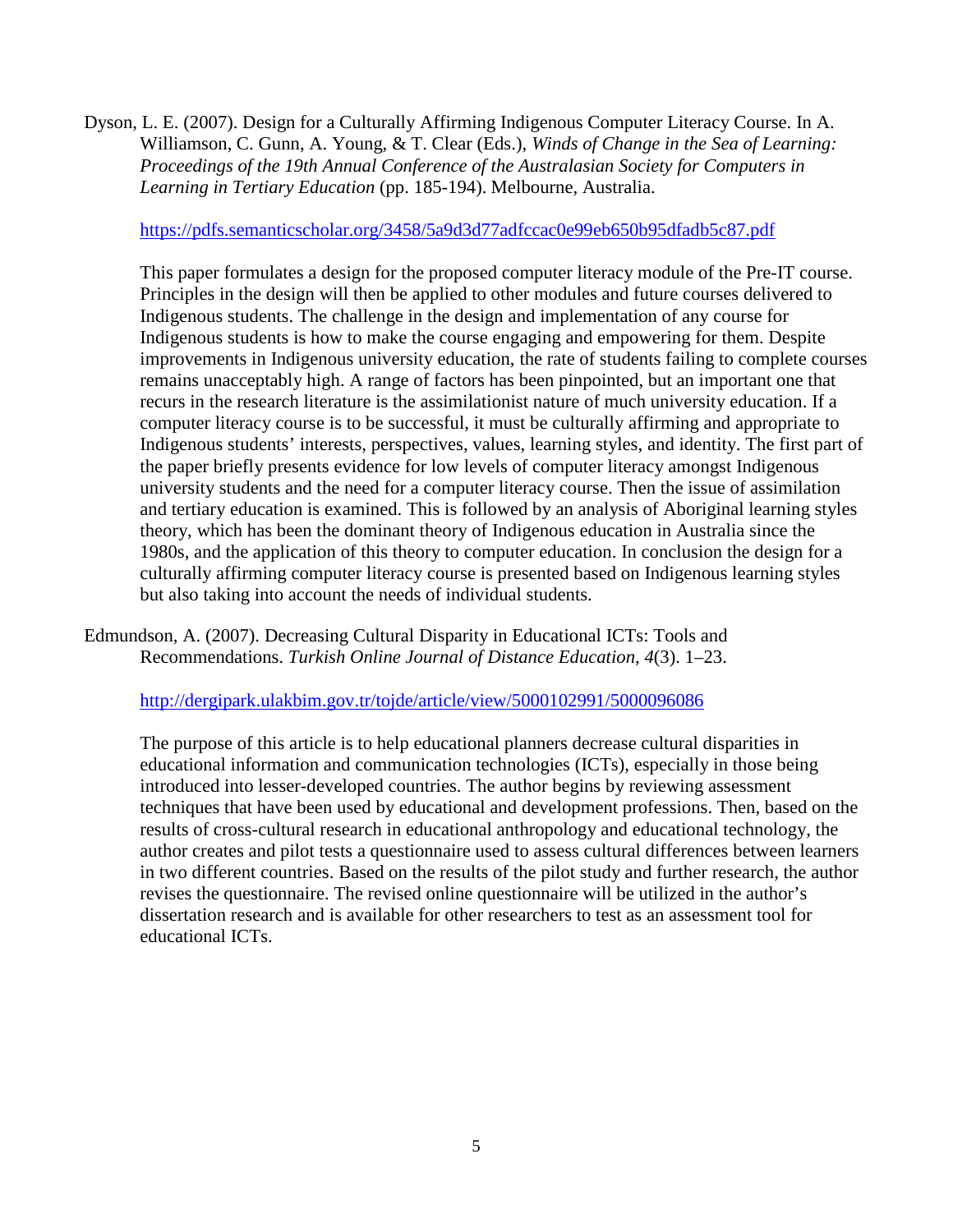Eglash, R., Gilbert, J. E.., Taylor, V., & Geier, S. R. (2013). Culturally Responsive Computing in Urban, After-School Contexts: Two Approaches. *Urban Education*, *48*(5), 629–656.

<http://journals.sagepub.com/doi/pdf/10.1177/0042085913499211>

The academic performance and engagement of youth from under-represented ethnic groups (African American, Latino, and Indigenous) in science, technology, engineering, and mathematics (STEM) show statistically large gaps in comparison with their White and Asian peers. Some of these differences can be attributed to the direct impact of economic forces. But cultural factors also play a role. This essay examines two culturally responsive math education technologies and report on evaluations of the technologies in urban out-of-school settings that suggest both approaches can be effective for integrating math education into urban, after-school contexts.

Heitner, K. L., & Jennings, M. (2016). Culturally Responsive Teaching Knowledge and Practices of Online Faculty. *Online Learning*, *20*(4), 54–78.

<http://files.eric.ed.gov/fulltext/EJ1124634.pdf>

Cultural differences between faculty and their students can create important challenges that affect the quality and efficacy of online teaching and learning. The objectives of this study were to: (a) create and pilot test an assessment for online faculty to measure culturally responsive teaching knowledge (CRT) and culturally responsive educational practices (CREP) in teaching and advising students of color, military students, LGBTQ students, religious minority students, and international students; (b) describe participants' CRT knowledge, value, and CREP; and (c) examine differences between their knowledge and their practices.

Henderson, L. (2014). Reeves' Pedagogic Model of Interactive Learning Systems and Cultural Contextuality. In C. McBeath & R. Atkinson (Eds.), *Proceedings of the Second International Interactive Multimedia Symposium* (189–198). Perth, Western Australia: Promaco Conventions.

<http://www.ascilite.org/conferences/aset-archives/confs/iims/1994/hj/henderson.html>

Although much of the literature on interactive multimedia continues to be an objectivist recipe on how to manipulate interactive multimedia (IMM) software and present it in stipulated ways, research is increasingly focused on using IMM for enhanced learning outcomes. For this reason, Reeves' (1992) work is important. The pedagogic model of interactive learning systems offers instructional designers 14 pedagogic dimensions for consideration when developing IMM and other interactive learning systems (ILS). However, cultural contextuality is invisible, although it may be seen as subsumed within most dimensions. The paper argues that instructional design is about the formation of cultural identity, that it is socially and culturally constructed. Minority cultures add further dimensions to the paradigm. In terms of instructional design, consideration of cultural contextuality as a variable of consequence means that variability and flexibility will be obvious features of the IMM package in order to promote effective learning.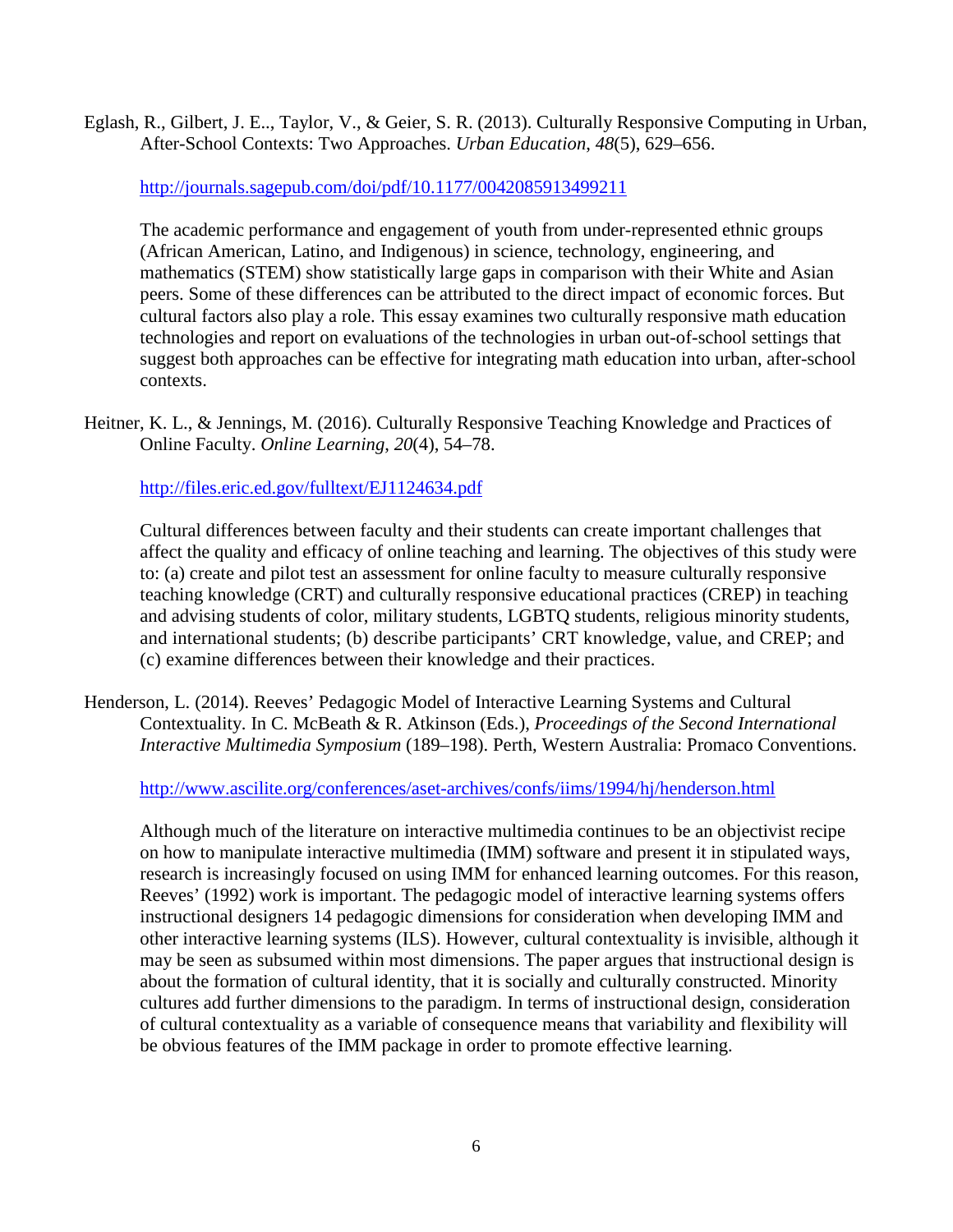Ilgaz, H., Mazman, S. G., & Altun, A. (2015). A Cross Cultural Perspective on Information Communication Technologies Learning Survey. *Technology, Knowledge and Learning*, *20*(2), 159–168.

### [http://members.aect.org/publications/iTech/iTECH\\_DIGEST\\_v5n4.pdf](http://members.aect.org/publications/iTech/iTECH_DIGEST_v5n4.pdf)

Information behavior has been at the core of researchers' interest for a long time. According to researchers, attention in the field of information research has shifted over the years from a dominant interest in the use of channels and sources to an emphasis on the encountering and seeking of information and the interpretation of meaning from that information. However, measuring this disposition to seek and its related skills is a challenge. In this study, the "Information Seeking Strategies Scale" was adapted to the Turkish language. Recommendations are discussed.

Kim, G. M. (2016). Transcultural Digital Literacies: Cross-Border Connections and Self-Representations in an Online Forum. *Reading Research Quarterly*, *51*(2), 199–219.

# <http://onlinelibrary.wiley.com/doi/10.1002/rrq.131/full>

Research on multicultural learning has focused on formal and local settings, such as schools, but young people are interacting with, and therefore learning from, informal settings and nonlocal contexts, including online platforms. That is, multicultural education is no longer limited to formal institutions, local contexts, or the printed word. Young people consume new media texts produced by geographically distant places but also compose their own multimodal texts around these media. Transcultural digital literacies refer to this phenomenon as using new technological affordances to learn, imagine, and create knowledge that traverses national boundaries and conventional cultural borders. To illustrate transcultural digital literacy practices, this study analyzes youths' engagements with digitally mediated texts to construct cross-border connections and self-representations.

Lal, V. (2002). Cultural Difference and Its Influence on Learning with Computer-Based Technologies in Schools. State College, PA: CiteSeerX, Pennsylvania State University.

### <http://citeseerx.ist.psu.edu/viewdoc/download?doi=10.1.1.122.2843&rep=rep1&type=pdf>

This paper focuses on how learner's cultural backgrounds influence learning with computerbased technologies. It begins by noting the lack of research in this area and then looks at the importance of understanding the cultural backgrounds of learners in designing computer-based learning experiences for them. After this it reviews the current debates, research, and thinking in the literature relating to cultural differences and learning with computer-based technologies. This paper also highlights the different nature of computer-based learning environments of public schools in New South Wales, Australia and the need for future research to address such learning contexts and the differences, which abound within them.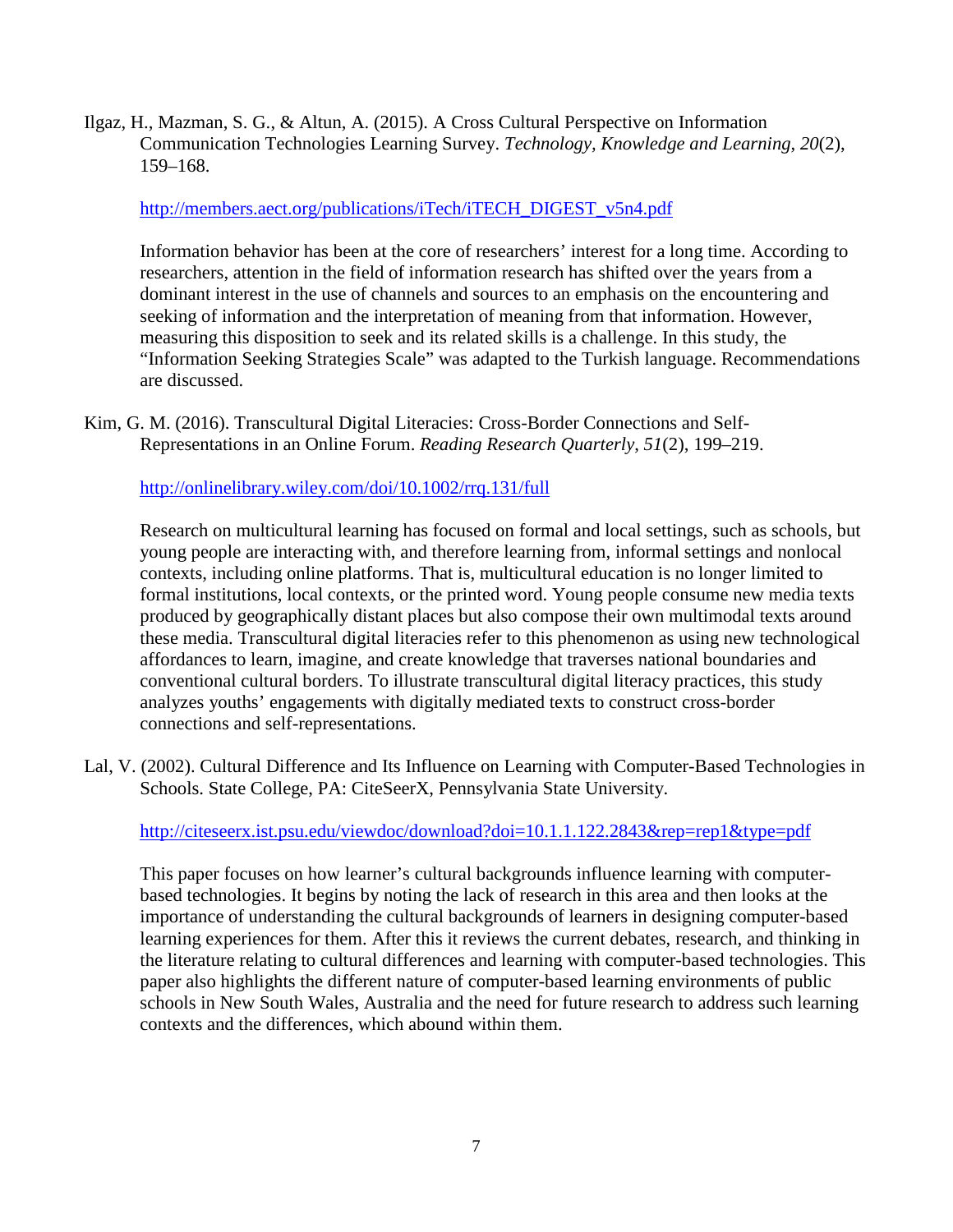Larsen, N., Bruselius-Jensen, M., Danielsen, D., Nyamai, R., Otiende, J., & Aagaard-Hansen, J. (2014). ICT-Based, Cross-Cultural Communication: A Methodological Perspective. *International Journal of Education and Development using Information and Communication Technology*, *10*(1), 107–120.

#### <http://files.eric.ed.gov/fulltext/EJ1071199.pdf>

This article discusses how cross-cultural communication based on information and communication technologies (ICT) may be used in participatory health promotion as well as in education in general. The analysis draws on experiences from a health education research project with Grade 6 pupils in Nairobi, Kenya, and Copenhagen, Denmark, addressing the topic of physical activity in everyday life. The article outlines a sequence of educational events (the Cross-Cultural Communication [3C] model) comprising exchange of letters, recording and exchange of films, and Skype communication sessions interchanging with reflection sessions in the classes. The educational rationale for using cross-cultural communication is that meeting the unfamiliar (different children, cultures, schools and contexts) leads to curiosity and reflection about one's own situation, and subsequently that reflectivity builds action competence. In the present case study, 3C was used as a means of health promotion, but the approach may be used in relation to almost any topic. The 3C model is discussed in relation to theories of co-learning, knowledge guiding and sharing and genuine participation. The article discusses methodological potentials and challenges.

Li, N., & Kirkup, G. (2007). Gender and Cultural Differences in Internet Use: A Study of China and the UK. *Computers and Education*, 48(2), 301–317.

[http://tpub.scu.edu.tw/scutwebpub/website/DocUpload/CourseTeaching/cyc20078393742\\_2.pdf](http://tpub.scu.edu.tw/scutwebpub/website/DocUpload/CourseTeaching/cyc20078393742_2.pdf)

This study investigates differences in use of, and attitudes toward, the Internet and computers generally for Chinese and British students, and gender differences in this cross-cultural context. Two hundred and twenty Chinese and 245 British students' responses to a self-report survey questionnaire are discussed. Significant differences were found in Internet experience, attitudes, usage, and self-confidence between Chinese and British students. British students were more likely to use computers for study purposes than Chinese students, but Chinese students were more self-confident about their advanced computer skills. Significant gender differences were also found in both national groups.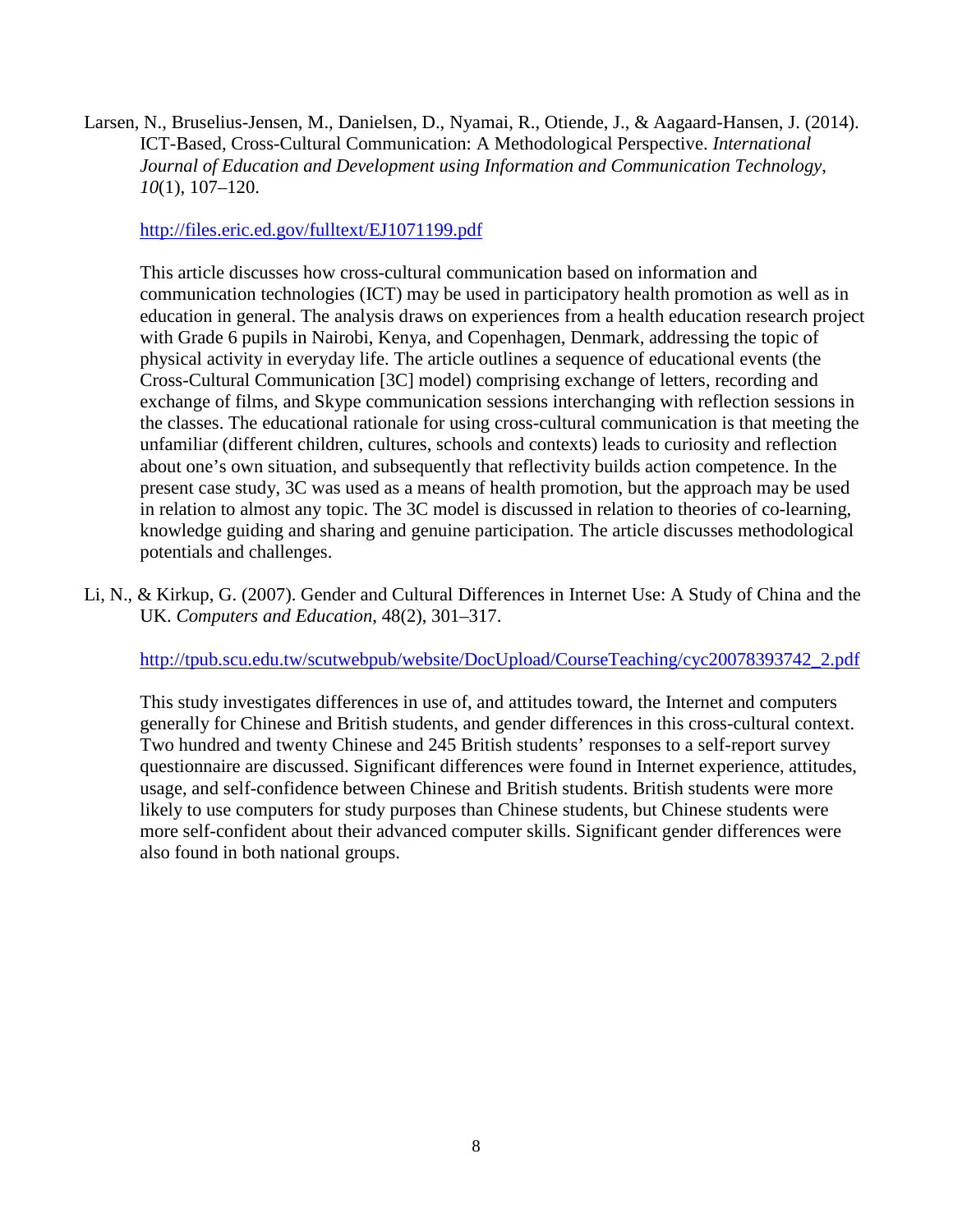McLoughlin, C. (1995). Assessment of Writing in Multicultural Settings. In L. Summers (Ed), A Focus on Learning: Proceedings of the 4th Annual Teaching Learning Forum (pp. 165–171). Perth, Australia: Edith Cowan University.

#### <http://clt.curtin.edu.au/events/conferences/tlf/tlf1995/mcloughlin.html>

Assessment in education has many purposes, the most important of which is to encourage students to learn. Surface approaches to learning (memorization rather than deeper understanding) are adopted by students when study demands are excessive and students are under pressure. There is thus a conflict between the summative objectives of assessment, selecting, grading, and maintaining standards, and the formative role of encouraging learning. In a multicultural learning context, as characterized in tertiary learning contexts, the formative role of assessment procedures is critical in developing self-directed learning strategies. Assessment strategies should therefore promote and match these higher order cognitive activities. Assessment then, should form an integral part of the learning process. It is also a way of helping students to learn more effectively. In this article, several strategies are presented which aim to enhance the quality of student writing, by considering the different perceptions students may have of essays and the influences that cultures exert on writing patterns.

McLoughlin, C. (1999). Culturally Inclusive Learning on the Web. In K. Marline, N. Stanley, & N. Davison, N. (Eds.), *Teaching in the Disciplines/Learning in Context: Proceedings of the 8th Annual Teaching*. (pp. 272–277). Perth, Australia: University of Western Australia.

### <http://clt.curtin.edu.au/events/conferences/tlf/tlf1999/mcloughlin.html>

In tertiary contexts, Web-based instruction may be tailored to the needs of a particular cultural group, and recognize the specific learning needs, preferences and styles of learners. At a time when open learning markets are very competitive, many WWW sites are developed with an international audience in mind. The internationalization of education has led to the development of two distinct types of WWW sites: those made for one particular context and culture, but visited by a global audience; and those made specifically for cross-cultural participation. An investigation of these sites reveals many different learning features and instructional design paradigms. Sites aiming for cross cultural participation and seeking a bridge to multiculturalism need to take certain design features into consideration, and utilize culturally appropriate forms of instructional design (ID). A critique of current ID approaches shows that many lack the depth and scope to enable them to provide culturally inclusive learning. At the same time, WWW sites that aim for cultural portability of courseware need to adopt cross-cultural design features that ensure access by culturally diverse learners. The contrasting orientations and pedagogic features of culture-specific as opposed to cross-cultural sites are discussed and the implications for design are considered.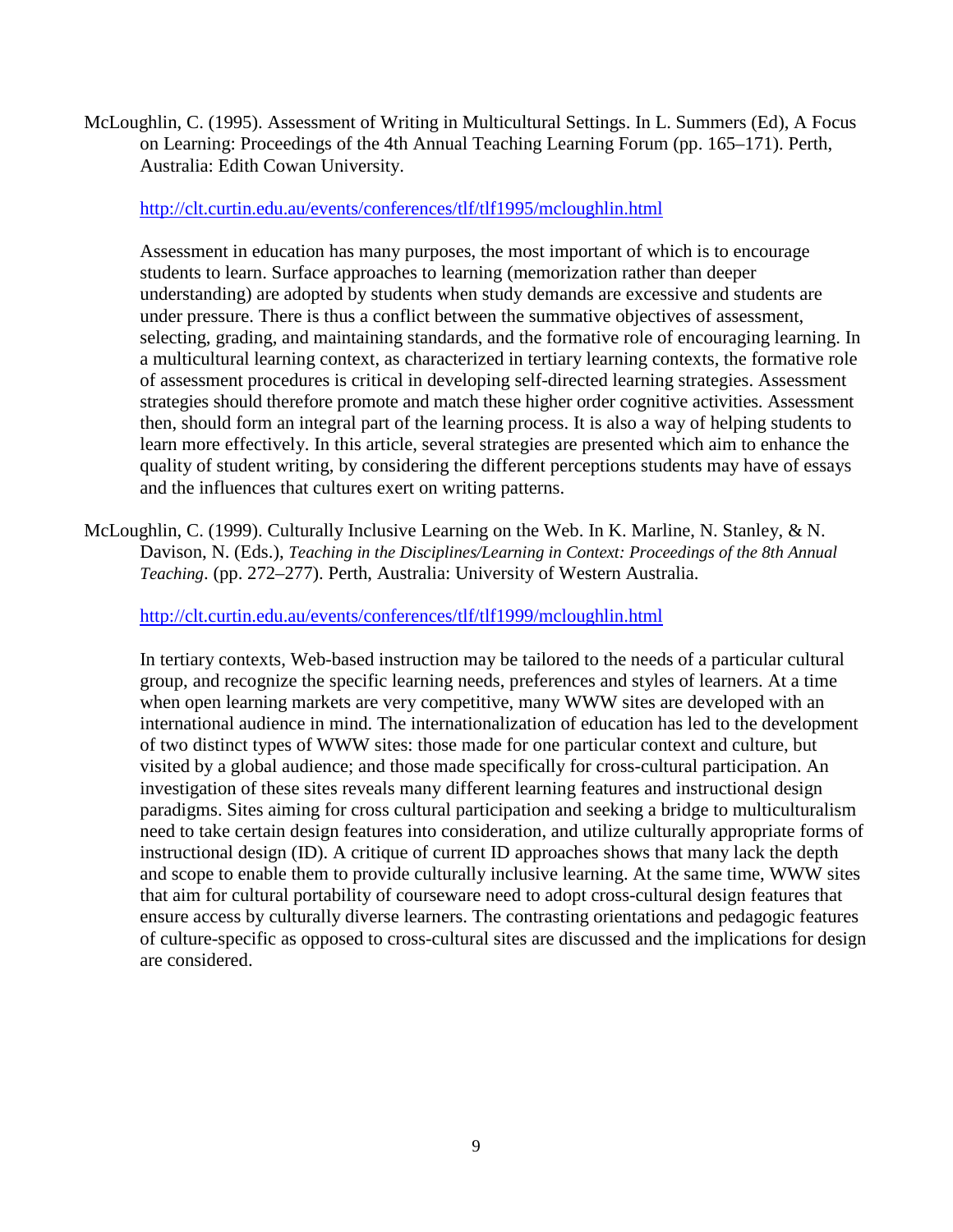McLoughlin, C. (2001). Inclusivity and Alignment: Principles of Pedagogy, Task and Assessment Design for Effective Cross-Cultural Online Learning. *Distance Education*, *22*(1), 7–29.

## <http://www.tandfonline.com/doi/pdf/10.1080/0158791010220102>

This paper offers a framework for culturally inclusive pedagogy that can be applied to online environments. It proposes a theoretically grounded framework linking culturally inclusive learning with curriculum and assessment design, using the principle of constructive alignment so that instruction is flexible and relevant to students from a diverse range of cultural and language backgrounds.

McLoughlin, C. (2010). Learner Support in Distance and Networked Learning Environments: Ten Dimensions for Successful Design. *Distance Education*, *23*(2), 149–162.

<http://www.tandfonline.com/doi/pdf/10.1080/0158791022000009178>

How do educators and instructional designers assess the effectiveness of the learning environments they design? One important means of ensuring the effectiveness of instruction in distance and face-to-face settings is through provision of learner support. Increasingly, as learners utilize the World Wide Web for collaborative learning, support systems contribute to the processes of learning and assist the learner in developing competencies and confidence in selfregulated learning and social interaction. Originating in the socio-cultural perspective of Vygotskyan theory, the term scaffolding refers to learning support based on social constructivist models of learning. As the World Wide Web becomes increasingly integrated into the delivery of learning experiences at primary, tertiary, and secondary levels, the concept of scaffolding needs to be reconsidered because it is not readily translated into contexts where the teacher is not present, such as in online learning environments. The aim of this paper is to offer a conceptualization of the term scaffolding in distance learning, to provide examples of how learners can be supported in the processes of constructivist inquiry in a range of learning settings, and to offer principles for the design of learning support that can be applied across a range of instructional settings.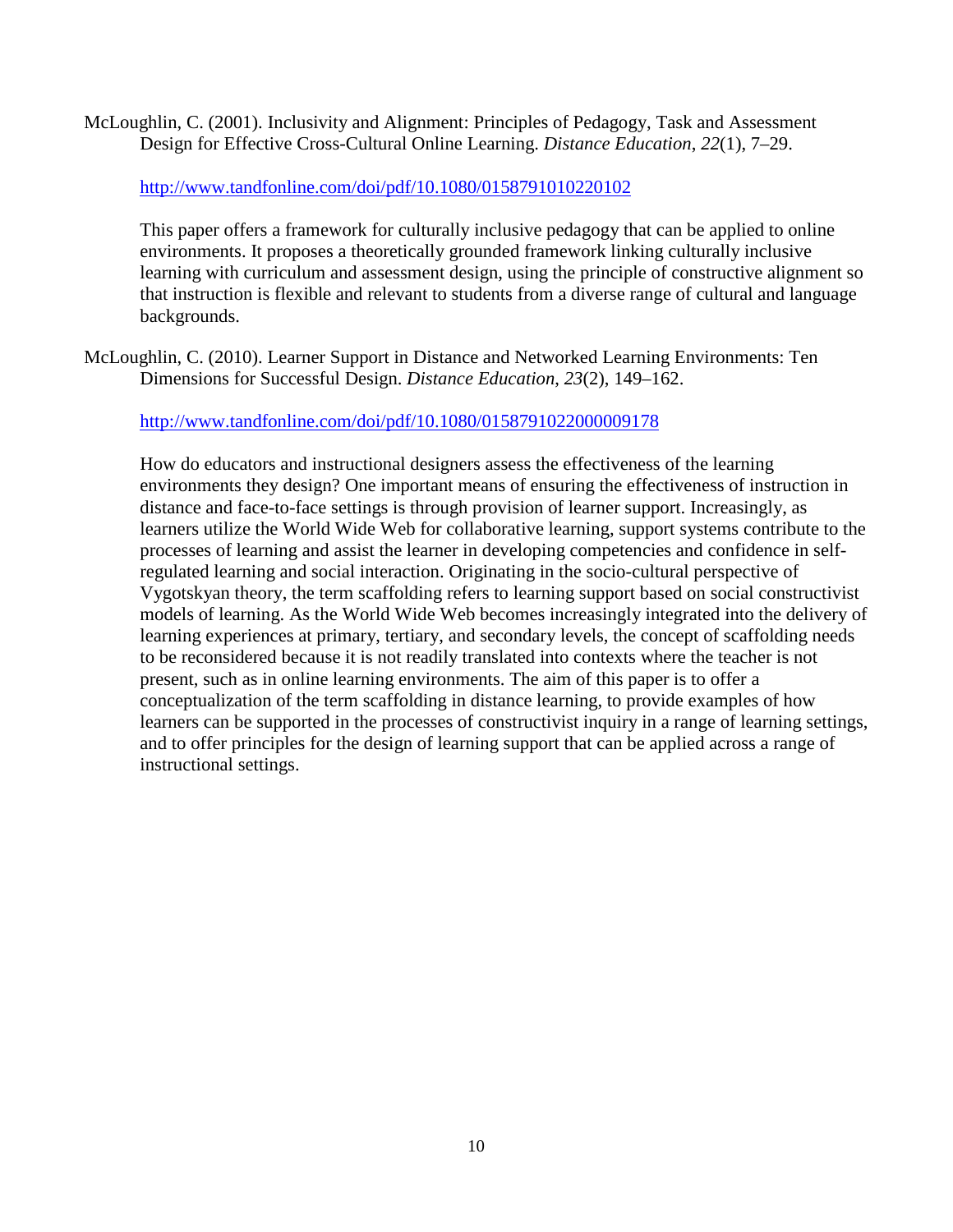McLoughlin, C., & Lee, M. J. W. (2000). Mapping the Digital Terrain: New Media and Social Software as Catalysts for Pedagogical Change. In R. Atkinson, & C. McBeath (Eds.), *Hello! Where Are You in the Landscape of Educational Technology?* (pp. 641–652). Geelong, Victoria, Australia: Deakin University.

### <http://citeseerx.ist.psu.edu/viewdoc/download?doi=10.1.1.516.1134&rep=rep1&type=pdf>

In the emerging digital landscape of the Web 2.0 era, where social software tools like blogs, wikis, and podcasts provide instant connectivity, promises of engagement, and community building, there is a need to rethink models for teaching and learning. In this paper, the authors argue that outmoded didactic models, which place emphasis on the delivery of information by an instructor and/or from a textbook, may need to be replaced in order for student-centered learning to come to fruition. Currently, e-learning pedagogies at universities and colleges appear to be fueled largely by learning management systems (LMSs) that replicate these traditional paradigms in an online setting. They conform to a "student-as-information consumer" model, thereby reinforcing instructor-centered approaches to teaching, learning and knowledge, as opposed to being conducive to constructivist modes of learning that enable a high degree of learner selfdirection and personalization.

McLoughlin, C., & Lee, M. J. W. (2000). Using Web and Problem-Based Learning Environments to Support the Development of Key Skills. In J. Winn (Ed.), *ASCILITE '99 – Responding to Diversity: Proceedings of the 16th Annual Conference of the Australian Society for Computers in Learning in Tertiary Education* (pp. 249–256). Brisbane, Australia: Queensland University of Technology.

<http://citeseerx.ist.psu.edu/viewdoc/download?doi=10.1.1.305.555&rep=rep1&type=pdf>

This paper reports on a project in which the development of key skills among university students was considered in the context of a problem-based learning environment delivered online. The results suggest that such learning environments provide many opportunities for students to develop key skills and there is great prospect in further exploring these opportunities and outcomes.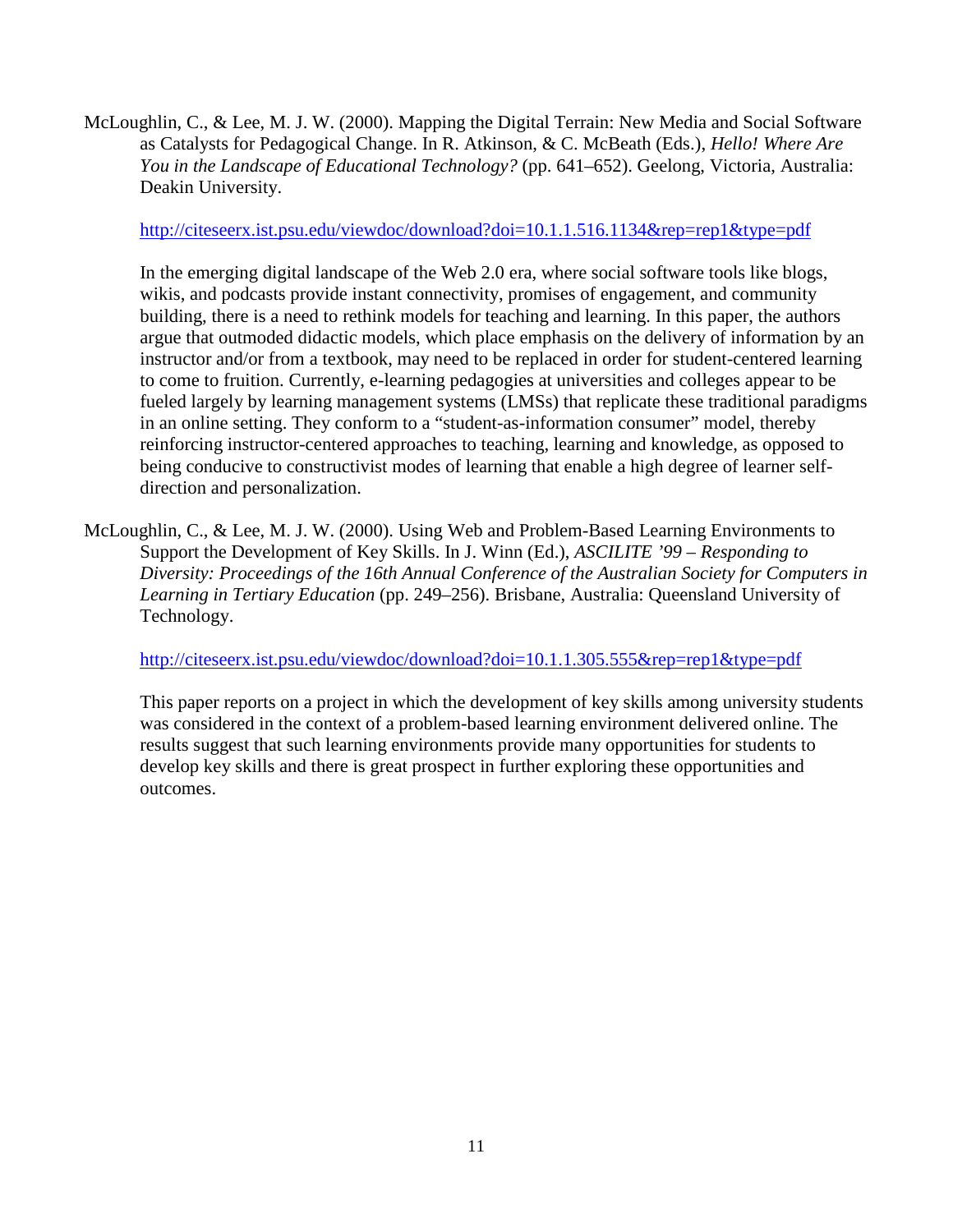McLoughlin, C., & Lee, M. J. W. (2007). Social software and participatory learning: Pedagogical choices with technology affordances in the Web 2.0 era. In *Proceedings of ASCILITE – Australian Society for Computers in Learning in Tertiary Education Annual Conference 2007* (pp. 664–675). Tugun, Queensland, Australia: Australasian Society for Computers in Learning in Tertiary Education.

[http://researchbank.acu.edu.au/cgi/viewcontent.cgi?article=3049&context=fea\\_pub](http://researchbank.acu.edu.au/cgi/viewcontent.cgi?article=3049&context=fea_pub)

The two-way Web has arrived, accompanied by a raft of affordances that expand how we teach, communicate, learn and create knowledge. New trends are emerging in the way information is distributed and consumed. Emerging "Web 2.0" services such as blogs, wikis and social bookmarking applications, as well as social networking sites like MySpace, Friendster and Facebook, are seen as more social and personal, and based on "microcontent" – i.e., digital content in small fragments that may be combined and recombined by individuals to produce new patterns, images and interpretations. This paper investigates the affordances of Web 2.0 and social software and the choices and constraints they offer to tertiary teachers and learners. A discussion of emerging pedagogical models is presented to demonstrate that we now have access to an enabling suite of tools to support greater learner choice and self-direction.

McLoughlin, C., & Lee, M. J. W. (2010). Personalised and Self Regulated Learning in the Web 2.0 Era: International Exemplars of Innovative Pedagogy Using Social Software. *Australasian Journal of Educational Technology*, *26*(1), 28–43.

<https://ajet.org.au/index.php/AJET/article/viewFile/1100/355>

Research findings in recent years provide compelling evidence of the importance of encouraging student control over the learning process as a whole. The socially based tools and technologies of the Web 2.0 movement are capable of supporting informal conversation, reflexive dialogue, and collaborative content generation, enabling access to a wide raft of ideas and representations. Used appropriately, these tools can shift control to the learner, through promoting learner agency, autonomy, and engagement in social networks that straddle multiple real and virtual learning spaces independent of physical, geographic, institutional, and organizational boundaries. As argued in this article, however, in order for self-regulated learning to come to fruition, students need not only to be able to choose and personalize what tools and content are available, but also to have access to the necessary scaffolding to support their learning. Emerging practices with social computing technologies, a number of examples of which are showcased in this article, signal the need for pedagogies that are more personal, social, and participatory. The authors conclude with a discussion of some of the key implications for practice, including an outline of the current challenges faced by tertiary educators.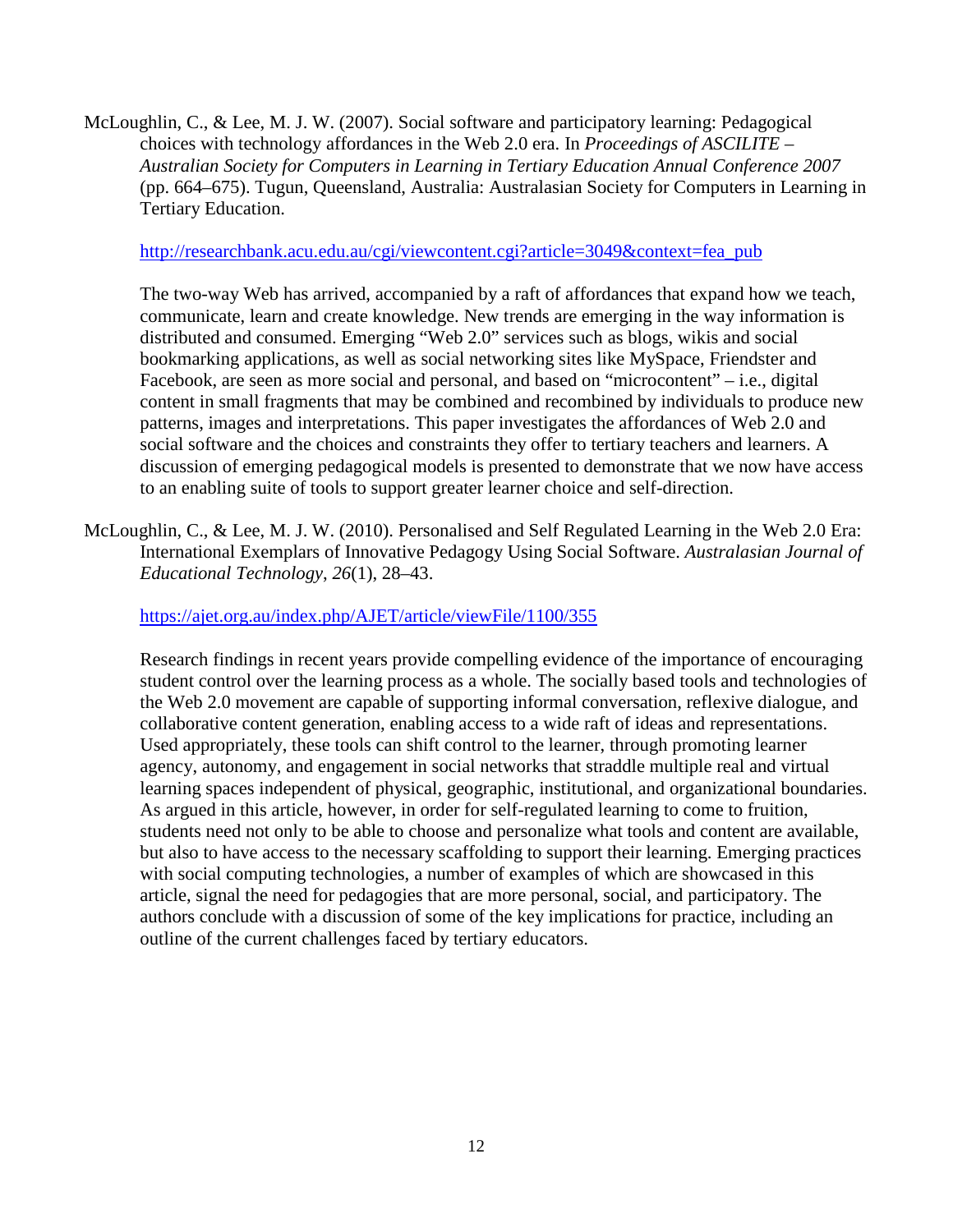McLoughlin, C., & Luca, J. (2001). Quality in Online Delivery: What Does It Mean for Assessment in E-Learning Environments? In *Proceedings of the 18th Annual Conference of the Australasian Society for Computers in Learning in Tertiary Education: Meeting at the Crossroads* (pp. 417- 426). Melbourne, Australia.

#### <http://ro.ecu.edu.au/cgi/viewcontent.cgi?article=5840&context=ecuworks>

While a great deal has been written on the advantages and benefits of online teaching, and research continues to proliferate, many practitioners are seeking guidelines that can be applied to the design of assessment in online environments. The last decade has seen the convergence of traditional distance education with on-campus modes of delivery and work-based training signaling new models of flexible delivery. In addition, demand-driven education accentuates the learner's role and needs, while the teacher has become a manager, mediator, and motivator of student learning. Issues raised by national and international bodies and quality assurance agencies now seem to be addressing the same questions. How can a teaching and learning process that differs so markedly from what has been practiced for hundreds of years maintain and support quality? Who will be the guardians of quality and the innovators of learning and assessment design? This paper addresses current definitions of quality in online assessment and examines emerging expectations of what constitutes appropriate online assessment. A case study is presented of a World Wide Web-based assessment framework that is both interactive and product-oriented and involves learners in making contributions to course resources through learning activities. It is proposed that an interactive participatory model of assessment utilizes the communicative features of technology while affording a motivating and authentic assessment experience.

McLoughlin, C., & Marshall, L. (2000). Scaffolding: A Model for Learner Support in an Online Teaching Environment. In A. Herrmann and M. M. Kulski (Eds.), *Flexible Futures in Tertiary Teaching. Proceedings of the 9th Annual Teaching Learning Forum*, February 2–4, 2000. Perth, Australia: Curtin University of Technology.

<https://clt.curtin.edu.au/events/conferences/tlf/tlf2000/mcloughlin2.html>

When students are introduced to online learning, they are faced with a new learning environment and the expectation that they will have independent learning skills and the capacity to engage in activities that require self-direction and self-management of learning. While universities are now fostering lifelong learning skills and preparation for the workplace, the cultivation of these skills is now core business at tertiary institutions across Australia. The learning opportunities of Webbased instruction are enormous. Students can select and employ resources, employ strategies, and assess their overall progress. Yet, how do students respond to such environments? Are they capable of maximizing the learning potential of the Web, developing metacognitive awareness, identifying learning needs, and revising plans and actions?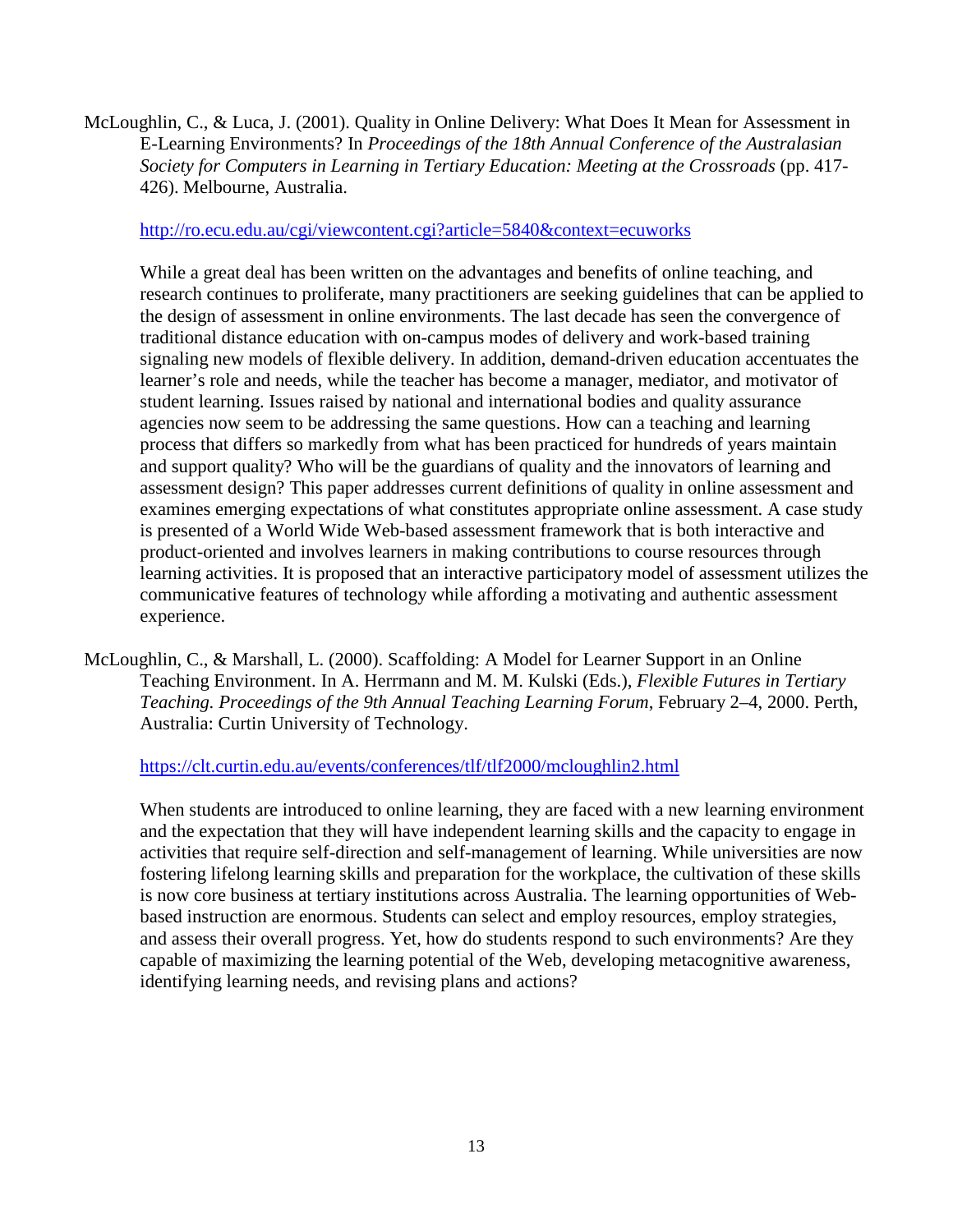McLoughlin, C., & Oliver, R. (2000). Designing Learning Environments for Cultural Inclusivity: A Case Study of Indigenous Online Learning at Tertiary Level. *Australian Journal of Educational Technology*, *16*(1), 58–72.

<http://citeseerx.ist.psu.edu/viewdoc/download?doi=10.1.1.880.1215&rep=rep1&type=pdf>

This article considers cultural diversity in Web design and traces the design processes involved in the development of an online learning environment for indigenous Australian learners entering university. Highlights include culture, constructivist learning, and situated cognition; cultural pluralism in instructional design; and ten design principles for culturally inclusive instructional design.

McLoughlin, C., & Oliver, R. (2000). Instructional Design for Cultural Difference: A Case Study of the Indigenous Online Learning in a Tertiary Context. *Australian Journal of Educational Technology*, *16*(1), 58–72.

<http://www.ascilite.org/conferences/brisbane99/papers/mcloughlinoliver.pdf>

In this paper, the authors trace the design processes involved in the development of an on-line unit for Indigenous Australian learners preparing to enter university, and account for the cultural issues that impacted on creation of learning tasks and styles of communication. The paper argues for cultural localization, which means incorporating the values, styles of learning, and cognitive preferences of the target population. It also means going beyond surface-level design considerations to achieve a meaningful constructivist learning environment. It is recommended that, when creating WWW-based course support sites for maximum flexibility, systematic attention must be given to particular design guidelines, which include cultural contextualization.

Miller, A. (2011). Culturally Responsive Online Teaching. Alexandria, VA: The Whole Child, Association for Supervision and Curriculum Development.

<http://www.wholechildeducation.org/blog/culturally-responsive-online-teaching>

This article asks, "So what is culturally responsive online teaching? Culturally responsive online teachers identify and take advantage of cultural strengths and resiliencies through aligned online teaching best practices, while using diverse discourse structures and curriculum. These resiliencies vary across culture and experience."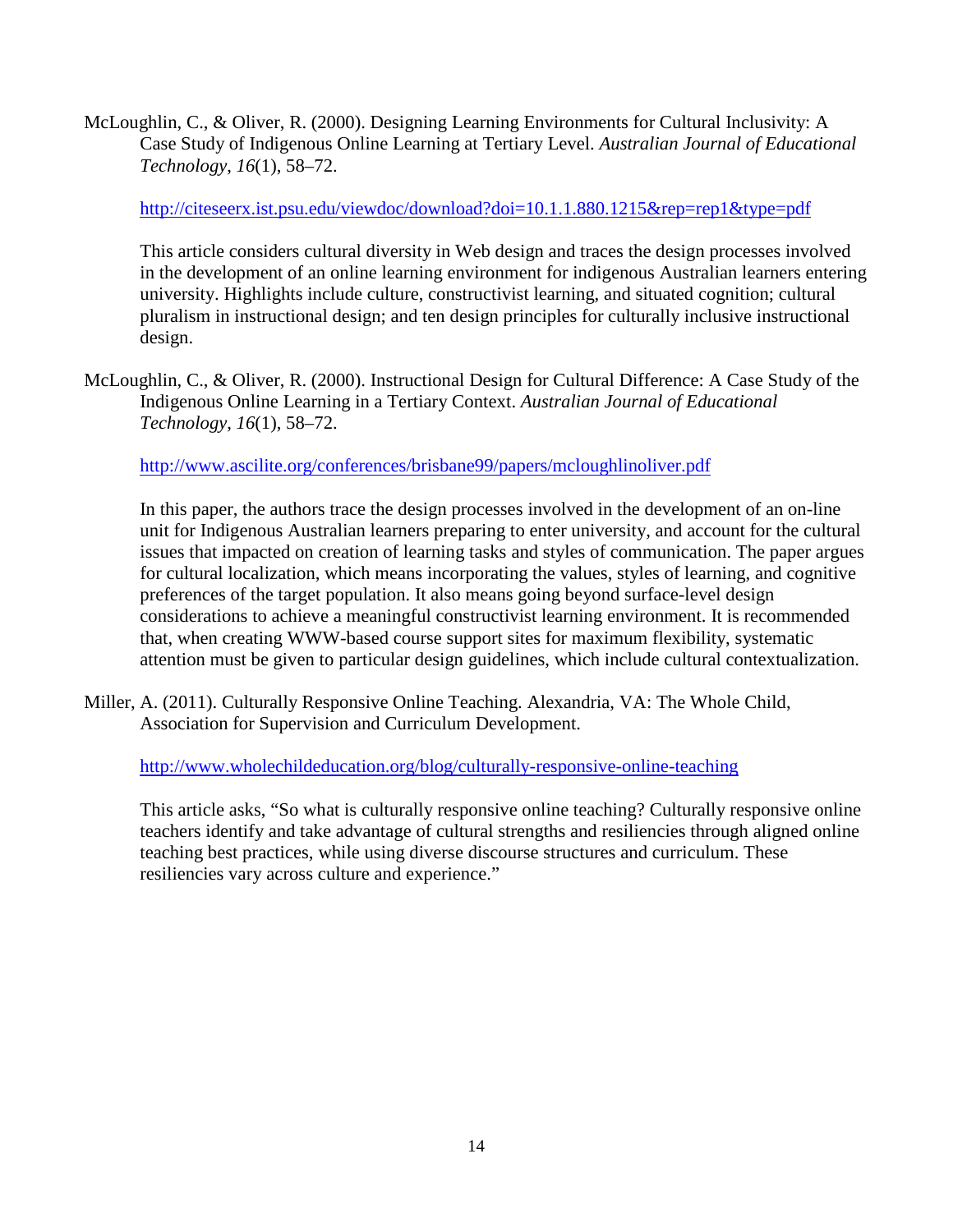Morong, G., & DesBiens, D. (2016). Culturally Responsive Online Design: Learning at Intercultural Intersections. *Intercultural Education*, *27*(5), 474–492.

[http://www.tandfonline.com/doi/full/10.1080/14675986.2016.1240901?scroll=top&needAccess=](http://www.tandfonline.com/doi/full/10.1080/14675986.2016.1240901?scroll=top&needAccess=true) [true](http://www.tandfonline.com/doi/full/10.1080/14675986.2016.1240901?scroll=top&needAccess=true)

This article presents evidence-based guidelines to inform culturally responsive online learning design in higher education. Intercultural understanding is now a recognized core learning outcome in a large majority of Canadian public universities; however, supporting design methodology is underdeveloped, especially in online contexts. The authors' search for valid intercultural learning design criteria began with two questions: What is the research evidence for learning design practices that support intercultural learning? In what ways do current course design rubrics address intercultural learning?

Piazza, S. V., Rao, S., & Protacio, M. S. (2015). Converging Recommendations for Culturally Responsive Literacy Practices: Students with Learning Disabilities, English Language Learners, and Socioculturally Diverse Learners. *International Journal of Multicultural Education*, *17*(3), 1–20.

<http://files.eric.ed.gov/fulltext/EJ1104910.pdf>

This study examines culturally responsive pedagogy across the fields of special education, multicultural literacy education, and teaching English language learners. A systematic review of recommendations identified culturally responsive practices in five key areas: dialogue, collaboration, visual representation, explicit instruction, and inquiry. Educators are encouraged to adopt a critical and responsive stance that incorporates students' cultural knowledge and lived experiences when implementing these recommendations. Creating classrooms that promote culturally responsive and effective instruction is grounded in the definition of literacy as a social practice and leads to more equitable learning opportunities in all areas.

Scott, K. A., Sheridan, K. M., & Clark, K. (2015). Culturally Responsive Computing: A Theory Revisited. *Learning, Media and Technology*, *40*(4), 412–436.

<http://www.tandfonline.com/doi/pdf/10.1080/17439884.2014.924966?needAccess=true>

Despite multiple efforts and considerable funding, historically marginalized groups (e.g., racial minorities and women) continue not to enter or persist in the most lucrative of fields technology. Understanding the potency of culturally responsive teaching (CRT), some technology-enrichment programs modified CRP principles to establish a culturally responsive computing (CRC) experience for disenfranchised groups. The authors draw from their respective praxes, developing two such initiatives, and reconceptualize CRC as a heuristic. In this theoretical article, they offer a more nuanced vision of CRC considering intersectionality, innovations, and technosocial activism. Implications for the newly defined tenets consider programmatic, theoretical, and methodological concerns.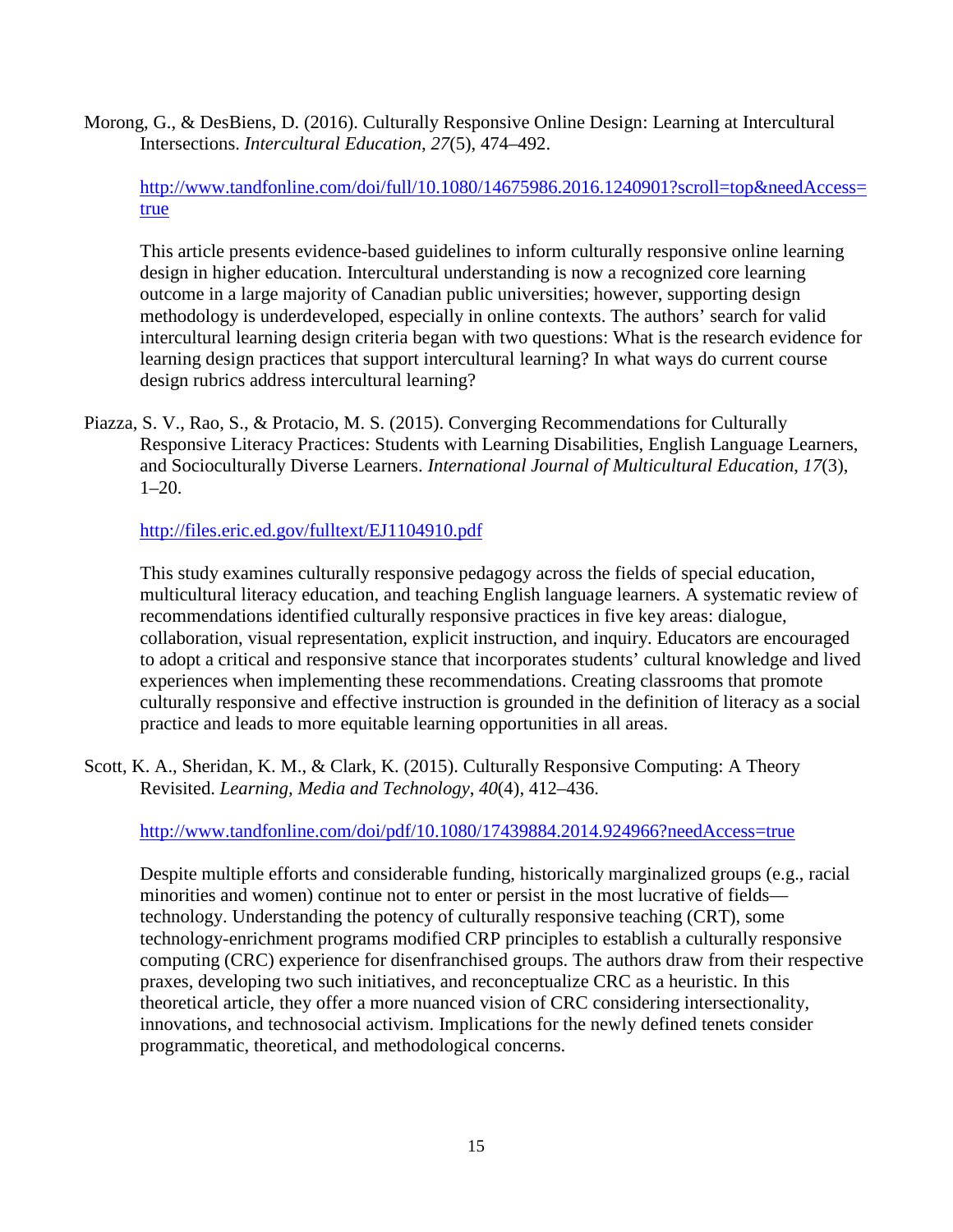Sieffert, S. (2006). Placing Culture at the Forefront. Saskatoon, Canada: University of Saskatchewan.

<http://etad.usask.ca/802papers/seiffert/seiffert.pdf>

With the ability to reach broader and more diverse audiences of learners, the issue of cultural differences and their effects on instructional technology and design are becoming more and more important. In order to capitalize on this potential, instructional designers must be able to design for emerging audiences. We don't really know for sure what the audiences of the future will look like, but we need to be able to adapt to whatever cultural demands and opportunities they present. This paper examines some definitions of culture and how culture in turn affects instructional design. Specific cultural issues in designing instructional materials are discussed and guidelines are also examined in order to guide the design of culturally sensitive materials.

Smith, D. R.; Ayers, D. F. (2006). Culturally Responsive Pedagogy and Online Learning: Implications for the Globalized Community College. *Community College Journal of Research & Practice*, *30*(5-6), 401–415.

[https://libres.uncg.edu/ir/uncg/f/D\\_Ayers\\_Culturally\\_2006.pdf](https://libres.uncg.edu/ir/uncg/f/D_Ayers_Culturally_2006.pdf)

Implicit in the open-door mission of the community college is the mandate that every learning experience should offer full equity and inclusion for all learners, including those of diverse cultural backgrounds. This mission is paramount, given the cultural diversity represented among learners served by the globalized community college. This paper presents a cross-section of research, practice, and discourse focused on expanding our knowledge and understanding of the diverse learning needs of community college learners. The relevance of the literature to the planning, design, and implementation of distance learning is discussed. In the end, the authors offer distance-learning instructional strategies that may accommodate the unique needs of Hispanic/Latino learners. Implications for community college educators are discussed.

Taliaferro, A. (2011). Developing Culturally Responsive Leaders through Online Learning and Teaching Approaches. *Journal of Educational Technology*, *8*(3), 15–20.

<http://files.eric.ed.gov/fulltext/EJ1102107.pdf>

The article discusses culturally responsive leadership theory as a means to developing preservice Master of School Administration (MSA) students as culturally responsive leaders who understand and are able to bridge differences that arise in diverse educational settings. The issues explored include those related to the cultural heritages and educational histories that students, faculty, and stakeholders bring with them to the educational setting. The article discusses ways that educational leadership can employ 21st Century technologies to enhance online instruction and teaching strategies. The article explores how online teaching approaches are effective in providing a forum for meaningful and in-depth experiences for students.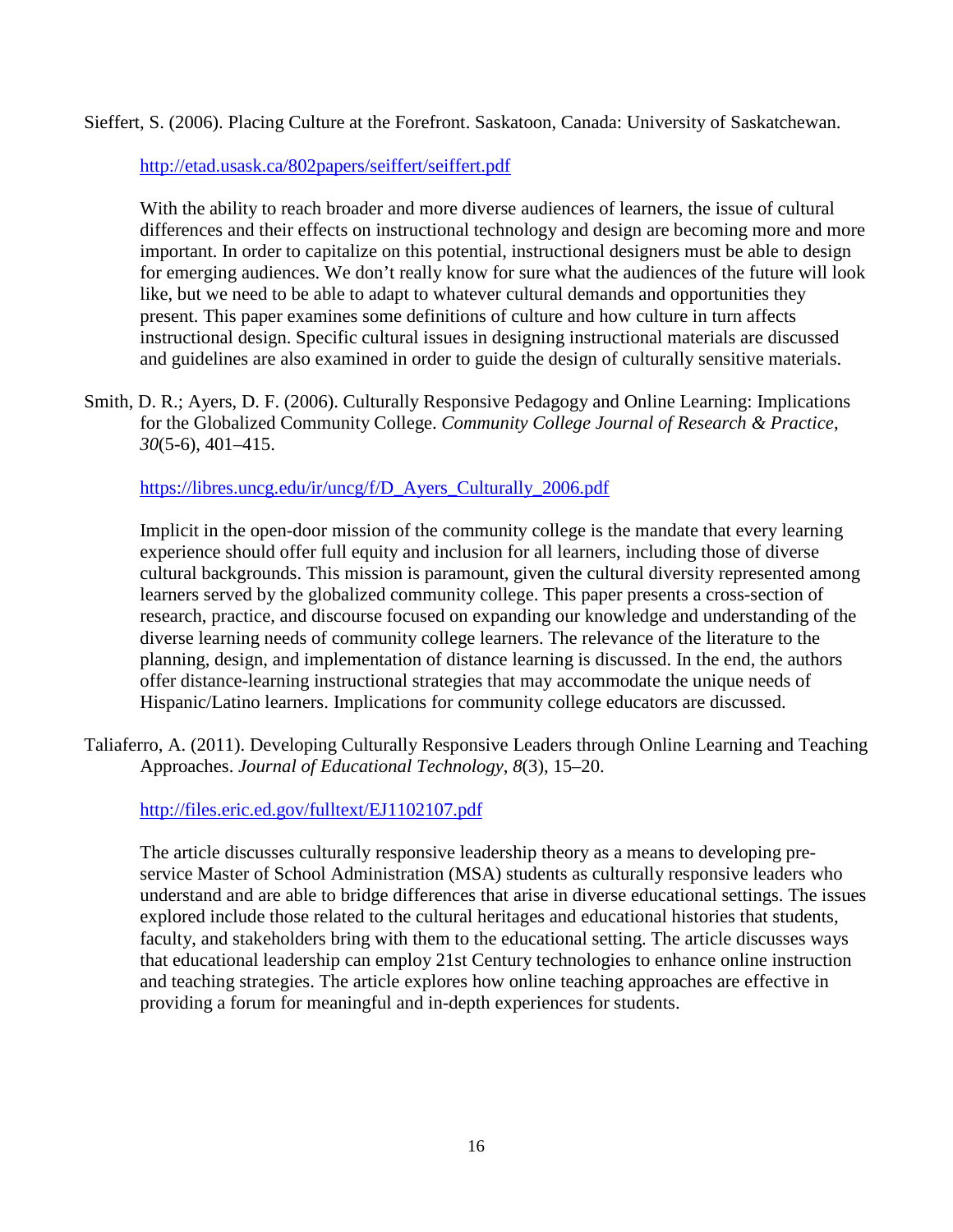Vatrapu, R. (2002). Culture and International Usability Testing: The Effects of Culture in Interviews. Thesis submitted to the Faculty of the Virginia Polytechnic Institute and State University in partial fulfillment of the requirements for the degree of Master of Science in Computer Science and Applications.

#### [https://theses.lib.vt.edu/theses/available/etd-09132002-083026/unrestricted/Vatrapu\\_Thesis.pdf](https://theses.lib.vt.edu/theses/available/etd-09132002-083026/unrestricted/Vatrapu_Thesis.pdf)

Designing global interfaces for users has always been a challenge. This challenge is even greater today with the current trend of globalization, which leads to highly diverse users of the same product. The global audiences for the software and information technology products belong to different countries, different religions, speak different languages, have different life styles, belong to different cultures and have different perceptions and expectations of the same product. A truly global product must inherently accommodate this diversity in order to be effective and successful. A major impediment is that there is very inadequate understanding of the role of culture in user interfaces and how they are built. This lack of understanding is further compounded by the fact that very little empirical work exists regarding the role of culture in usability testing. The objectives of this research are to study and empirically establish the effects of culture on the usability assessment technique of structured interviews.

Wang, M. (2016). Designing Online Courses that Effectively Engage Learners from Diverse Cultural Backgrounds. *British Journal of Educational Technology*, *38*(2), 294–311.

### <http://onlinelibrary.wiley.com/doi/10.1111/j.1467-8535.2006.00626.x/full>

This study examines the effect of an important cultural dimension—power distance index (PDI)—on learners' perceptions of their online learning experiences. PDI refers to the degree to which a learner's response to another individual in a learning setting is inhibited or otherwise negatively altered when the other individual holds a position that is superior or inferior to the learner's own position. This study aims to generate guidelines for better design and facilitation of online courses that can effectively engage all students in the learning process. Research findings are particularly relevant to researchers and practitioners who are interested in the cultural aspects of online learning. This study contributes to the current knowledge base about designing effective online courses and about practicing culturally responsive teaching in an online setting.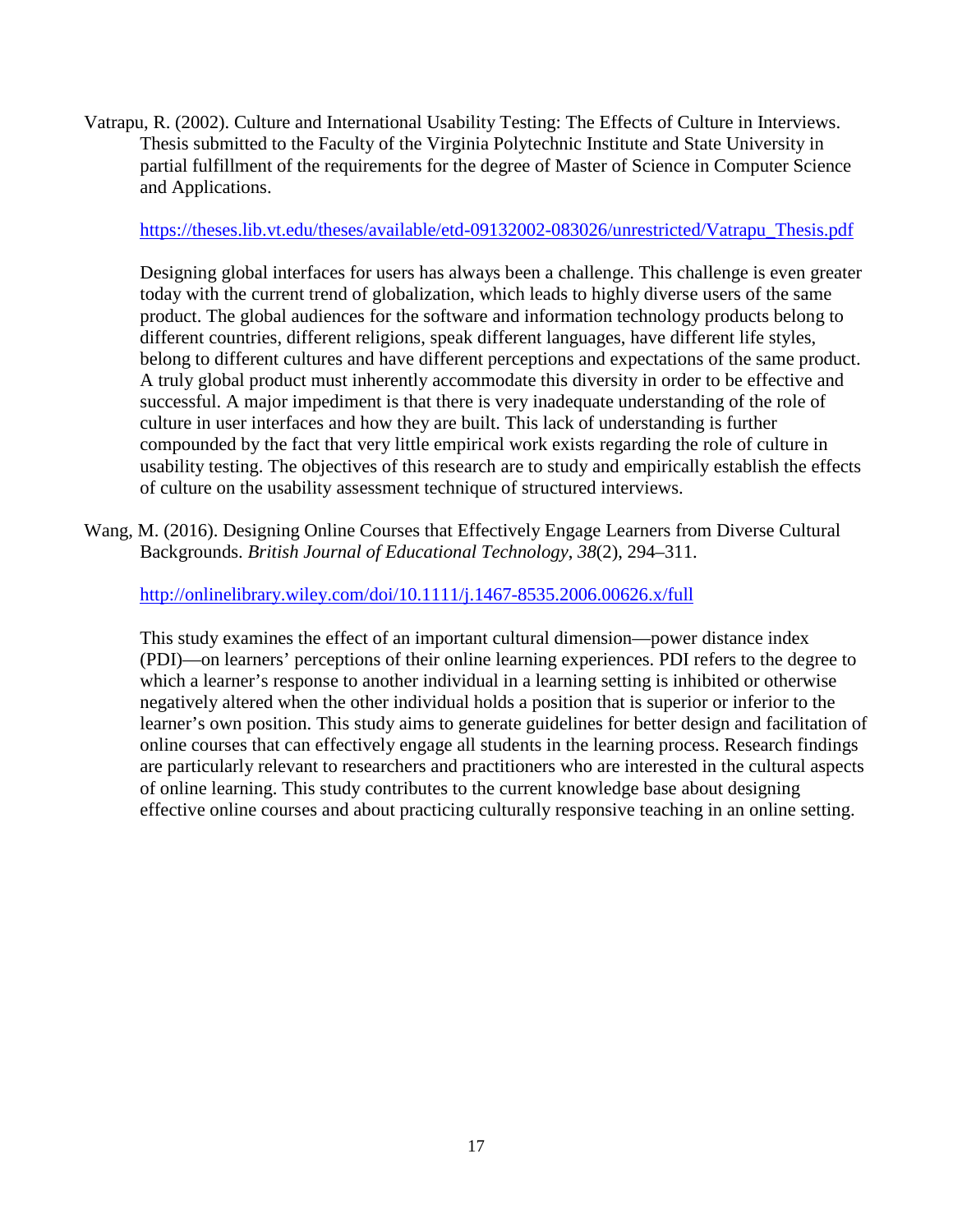Wong, A. L. (2007). Cross-Cultural Delivery of e-Learning Programmes: Perspectives from Hong Kong. *International Review of Research in Open and Distance Learning*, *8*(3). 1–16.

# <http://www.irrodl.org/index.php/irrodl/article/view/426/937>

The growing popularity of e-learning may pose one of the greatest challenges currently facing traditional educational institutions. The questions often asked are how, rather than whether, to embrace this new form of instructional delivery and how to create an appropriate learning environment for the learners. Educational institutions in Hong Kong have the option of adopting programs or learning materials developed in other parts of the world for local learners, or not. Such an approach of acquiring learning materials is not without risks in terms of the suitability of materials embedded with cultural contents "foreign" to local learners, or in terms of the suitability of assumptions in the communication context. What are the issues involved in the globalization of education through e-learning? This paper explores--from a critical-dialectical perspective—the implications of globalization on educational policy through cross-border delivery of educational programs by e-learning, with particular attention given to the threat of cultural imperialism. The paper concludes that Hong Kong seems to be coping with "cultural imperialism" rather well because of its unique history of being a cross-road for East and West, and also with some recommendations to e-learning providers to mitigate the potential damage of cross-cultural delivery of e-learning.

Woodley, X., Hernandez, C., Parra, J., & Negash, B. (2017). Celebrating Difference: Best Practices in Culturally Responsive Teaching Online. *TechTrends: Linking Research and Practice to Improve Learning*, *61*(5), 470–478.

<https://link.springer.com/article/10.1007/s11528-017-0207-z>

Culturally responsive teaching and design practices flip the online classroom by creating an environment that acknowledges, celebrates, and builds upon the cultural capital that learners and teachers bring to the online classroom. Challenges exist in all phases of online course design, including the ability to create online courses that reflect the instructor's commitment to inclusive excellence, diversity, and social justice. Designing an online environment that supports all learners regardless of their backgrounds is important in their future success as professionals; thus, it is important for faculty to design courses with all students in mind. The purpose of this article is to share best practices in the design of culturally and linguistically responsive online courses that support the culturally and linguistically diverse (CLD) students educators serve.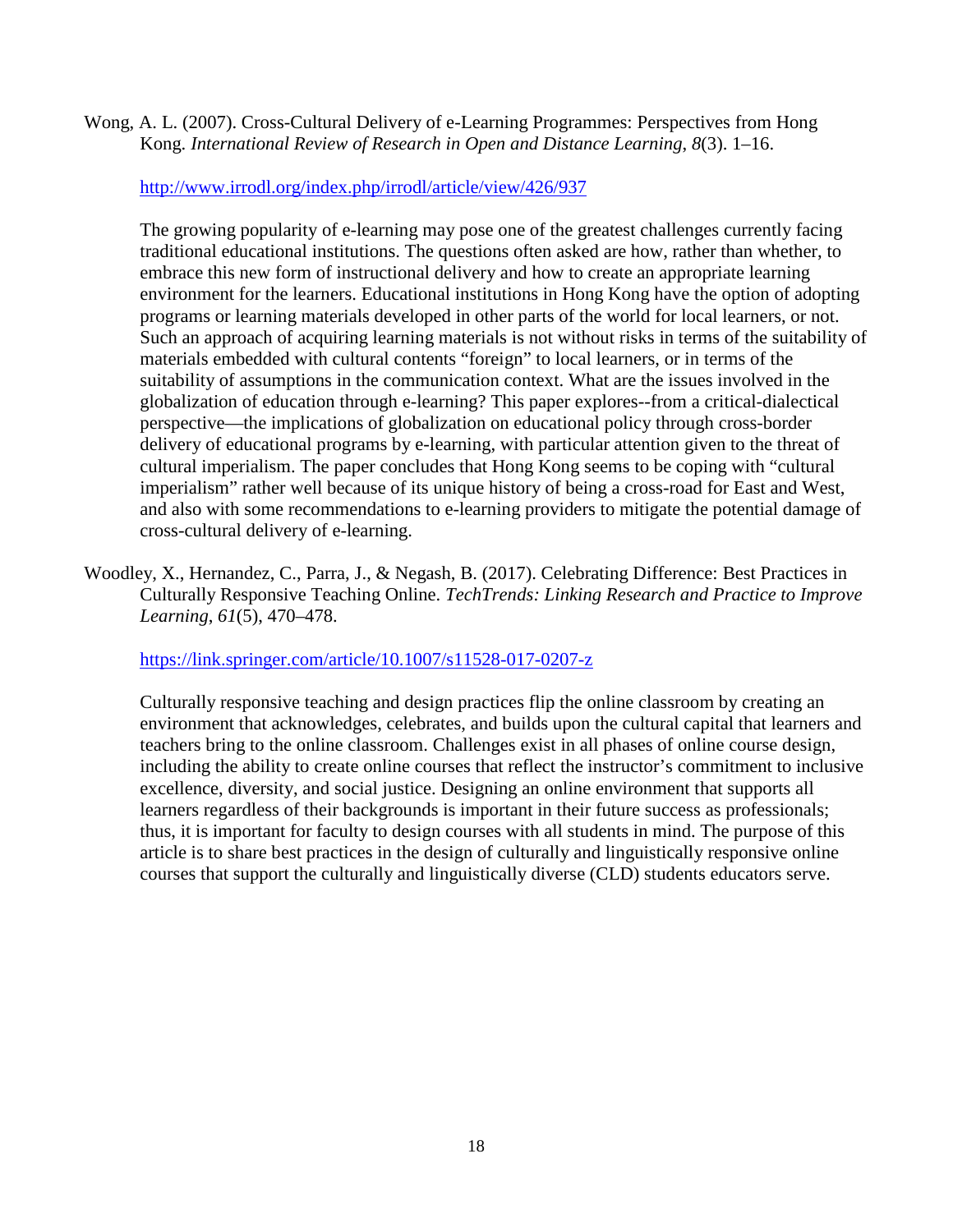#### **CULTURALLY-RESPONSIVE LEARNING ENVIRONMENTS**

Achinstein, B., & Ogawa, R. T. (2012). New Teachers of Color and Culturally Responsive Teaching in an Era of Educational Accountability: Caught in a Double Bind. *Journal of Educational Change*, *13*(1), 1–39.

<https://link.springer.com/content/pdf/10.1007%2Fs10833-011-9165-y.pdf>

The purpose of this article is to examine how and to what extent schools' responses to accountability policies in the United States influence the ability of new teachers of color to draw on their own and their students' cultural resources to engage in culturally responsive teaching. A 5-year study of 17 new teachers of color reveals that these teachers identified three principal tensions which correspond to the three dimensions of culturally responsive teaching: (a) cultural and linguistic relevance versus standardization, (b) community of learners versus teacher transmission, and (c) social justice versus enhanced test scores. The teachers also described two mechanisms by which accountability-based programs and policies were enforced: fear of monitoring and internalizing the link between testing and educational opportunity. The authors applied the metaphor of "double bind" to explain the tensions and enforcement mechanisms encountered by these teachers. The "double bind" forced the new teachers of color to enact contradictory systemic demands promoted by government policy and the teaching profession and exacted an individual toll. The authors conclude with implications for policy, practice, and research.

Banks, J. A., Cookson, P., Gay G., Hawley, W. D., Irvine, J. J., Nieto, S., Schofield, J. W., & Stephan, W. G. (2001). Diversity within Unity: Essential Principles for Teaching and Learning in a Multicultural Society. *Phi Delta Kappan*, *83*(3), 196–198.

[http://www.uwyo.edu/education/\\_files/documents/diversity-articles/banks\\_2001.pdf](http://www.uwyo.edu/education/_files/documents/diversity-articles/banks_2001.pdf)

This article discusses 12 essential principles to help schools teach democratic values in a multicultural society. Derived from findings of the Multicultural Education Consensus Panel to review and synthesize research on diversity, the 12 principles are organized into five categories: Teacher learning; student learning; intergroup relations; school governance, organization, and equity; and assessment. The principles, derived from both research and practice, are designed to help practitioners in all types of schools increase student academic achievement and improve intergroup skills.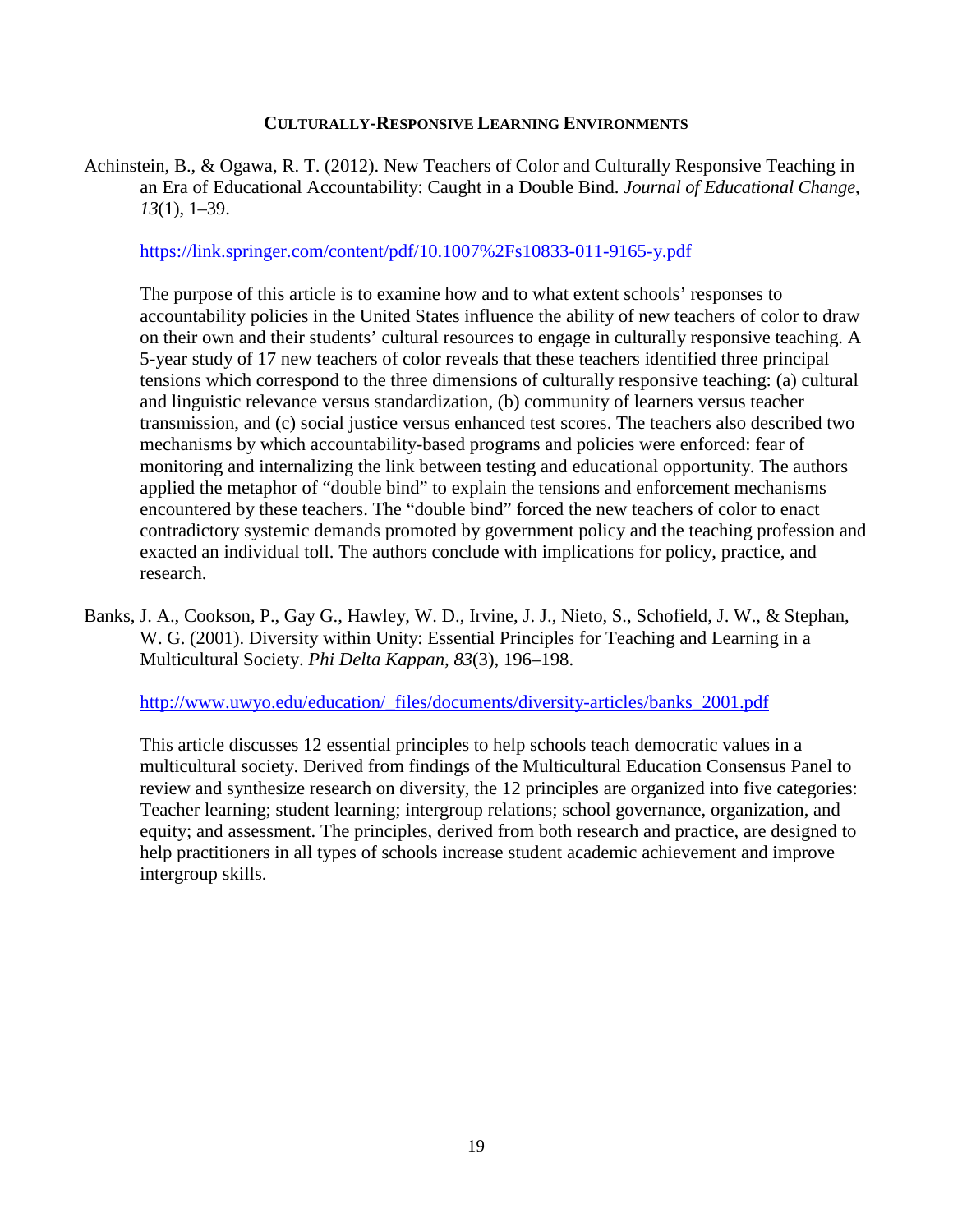Bazron, B. (2005). Creating Culturally Responsive Schools. Alexandria, VA: Association for Supervision and Curriculum Development.

## <http://sparkaction.org/node/31052>

This article begins, "During the last 10 years, U.S. schools have experienced a rapid growth in ethnic and racial diversity. In the near future, the young people now filling classrooms will be paying taxes, working in the public and private sectors, and consuming the goods and services that fuel our economy. Given the increased diversity of the student population, how can schools ensure that all students master the social, emotional, intellectual, and technical competencies necessary to fulfill these essential roles?"

Bergeron, B. S. (2008). Enacting a Culturally Responsive Curriculum in a Novice Teacher's Classroom: Encountering Disequilibrium. *Urban Education*, *43*(1), 4–28.

# <http://journals.sagepub.com/doi/pdf/10.1177/0042085907309208>

Many educators suggest that novice teachers lack the preparation necessary to be successful in today's urban classrooms, particularly when the experiences of those novices are vastly different from their students. However, it can also be suggested that culturally responsive practices have the potential to counteract the "cultural disequilibrium" that many novices encounter. In this narrative case study, the author traces one novice teacher's journey within a diverse, urban classroom. Data from this study suggest that a novice teacher's support systems, administrator, professional development, and the capacity to take risks contribute to his or her effectiveness in the classroom. Implications for teacher educators include providing instructional and experiential modeling of culturally responsive practices, informing preservice teachers of current educational policies and strategies for becoming student advocates, and becoming engaged within schools to support the implementation of induction programs that authentically prepare novices to turn cultural "disequilibrium" into cultural responsivity.

Brown, J. E., & Doolittle, J. (2008). A Cultural, Linguistic, and Ecological Framework for Response to Intervention with English Language Learners. *Teaching Exceptional Children*, *40*(5), 66–72.

# <http://journals.sagepub.com/doi/pdf/10.1177/004005990804000509>

Response to Intervention (RTI) has been heralded by many as the long-awaited alternative to using a discrepancy formula for special education eligibility decisions. RTI focuses on intervening early through a multi-tiered approach where each tier provides interventions of increasing intensity. RTI has the potential to affect change for English language learners (ELLs) by requiring the use of research-based practices based on individual children's specific needs. The focus of this article is to provide an initial framework in the use of RTI that considers students' life experiences, including their language proficiencies in their first and second language, as well as the contexts in which they are taught.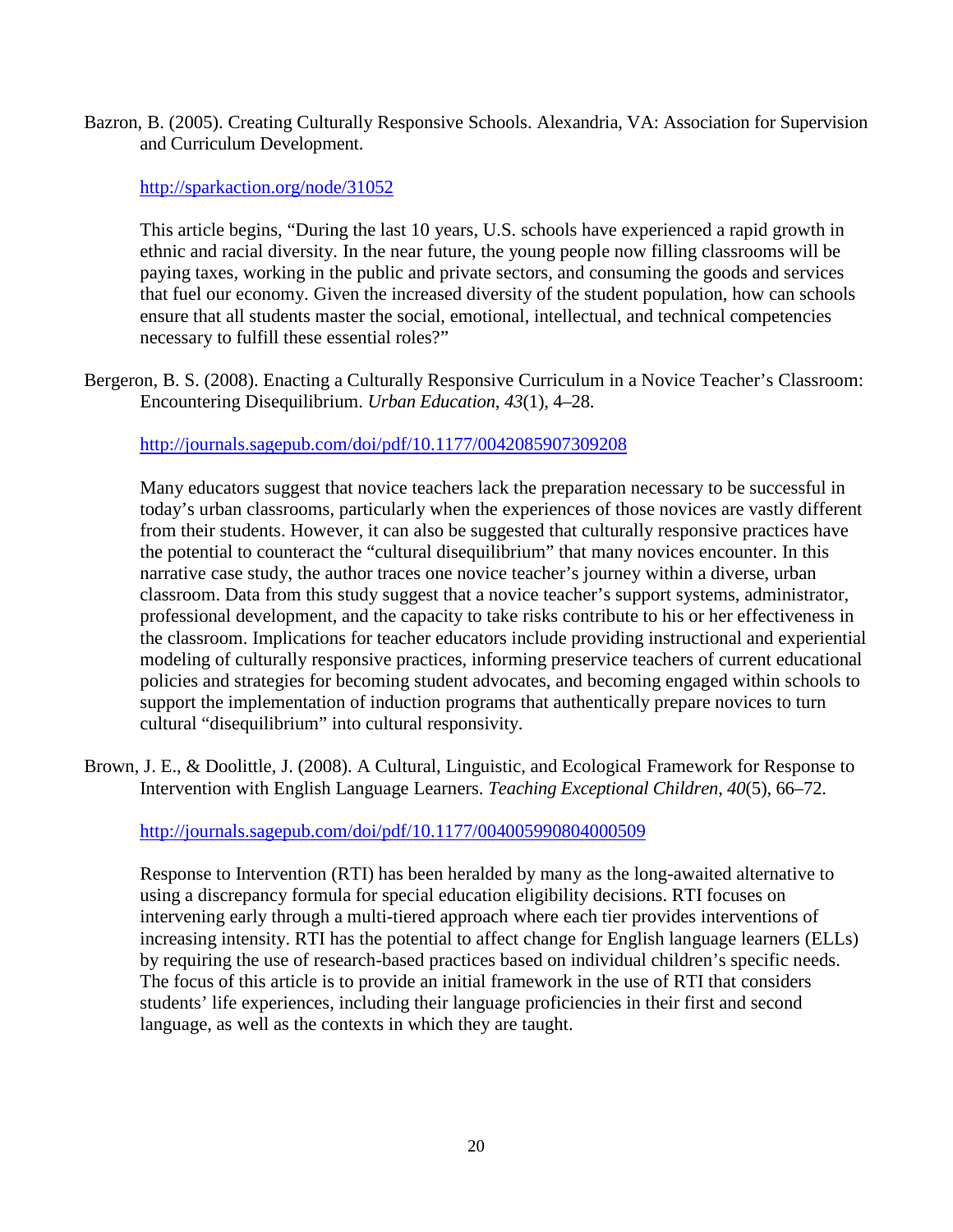Griner, A. (2013). Addressing the Achievement Gap and Disproportionality Through the Use of Culturally Responsive Teaching Practices. *Urban Education*, *48*(4), 585–621.

[http://etd.fcla.edu/CF/CFE0003880/Griner\\_Angela\\_C\\_201108\\_EdD.pdf](http://etd.fcla.edu/CF/CFE0003880/Griner_Angela_C_201108_EdD.pdf)

Culturally responsive practices in schools and classrooms have been shown to be an effective means of addressing the achievement gap as well as the disproportionate representation of racially, culturally, ethnically, and linguistically diverse students in programs serving students with special needs. While there has been much research discussing these issues, teachers and school staff lack clear examples and tools for best practices toward addressing these issues effectively. This research provides a practical tool to encourage teachers and school staff to engage in reflective, culturally responsive practice as well as highlighting the need to include a range of stakeholders in the process of developing, implementing, and evaluating tools for educational practice.

Kea, C. D., & Trent, S. C. (2013). Providing Culturally Responsive Teaching in Field-Based and Student Teaching Experiences: A Case Study. *Interdisciplinary Journal of Teaching and Learning*, *3*(2), 82–101.

<http://www3.subr.edu/coeijtl/files/download/ijtl-v3-n2-summer2013-kea-trent-pp82-101.pdf>

This mixed design study chronicles the yearlong outcomes of 27 undergraduate preservice teacher candidates' ability to design and deliver culturally responsive lesson plans during fieldbased experience lesson observations and student teaching settings after receiving instruction in a special education methods course. While components of culturally responsive instruction were embedded in the lesson plans written as a part of course requirements, few participants incorporated them during lesson observations in their field-based placement and student teaching experiences. Recommendations for research and practice for teacher education programs are provided.

Nichols, W. D., Rupley, W. H. Webb-Johnson, G., & Tlusty, G. (2000). Teachers Role in Providing Culturally Responsive Literacy Instruction. *Reading Horizons*, *41*(1), 1–18.

<https://search.proquest.com/docview/236472794?pq-origsite=gscholar>

This article notes that all teachers must be prepared to meet the varying educational, social, and emotional needs of all children. It states, "Culturally and linguistically diverse students are on the same reading and learning continuum as other children; however, they often have experiences that are different from the mainstream. Culturally responsive reading instruction bridges the gap between the school and the world of the student. Culturally responsive instruction is consistent with the values of the students' own culture aimed at assuring academic learning. This type of reading instruction encourages teachers to adapt their instruction to meet the learning needs of all students." It concludes that, to ensure equal educational opportunities for all students, the educational system must be transformed so that all students have an equal chance to succeed.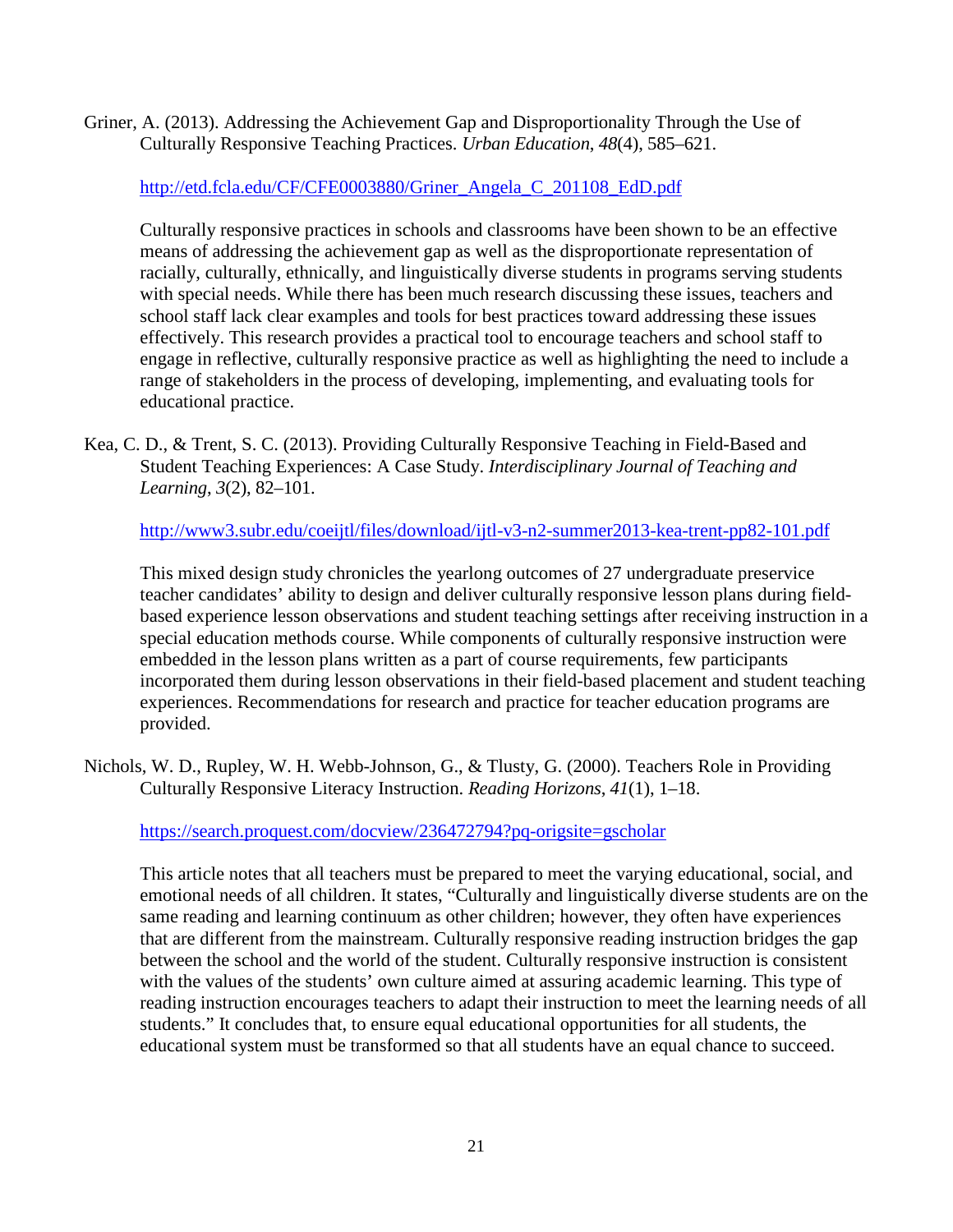Nieto, S. (1994). Affirmation, Solidarity, and Critique: Moving Beyond Tolerance in Multicultural Education. *Multicultural Education*, *1*(4), 9–12, 35–38.

[http://www.sonianieto.com/OLD/PDF/Moving%20beyond%20tolerance%20Mult%20Ed%2019](http://www.sonianieto.com/OLD/PDF/Moving%20beyond%20tolerance%20Mult%20Ed%201994.pdf) [94.pdf](http://www.sonianieto.com/OLD/PDF/Moving%20beyond%20tolerance%20Mult%20Ed%201994.pdf)

Educators are challenged to move beyond tolerance as a goal in the conceptualization and practice of multicultural education. Tolerance is actually only a low level of support. It should be surpassed by acceptance, respect, and finally, affirmation, solidarity, and critique. Some examples illustrate these steps.

Nieto, S. (2000). Placing Equity Front and Center: Some Thoughts on Transforming Teacher Education for a New Century. *Journal of Teacher Education*, *51*(3), 180–187.

<http://journals.sagepub.com/doi/pdf/10.1177/0022487100051003004>

This article explores what it means for teacher education programs to place diversity front and center. Using a social justice perspective on teacher education, the author argues that schools and colleges of education need to radically transform their policies and practices if they are to become places where teachers and prospective teachers learn to become effective with students of all backgrounds in U.S. schools.

Nieto, S. (2003). Profoundly Multicultural Questions. *Educational Leadership*, *60*(4), 6–10.

[http://www.ascd.org/publications/educational-leadership/dec02/vol60/num04/Profoundly-](http://www.ascd.org/publications/educational-leadership/dec02/vol60/num04/Profoundly-Multicultural-Questions.aspx)[Multicultural-Questions.aspx](http://www.ascd.org/publications/educational-leadership/dec02/vol60/num04/Profoundly-Multicultural-Questions.aspx)

The author argues that multicultural education practices in most schools today have not adequately addressed the larger issues of social justice and equal access to educational resources. She discusses four profoundly multicultural questions educators must address: Who's taking calculus? Which classes meet in the basement? Who's teaching the children? How much are children worth?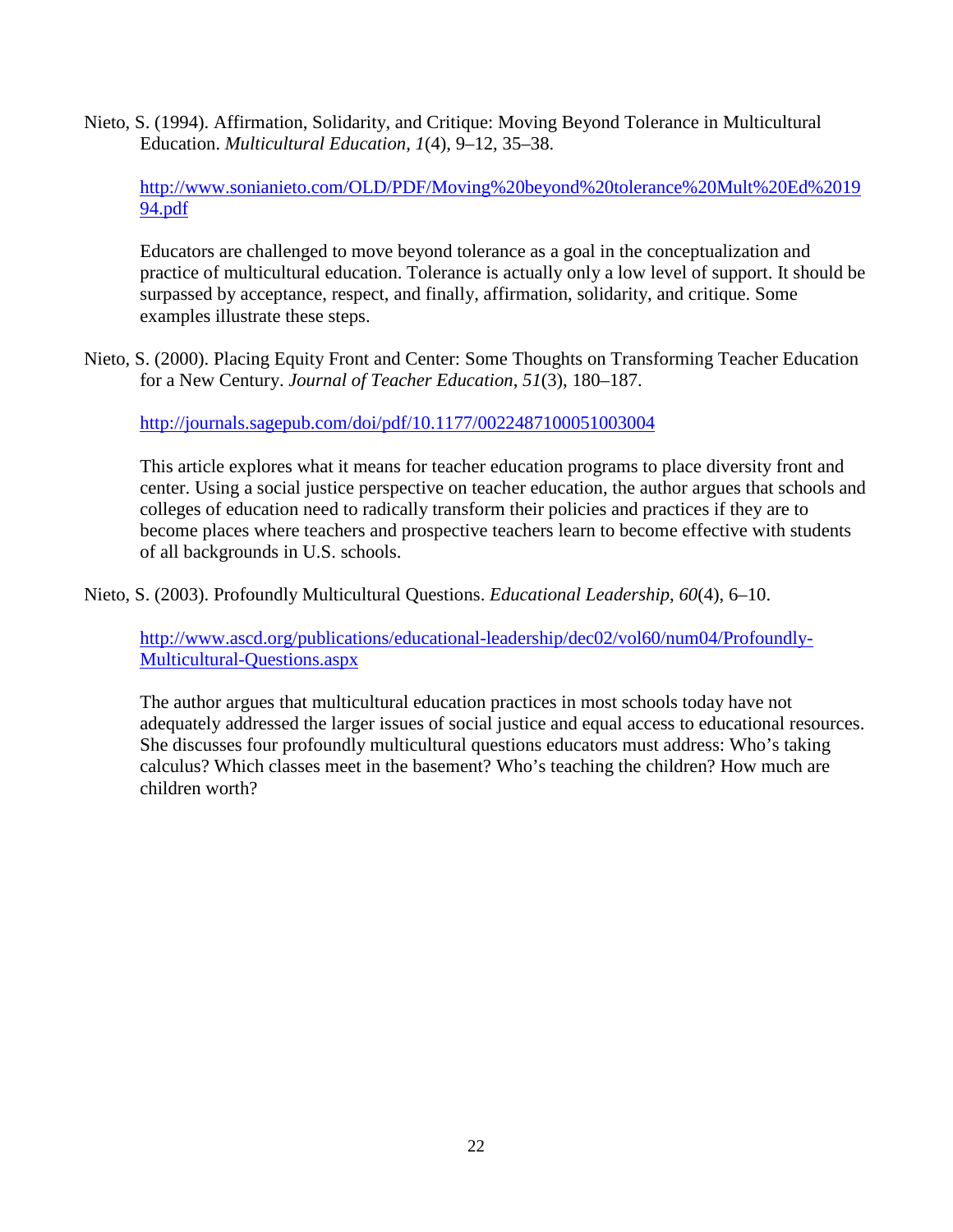Nieto, S. (2005). Cultural Difference and Educational Change in a Sociopolitical Context. In A. Hargreaves (Ed), *Extending Educational Change* (pp.138–159). New York, NY: Springer.

# [https://link.springer.com/content/pdf/10.1007%2F1-4020-4453-4\\_7.pdf](https://link.springer.com/content/pdf/10.1007%2F1-4020-4453-4_7.pdf)

This chapter points to the significant phenomenon of growing cultural diversity and the challenges it presents for educational change. Reviewing the evidence on ways of learning and what counts as learning in diverse cultures, and on the strong association between various levels of cultural diversity and poverty, the author argues that, beyond the rhetoric, differences of race, culture, and language are rarely taken very seriously in educational reform efforts. Yet, she shows how taking cultural and linguistic diversity into account in educational reform initiatives can make a real difference in student learning and achievement — and she outlines numerous, concrete and practical examples of how this can be and sometimes has been achieved. She argues for better preservice teacher education that will prepare teachers effectively to work in contexts of diversity; for a more positive view of the strengths to be drawn from cultural difference; for whole-school policies that are sensitive to diversity issues; and for making social justice central rather than peripheral to an educational reform agenda that is currently too preoccupied with other interests and concerns.

Paris, D. (2012). Culturally Sustaining Pedagogy: A Needed Change in Stance, Terminology, and Practice. *Educational Researcher*, *41*(3), 93–97.

# <http://journals.sagepub.com/doi/abs/10.3102/0013189X12441244>

While the author Django Paris had been inspired by what it means to make teaching and learning relevant and responsive to the languages, literacies, and cultural practices of students across categories of difference and (in)equality, recently Paris has begun to question if the terms "relevant" and "responsive" are really descriptive of much of the teaching and research founded upon them and, more importantly, if they go far enough in their orientation to the languages and literacies and other cultural practices of communities marginalized by systemic inequalities to ensure the valuing and maintenance of our multiethnic and multilingual society. In this essay, Paris offers the term and stance of "culturally sustaining pedagogy" as an alternative that, Paris believes, embodies some of the best research and practice in the resource pedagogy tradition and as a term that supports the value of our multiethnic and multilingual present and future. In the face of current policies and practices that have the explicit goal of creating a monocultural and monolingual society, research and practice need equally explicit resistances that embrace cultural pluralism and cultural equality.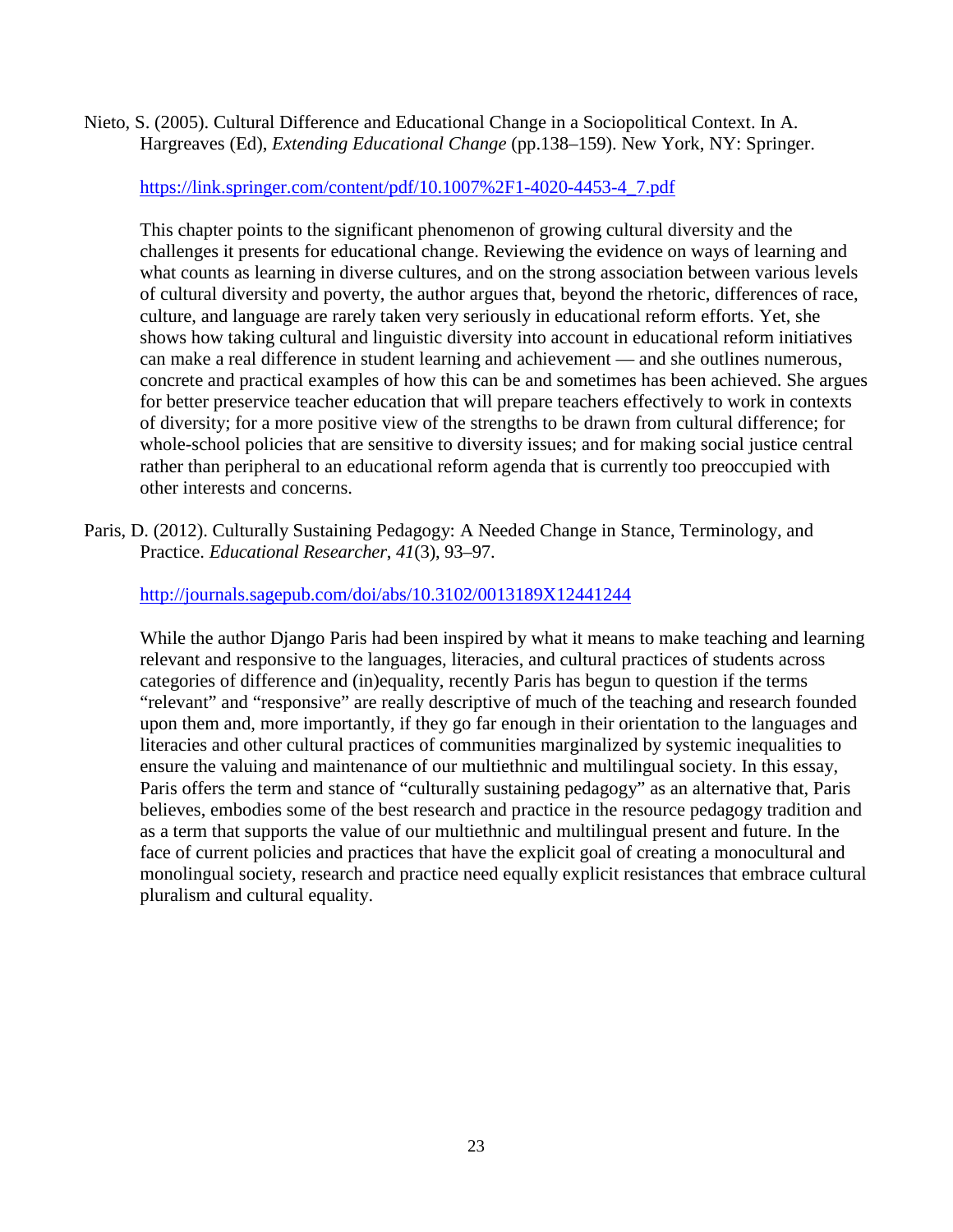Phuntsog, N. (1998). The Magic of Culturally Responsive Pedagogy: In Search of the Genie's Lamp in Multicultural Education. Paper presented at the Annual Meeting of the American Educational Research Association (San Diego, CA, April 13–17, 1998).

### <http://files.eric.ed.gov/fulltext/ED420632.pdf>

In recent years, there has been growing interest in helping teachers develop culturally responsive teaching strategies. This paper profiles crucial aspects of a culturally responsive pedagogy and proposes a holistic framework for integrating different levels of culture into culturally responsive teaching. A literature review examined 13 documents published between 1992 and 1997. The research suggested that culturally responsive teaching encompasses respect for diversity; creation of a safe, inclusive, respectful environment; integration of responsive teaching practices in all disciplines; and transformation of curriculum to promote social justice and equity in society. The literature review highlighted problems and issues that researchers consider crucial for developing culturally responsive teaching. A main finding was that educators' attitudes play a vital role in either empowering or disabling diverse students. The proposed framework integrates salient features of culturally responsive practices, recognizing the teacher's central, crucial role. It shows interrelationships between four levels of culture (personal, microculture, macroculture, and global culture). Its five essential features are cultural literacy, self-reflective analysis, caring and inclusive classrooms, respect for diversity, and critical pedagogy/transformative curriculum.

Phuntsog, N. (2001). Culturally Responsive Teaching: What Do Selected United States Elementary School Teachers Think? *Intercultural Education*, *12*(1), 51–64.

### <http://www.tandfonline.com/doi/pdf/10.1080/14675980120033966?needAccess=true>

In this paper, culturally responsive teaching is viewed as one way of implementing the concept of multicultural education in schools. In recent years, scholars have devoted considerable attention to the importance of aligning classroom experiences with students' home culture as a way of enhancing social, academic, and cultural enrichment of all children. This study was, therefore, designed to identify perceptions of teachers toward the importance of culturally responsive teaching in elementary schools in the United States. The data analysis clearly indicated that over 96% of the respondents considered culturally responsive teaching to be an important part of working with culturally diverse students.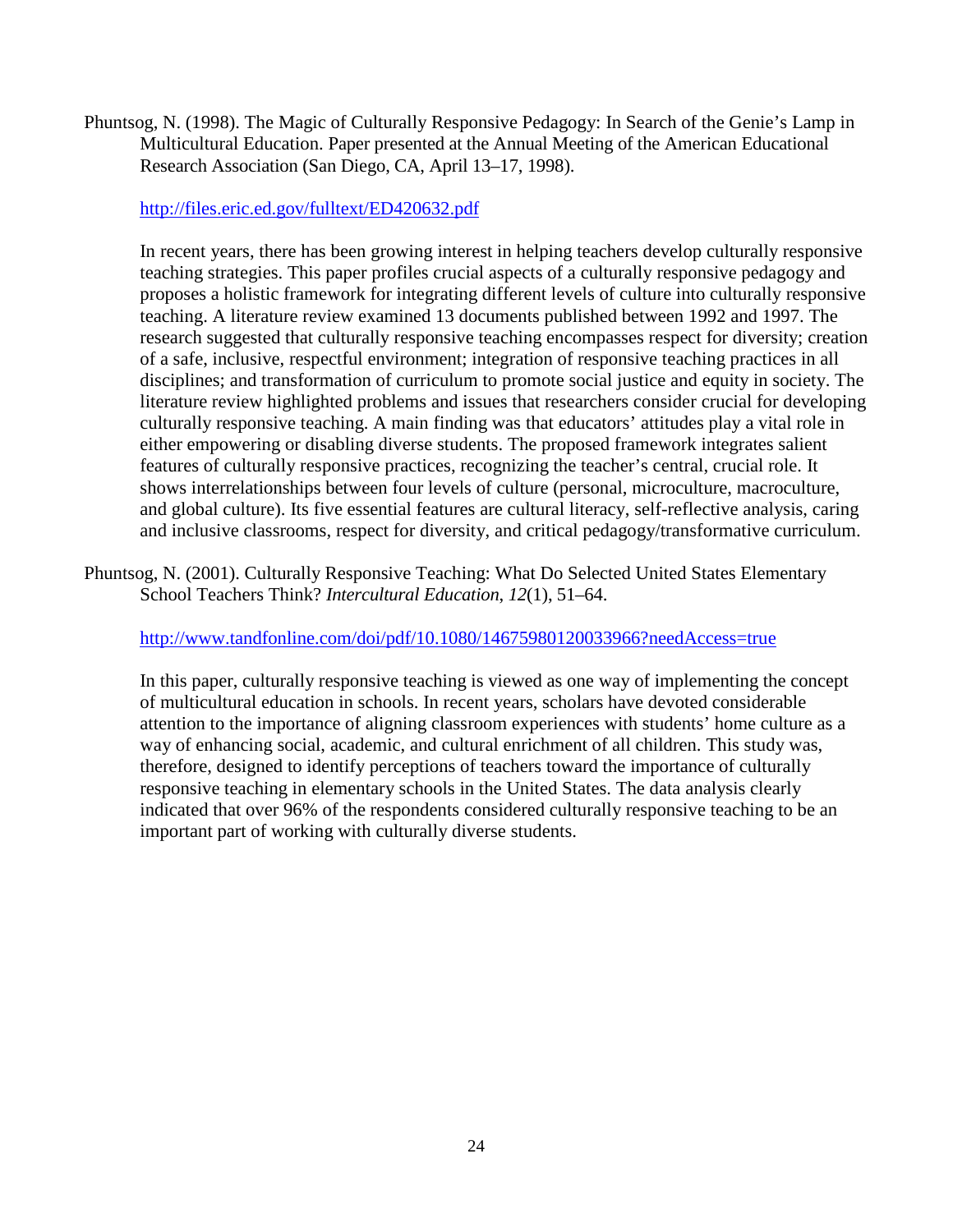Prater, M. A., & Devereaux, T. H. (2009). Culturally Responsive Training of Teacher Educators. *Action in Teacher Education*, *31*(3), 19–27.

# <http://www.tandfonline.com/doi/pdf/10.1080/01626620.2009.10463525>

Given that the numbers of culturally and/or linguistically diverse students being educated in U.S. public schools are growing immensely, teacher educators must take responsibility for preparing teacher candidates to work in today's diverse classrooms. This can be difficult, however, if teacher educators are not culturally responsive in their curricular content and pedagogy. Teacher educators could benefit from engaging in professional development in this area. In this article, the authors discuss the professional literature on culturally responsive higher education training. They focus on the intended outcomes of professional development, including faculty knowledge, skills, and dispositions, as well as activities to promote cultural responsiveness among teacher education faculty.

Rendon, L. I. (1993). Validating Culturally Diverse Students: Toward a New Model of Learning and Student Development. University Park, PA: National Center on Postsecondary Teaching, Learning, and Assessment.

<http://files.eric.ed.gov/fulltext/ED371672.pdf>

This study examined minority and nontraditional students and how new approaches to learning and student development may validate culturally diverse students and thus approve their achievement. A key finding was that when external agents took the initiative to validate students, academically or interpersonally, students began to believe they could be successful. Analysis explored how students who arrived expecting to fail were transformed to confident, successful students.

Richards, H. V., Brown, A. F., & Forde, T. B. (2007). Addressing Diversity in Schools: Culturally Responsive Pedagogy. *Teaching Exceptional Children*, *39*(3), 64–68.

<http://journals.sagepub.com/doi/pdf/10.1177/004005990703900310>

As more and more students from diverse backgrounds populate 21st century classrooms and efforts mount to identify effective methods to teach these students, the need for pedagogical approaches that are culturally responsive intensifies. Today's classrooms require teachers to educate students varying in culture, language, abilities, and many other characteristics. To meet this challenge, teachers must employ not only theoretically sound but also culturally responsive pedagogy. Teachers must create a classroom culture where all students, regardless of their cultural and linguistic background, are welcomed and supported and provided with the best opportunity to learn. This brief defines culturally responsive pedagogy and explains how it might be used effectively to address the instructional needs of a diverse student population.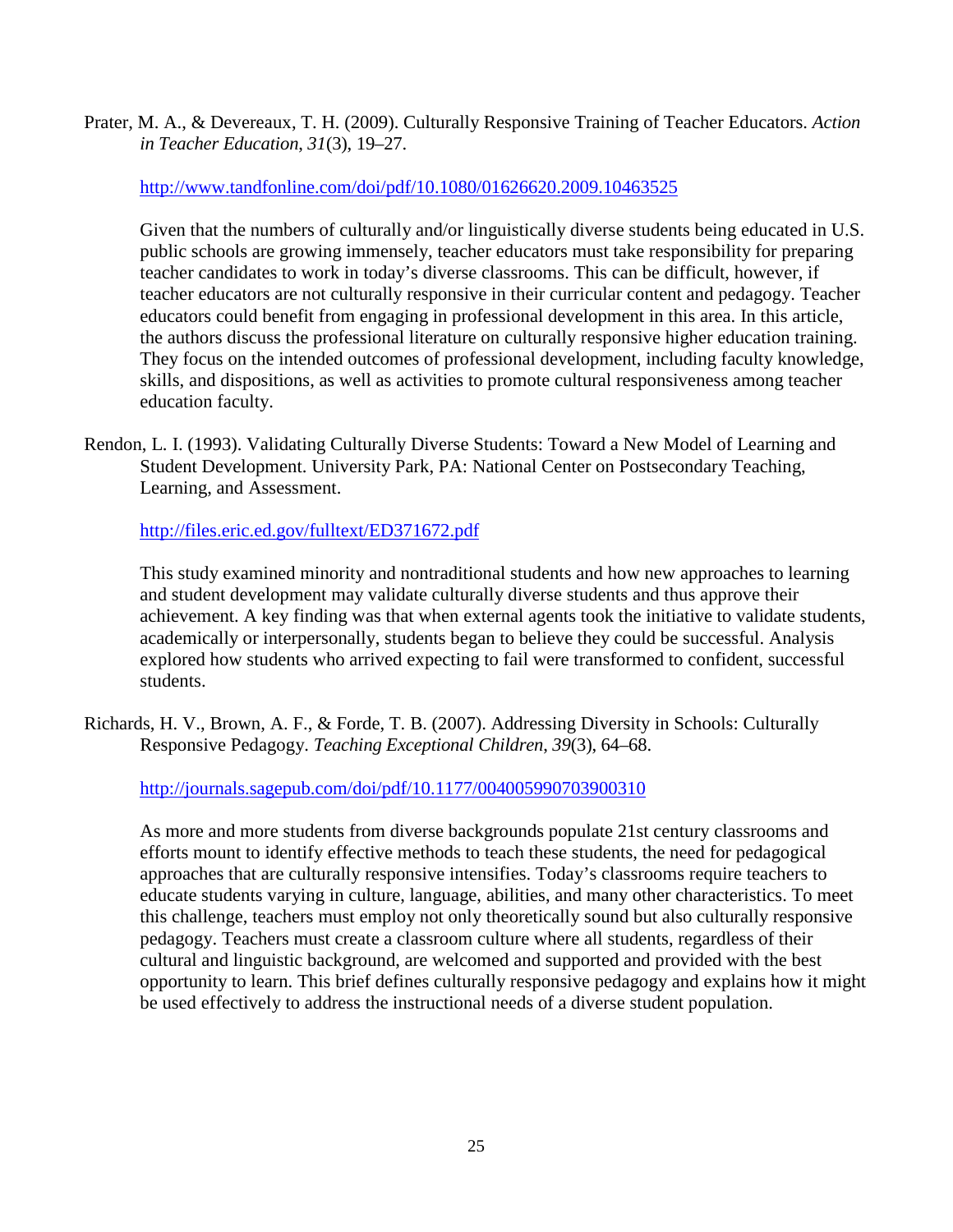Shealey, M. W., McHatton, P. A., & Wilson, V. (2011). Moving Beyond Disproportionality: The Role of Culturally Responsive Teaching in Special Education. *Teaching Education*, *22*(4), 377–396.

<http://www.tandfonline.com/doi/pdf/10.1080/10476210.2011.591376?needAccess=true>

For over 30 years, the field of special education has grappled with the problem of disproportionality. The discourse around this issue has predominately focused on possible causes, and yet the problem persists. This paper will provide an overview of the research on disproportionality and multicultural special education. In addition, the authors will examine the extent to which culturally responsive teaching has been implemented in special education and will propose future directions for research and practice.

Siwatu, K. O. (2011). Preservice Teachers' Culturally Responsive Teaching Self-Efficacy-Forming Experiences: A Mixed Methods Study. *Journal of Educational Research*, *104*(5), 360–369.

<http://www.tandfonline.com/doi/pdf/10.1080/00220671.2010.487081?needAccess=true>

The author used an explanatory mixed methods research design. The first phase involved the collection of quantitative data to examine the nature of preservice teachers' ( $N = 192$ ) culturally responsive teaching self-efficacy beliefs. Follow-up face-to-face interviews were carried out with a subsample selected from Phase 1 participants. These interviews were used to identify the types of culturally responsive teaching self-efficacy-forming experiences that preservice teachers encountered during their teacher education program and the perceived influence that these experiences had on the development of their self-efficacy beliefs. The face-to-face interviews uncovered disparities among preservice teachers regarding the aspects of culturally responsive teaching that were discussed, modeled, and practiced. The theoretical and practical implications of this study are discussed.

Stairs, A. J. (2007). Culturally Responsive Teaching: The Harlem Renaissance in an Urban English Class. *The English Journal*, *96*(6), 37–42.

<http://www.jstor.org/stable/pdf/30046750.pdf>

The author of this article advocates culturally responsive teaching, a practice that explicitly highlights "issues of race, ethnicity, and culture as central to teaching, learning, and schooling," and emphasizes the necessity of interrogating the themes of race, power, and privilege in the urban classroom. She observes two student teachers as they actively integrate rap lyrics, jazz and blues music, the poetry of Langston Hughes, discussion of figurative language, and analysis and imitation activities to examine elements of racism and prejudice during the Harlem Renaissance.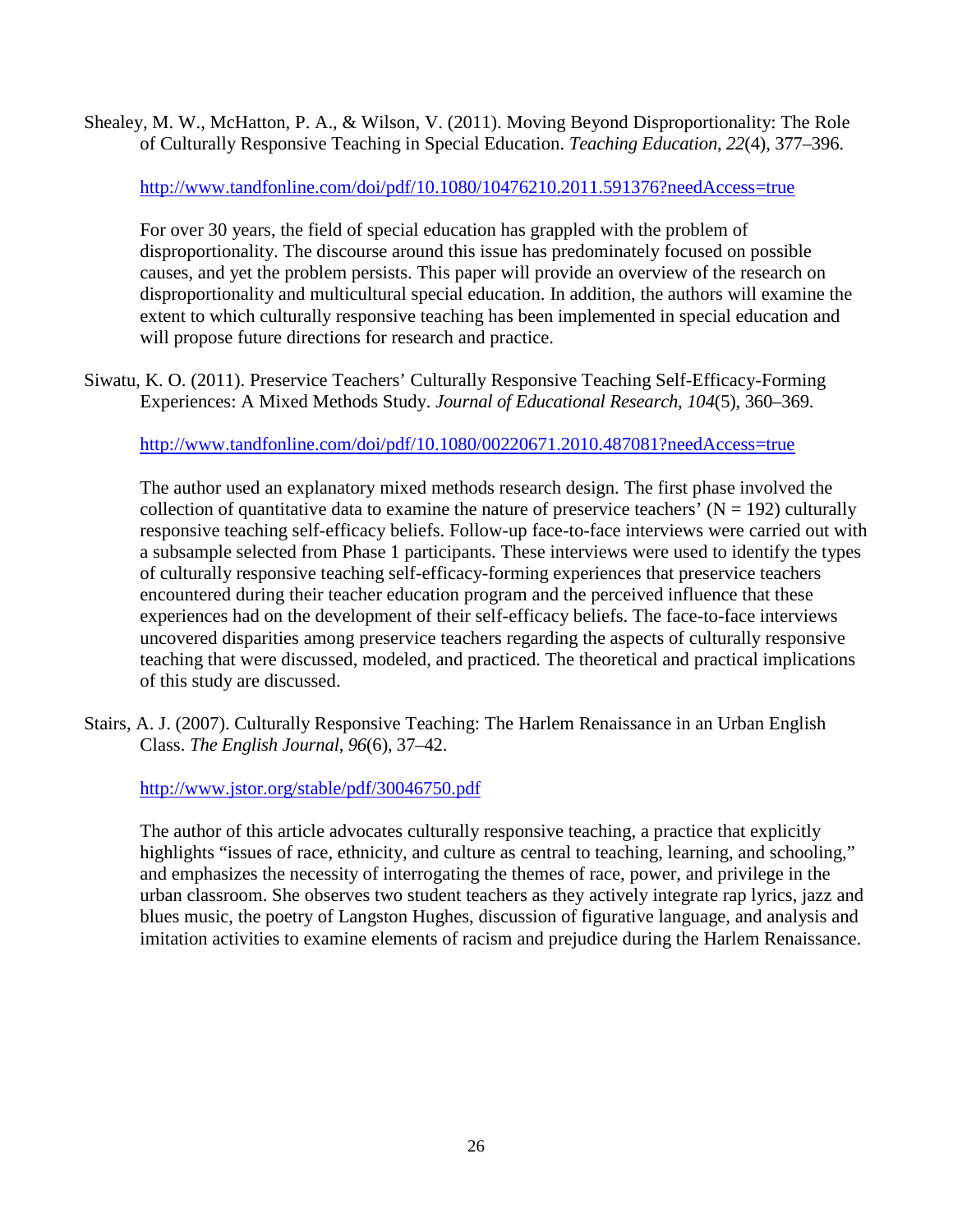Strahan, D. B., & Layell, K. (2006). Connecting Caring and Action through Responsive Teaching: How One Team Accomplished Success in a Struggling Middle School. *Clearing House: A Journal of Educational Strategies, Issues and Ideas*, *79*(3), 147–153.

<http://www.tandfonline.com/doi/pdf/10.3200/TCHS.79.3.147-153>

In *Turning Points 2000: Educating Adolescents in the 21st Century*, Anthony W. Jackson and Gayle A. Davis noted that "changes in middle grades practices have least often occurred where they are needed most: in high-poverty urban and rural communities where unacceptably poor student achievement is rampant." Even so, in many struggling schools, some teams have achieved success. Their classrooms have been safe havens for students; lessons have been energizing; learning has mattered. The authors of this article report a case study that describes how one middle school team achieved success in a struggling school. Interviews and observations were conducted to document the four principal ways that the school "beat the odds" in promoting academic achievement: (1) Teachers created a classroom learning community through shared responsibility, team building, and positive discipline; (2) Teachers created a learner-centered environment, that featured warm, supportive relationships with students; (3) Teachers centered assessment on students' learning strengths as well as areas of need; and (4) Teachers created a knowledge-centered environment by connecting inquiry, collaboration, and real-world experiences.

Villegas, A. M., & Lucas, T. (2002). Preparing Culturally Responsive Teachers: Rethinking the Curriculum. *Journal of Teacher Education*, *53*(1), 20–32.

[http://www.smc.edu/StudentServices/TitleV/Documents/Faculty/Teaching\\_Pedagogy/Preparing\\_](http://www.smc.edu/StudentServices/TitleV/Documents/Faculty/Teaching_Pedagogy/Preparing_20Culturally_20Responsive_20Teachers.pdf) [20Culturally\\_20Responsive\\_20Teachers.pdf](http://www.smc.edu/StudentServices/TitleV/Documents/Faculty/Teaching_Pedagogy/Preparing_20Culturally_20Responsive_20Teachers.pdf)

This article explains that culturally responsive teachers are socioculturally conscious; have affirming views of diverse students; see themselves as responsible for and capable of bringing about change to make schools more equitable; understand how learners construct knowledge and can promote knowledge construction; know about the lives of their students; and design instruction that builds on students' prior knowledge while also challenging them.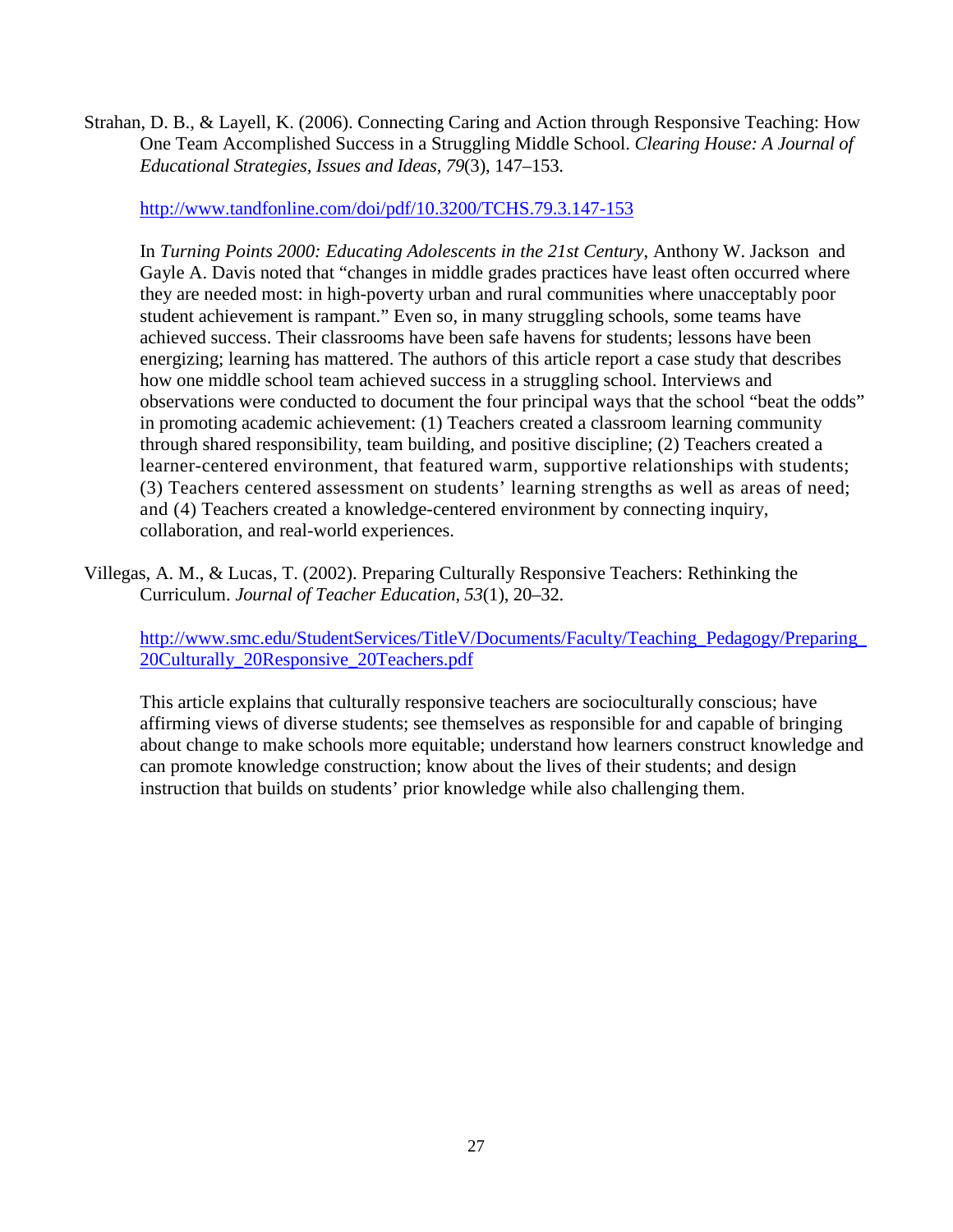Walker-Dalhouse, D., & Dalhouse, A. D. (2006). Investigating White Preservice Teachers' Beliefs about Teaching in Culturally Diverse Classrooms. *Negro Educational Review*, *57*(1/2), 69–84, 140–141.

<https://search.proquest.com/docview/218971097?pq-origsite=gscholar>

Ninety-two White preservice teachers from middle to upper socioeconomic backgrounds were asked to respond to questions on a five-point Likert-type scale to estimate their beliefs about awareness of culture, diverse families, cultural communications, uses of assessment, and their teaching in multicultural classrooms before and after a junior level diversity practicum and seminar. Results of data seemed to show that White preservice teachers' beliefs moved toward classroom diversity in the desired direction. Overall, they were less inclined after their practicum and seminar to refer students for testing (based on ethnicity and culture), and were less likely to accept the use of ethnic jokes and phrases in their classroom. The results make the authors optimistic that their White preservice teachers will be more culturally aware and sensitive to the needs of their future students. Also, results seem to indicate that the task of preparing culturally sensitive teachers is enormous.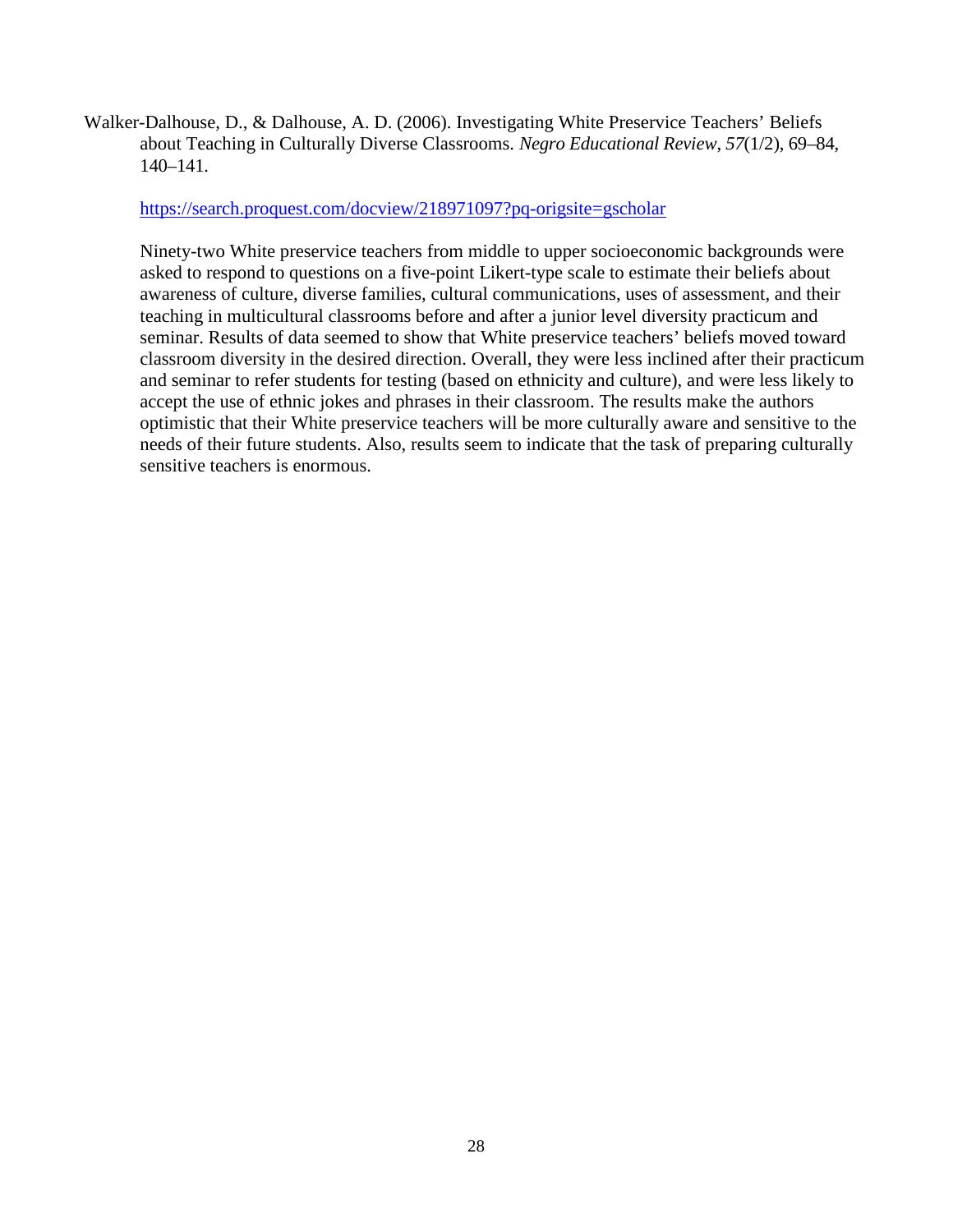#### **LINGUISTICALLY-RESPONSIVE LEARNING ENVIRONMENTS**

Dost, G. T. (2016). Preparing Linguistically Responsive Teachers through Experiential Foreign Language Tasks: A Phenomenological Study. *Cogent Education*, 3(1), 1–17.

<http://www.tandfonline.com/doi/pdf/10.1080/2331186X.2016.1169614?needAccess=true>

This article reports a phenomenological study of four prospective teachers' experiences with four foreign language tasks. The purpose of the study was to propose and examine a research-based practice to raise awareness about preparing linguistically responsive teachers in teacher education programs.

Feiman-Nemser, S. (2001). From Preparation to Practice: Designing a Continuum to Strengthen and Sustain Teaching. *Teachers College Record*, *103*(6), 1013–1055.

[http://www.geocities.ws/cne\\_magisterio/4/curricfomdocente.pdf](http://www.geocities.ws/cne_magisterio/4/curricfomdocente.pdf)

This paper was written to stimulate discussions and debate about what a professional learning continuum from initial preparation through the early years of teaching could be like. Drawing on a broad base of literature, the author proposes a framework for thinking about a curriculum for teacher learning over time. The paper also considers the fit (or misfit) between conventional approaches to teacher preparation, induction and professional development and the challenges of learning to teach in reform-minded ways and offers examples of promising programs and practices at each of these stages. [NOTE: This paper was included because it is cited in Lucas & Villegas, 2013, below].

García, E., Arias, M. B., Harris Murri, N. J., & Serna, C. (2010). Developing Responsive Teachers: A Challenge for a Demographic Reality. *Journal of Teacher Education*, *61*(1-2) 132–142.

<http://journals.sagepub.com/doi/pdf/10.1177/0022487109347878>

In this article, the authors reflect on the preparation of teachers for English learners (ELs) and articulate the importance of enhancing teacher knowledge through contact and collaboration with diverse ethnolinguistic communities. The authors build on recent research on the preparation of teachers for cultural responsiveness and linguistic diversity and recommend a situated preparation within EL communities that fosters the development of teacher knowledge of the dynamics of language in children's lives and communities. The authors summarize the most recent research on culturally and linguistically responsive teacher preparation and focus on a framework that includes developing teacher knowledge through contact, collaboration, and community.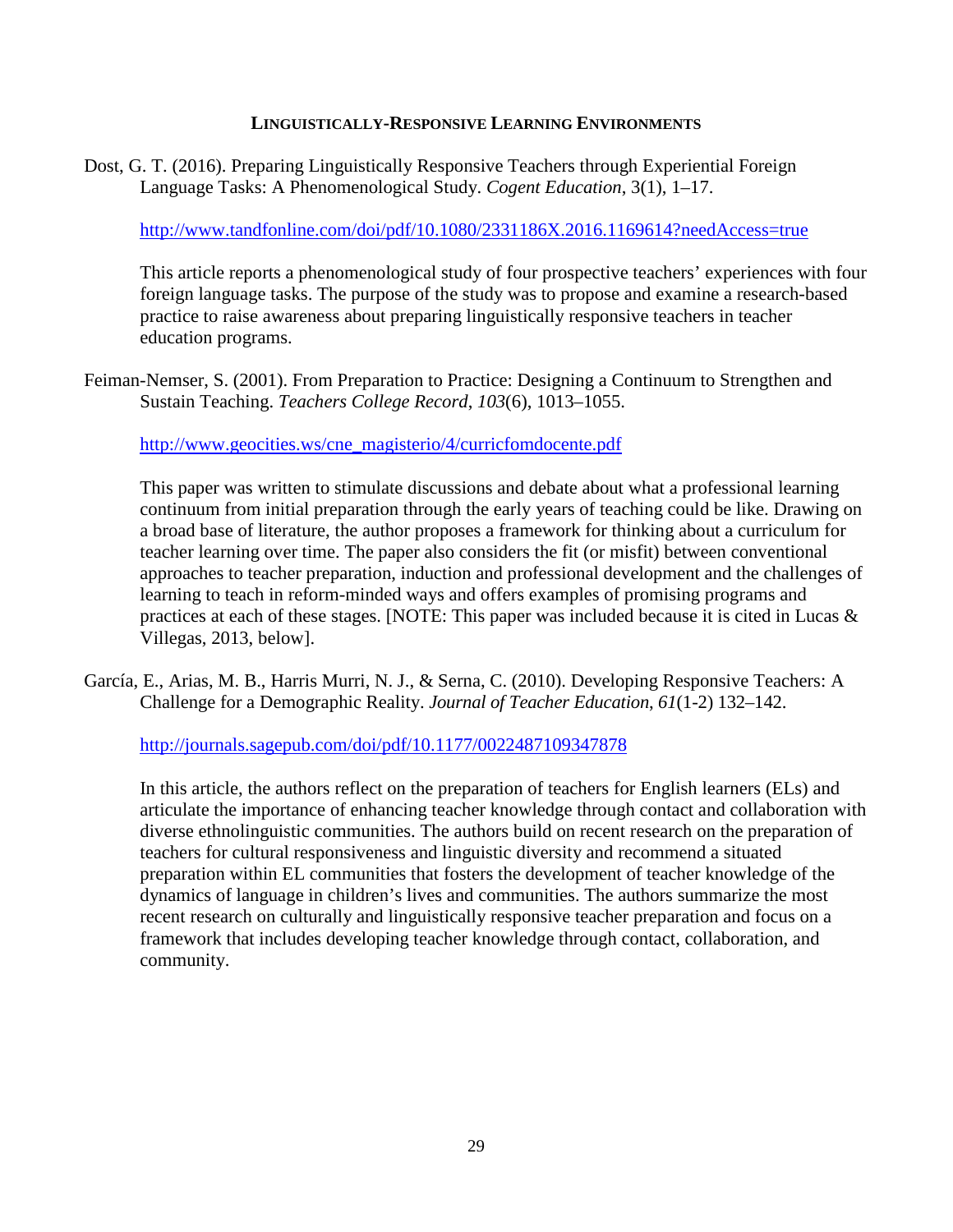Heineke, A. J., Coleman, E., Ferrell, E., & Kersemeier, C. (2012). Opening Doors for Bilingual Students: Recommendations for Building Linguistically Responsive Schools. *Improving Schools*, *15*(2) 130–147.

# <http://journals.sagepub.com/doi/pdf/10.1177/1365480212450235>

In this article, the authors outline the necessary action steps for schools to improve the achievement of bilingual students. They review, summarize, and utilize the pertinent scholarly literature to make suggestions for school-wide, collaborative efforts to support the achievement of bilingual learners through linguistically responsive pedagogy and practice. Their researchbased recommendations include the need for school actors to negotiate language policy and mandates, lay the necessary ideological foundations, build effective school structures and systems, and foster meaningful collaboration with families and communities. When teachers, administrators, counselors, families, and community members work together, schools can improve to promote the social, cultural, linguistic, and academic achievement of bilingual students.

Honigsfeld, A., & Giouroukakis, V. (2011). High-Stakes Assessments and English Language Learners. *Delta Kappa Gamma Bulletin*, *77*(4), 6–10.

<http://www.deltakappagamma.org/NH/DKGBulletinsummer2011.PDF#page=7>

In this position paper, the authors argue that high-stakes, standardized assessments place an enormous challenge both on learners for whom English is a second language and their teachers. Yet, based on a thorough review of the literature and their own recent research on standardized test preparation practices for English Language Learners, they also claim that employing culturally and linguistically responsive instructional strategies may lessen the stress associated with test-driven instruction and improve student learning outcomes as well.

Lucas, T., Villegas, A. M., & Freedson-Gonzalez, M. (2008). Linguistically Responsive Teacher Education: Preparing Classroom Teachers to Teach English Language Learners. *Journal of Teacher Education*, *59*(4), 361–373.

[http://cmmr.usc.edu/FullText/Lucas\\_Villegas.pdf](http://cmmr.usc.edu/FullText/Lucas_Villegas.pdf)

In this article, the authors identify a small set of principles that can serve as the linguistic foundation for the teaching of English language learners in mainstream classes. The authors then outline linguistically responsive pedagogical practices that flow directly from those principles. They conclude with concrete suggestions for how teacher education programs can incorporate the knowledge and skills that will prepare all preservice teachers to be linguistically responsive.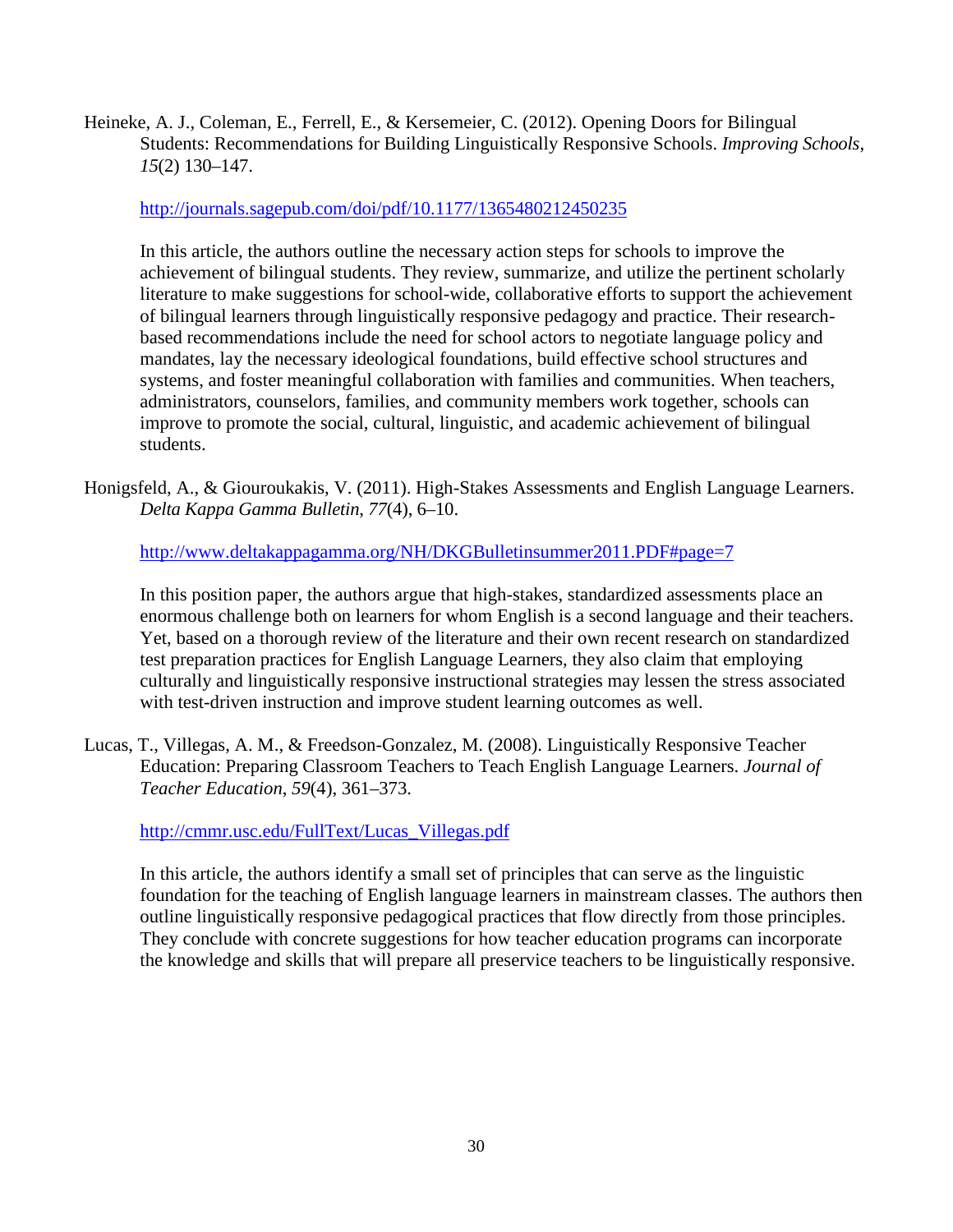Lucas, T., & Villegas, A. M. (2013). Preparing Linguistically Responsive Teachers: Laying the Foundation in Preservice Teacher Education. *Theory Into Practice*, *52*(2), 98–109.

<http://www.tandfonline.com/doi/pdf/10.1080/00405841.2013.770327?needAccess=true>

This article examines preservice teacher education as the first phase in the continuum of teacher development for teaching ELLs. Drawing on the authors' framework of orientations and pedagogical knowledge and skills for preparing linguistically responsive teachers, they show how Feiman-Nemser's (2001) framework of central tasks for learning to teach can serve as a guide for identifying tasks for learning to teach culturally and linguistically diverse (CLD) students and for guiding the construction of a coherent approach to preparing teachers of CLD students that begins in preservice programs, laying the foundation for continued development throughout the teaching career.

Lucas, T., & Villegas, A. M. (2010). The Missing Piece in Teacher Education: The Preparation of Linguistically Responsive Teachers. *National Society for the Study of Education*, *109*(2), 297–318.

[https://www.researchgate.net/profile/T\\_Lucas2/publication/292697945\\_The\\_missing\\_piece\\_in\\_tea](https://www.researchgate.net/profile/T_Lucas2/publication/292697945_The_missing_piece_in_teacher_education_The_preparation_of_linguistically_responsive_teachers/links/57444c7008aea45ee84f157b.pdf) [cher\\_education\\_The\\_preparation\\_of\\_linguistically\\_responsive\\_teachers/links/57444c7008aea45ee](https://www.researchgate.net/profile/T_Lucas2/publication/292697945_The_missing_piece_in_teacher_education_The_preparation_of_linguistically_responsive_teachers/links/57444c7008aea45ee84f157b.pdf) [84f157b.pdf](https://www.researchgate.net/profile/T_Lucas2/publication/292697945_The_missing_piece_in_teacher_education_The_preparation_of_linguistically_responsive_teachers/links/57444c7008aea45ee84f157b.pdf)

In this chapter, the authors present a synthesis of the small but growing body of literature examining what some teacher educators are already doing and what all teacher educators need to do to prepare mainstream classroom teachers to teach ELLs. While the discussion applies to teachers of immigrant and refugee students who are ELLs, the authors focus their attention on language-related issues, which have received considerably less attention than cultural issues.

Méndez, L. I., Crais, E. R., Castro, D. C., & Kainz, K. (2015). A Culturally and Linguistically Responsive Vocabulary Approach for Young Latino Dual Language Learners. *Journal of Speech, Language, and Hearing Research*, *58*(1), 93–106.

[http://jslhr.pubs.asha.org/epdf.aspx?doi=10.1044/2014\\_jslhr-l-12-0221](http://jslhr.pubs.asha.org/epdf.aspx?doi=10.1044/2014_jslhr-l-12-0221)

This study examined the role of the language of vocabulary instruction in promoting English vocabulary in preschool Latino dual language learners (DLLs). The authors compared the effectiveness of delivering a single evidence-informed vocabulary approach using English as the language of vocabulary instruction (English culturally responsive [ECR]) versus using a bilingual modality that strategically combined Spanish and English (culturally and linguistically responsive [CLR]).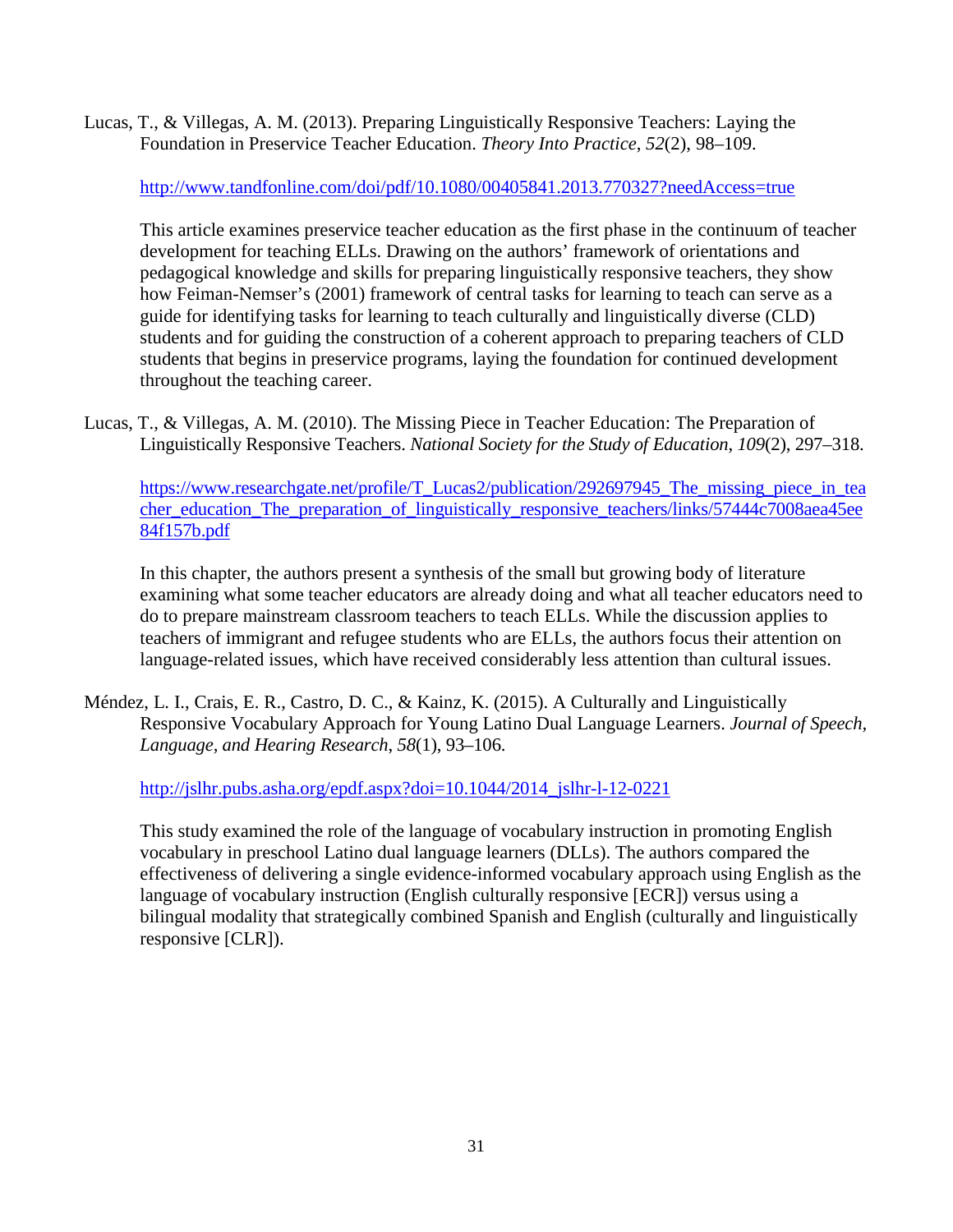### **CULTURALLY- AND LINGUISTICALLY-RESPONSIVE LEARNING ENVIRONMENTS**

Barnes, C. J. (2007). Preparing Preservice Teachers to Teach in a Culturally Responsive Way. *The Negro Educational Review*, *57*(1-2), 85–100.

#### <http://citeseerx.ist.psu.edu/viewdoc/download?doi=10.1.1.458.3111&rep=rep1&type=pdf>

A teacher education program designed to adequately prepare preservice teachers to instruct culturally and linguistically diverse students in their classrooms is described. Under the supervision of a professor and a graduate assistant in a required methods course at a private Midwestern Christian university, 24 preservice teachers, who use a culturally responsive teaching framework to teach reading to urban elementary children who scored between low and intermediate levels on their state reading examination, participated in this study. Implications regarding how teacher education programs can create a learning environment where future teachers can learn to welcome and support all students, specifically those from diverse cultural and linguistic backgrounds, are discussed.

Blanchett, W. J., Klingner, J. K., & Harry, B. (2009). The Intersection of Race, Culture, Language, and Disability: Implications for Urban Education. *Urban Education*, *44*(4), 389–409.

<http://journals.sagepub.com/doi/pdf/10.1177/0042085909338686>

To date, few researchers have sought to examine the effect of issues of race, culture, language, and disability, let alone to look specifically at the intersection of these issues, as it relates to special education identification, special education service delivery, and students of color's access to an equitable education. This article attempts to help urban education researchers and educators understand (a) why the intersection of race, culture, language, and disability is an urban education issue; (b) how issues of race, culture, language, and disability affect students' and their families' quest for an equitable education; (c) how to advocate for and provide culturally responsive services to racially, culturally, linguistically, and economically diverse students and their families; and (d) the implications of the intersection of race, culture, and disability for urban education practice, research, and policy.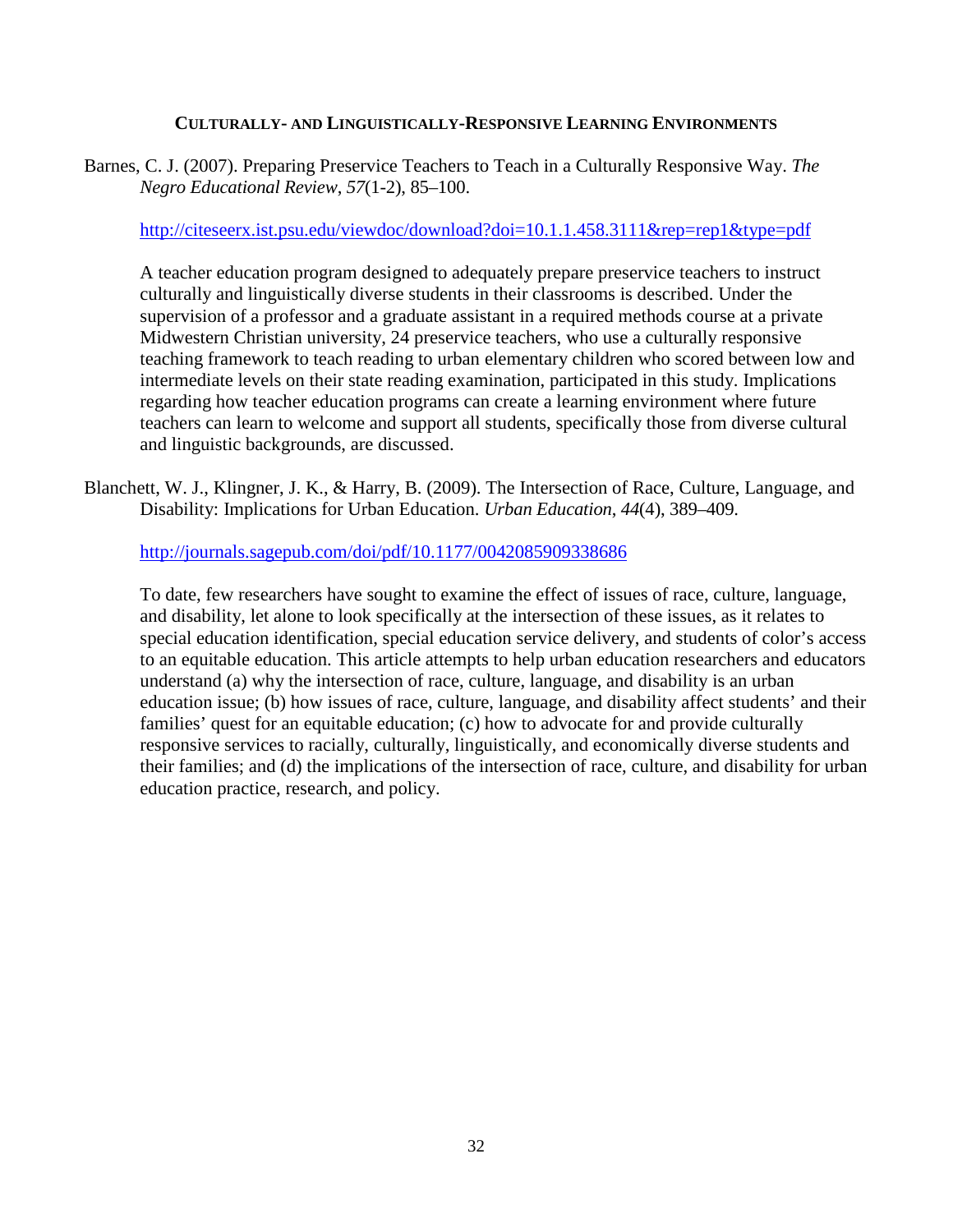Bui, Y. N., & Fagan, Y. M. (2013). The Effects of an Integrated Reading Comprehension Strategy: A Culturally Responsive Teaching Approach for Fifth-Grade Students' Reading Comprehension. *Preventing School Failure*, *57*(2), 59–69.

<http://www.tandfonline.com/doi/pdf/10.1080/1045988X.2012.664581?needAccess=true>

The study evaluated the effects of the Integrated Reading Comprehension Strategy on two levels. The Integrated Reading Comprehension Strategy integrated story grammar instruction and story maps, prior knowledge and prediction method, and word webs through a culturally responsive teaching framework; the Integrated Reading Comprehension Strategy Plus added multicultural literature and cooperative learning. The study was conducted with 49 fifth-grade students from culturally and linguistically diverse backgrounds and used a quasi-experimental nonequivalent group, pretest-posttest design. An informal reading inventory was the measurement instrument. The results indicated that both groups' mean scores for word recognition, reading comprehension, and story retell increased significantly. There were no statistically significant differences between the groups. These findings support the integration of research-based practices with culturally responsive teaching, which promotes connecting the school's learning environment with the students' personal experiences.

Callins, T. (2006). Culturally Responsive Literacy Instruction. *Teaching Exceptional Children*, *39*(2), 62–65.

[http://www.niusileadscape.org/docs/FINAL\\_PRODUCTS/NCCRESt/practitioner\\_briefs/%95%20](http://www.niusileadscape.org/docs/FINAL_PRODUCTS/NCCRESt/practitioner_briefs/%95%20TEMPLATE/DRAFTS/AUTHOR%20revisions/annablis%20pracbrief%20templates/Literacy_Brief_highres.pdf) [TEMPLATE/DRAFTS/AUTHOR%20revisions/annablis%20pracbrief%20templates/Literacy\\_Bri](http://www.niusileadscape.org/docs/FINAL_PRODUCTS/NCCRESt/practitioner_briefs/%95%20TEMPLATE/DRAFTS/AUTHOR%20revisions/annablis%20pracbrief%20templates/Literacy_Brief_highres.pdf) [ef\\_highres.pdf](http://www.niusileadscape.org/docs/FINAL_PRODUCTS/NCCRESt/practitioner_briefs/%95%20TEMPLATE/DRAFTS/AUTHOR%20revisions/annablis%20pracbrief%20templates/Literacy_Brief_highres.pdf)

Teaching ability, over and above reading programs, is the major contributor to students' literacy success. Culturally and linguistically diverse students are not receiving "a free and appropriate education" when teachers are not implementing instructional strategies that optimize student achievement or positively reinforcing their cultural identity. Teachers who embrace culturally responsive literacy instruction will serve as a catalyst for improved reading achievement among students who are culturally and linguistically diverse. In this article, the author focuses on literacy instruction and discusses the importance of (1) multiple forms of literacy; (2) early reading success; (3) culturally responsive pedagogy; and (4) skills, reading for meaning, and multicultural literature.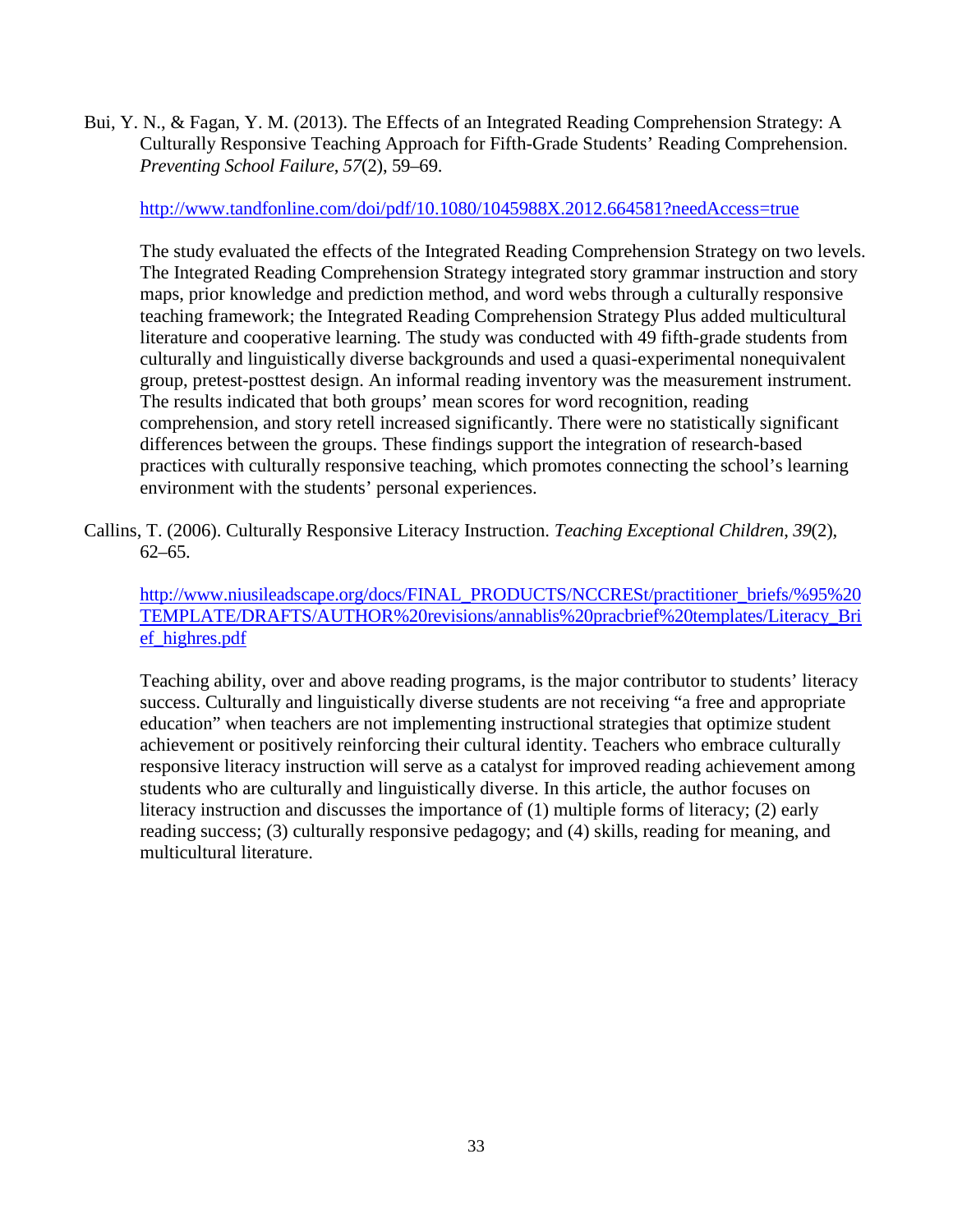Cartledge, G., & Kourea, L. (2008). Culturally Responsive Classrooms for Culturally Diverse Students with and at Risk for Disabilities. *Exceptional Children*, *74*(3), 351–371.

<http://journals.sagepub.com/doi/pdf/10.1177/001440290807400305>

Culturally and linguistically diverse (CLD) students with and at risk for disabilities evidence the greatest need for quality instructional programs of all students in our schools because of disproportionate academic underachievement, special education referrals, and disciplinary actions. Authorities on culturally responsive instruction consistently point to the cultural dissonance between the home and school as a contributor to poor educational outcomes. Other researchers argue that these students are least likely to be taught with the most effective evidence-based instruction. This article discusses culturally responsive classrooms for CLD students with and at risk for disabilities within the context of culturally competent teachers, culturally effective instructional principles, and culturally appropriate behavior development. It discusses implications for educators and suggestions for a future agenda.

Cartledge, G., Singh, A., & Gibson, L. (2008). Practical Behavior-Management Techniques to Close the Accessibility Gap for Students Who Are Culturally and Linguistically Diverse. *Preventing School Failure*, *52*(3), 29–38.

<http://www.tandfonline.com/doi/pdf/10.3200/PSFL.52.3.29-38?needAccess=true>

Students from culturally and linguistically diverse backgrounds are disproportionately identified for special education in the most restrictive placements. These students tend to have the least access to the general education curriculum and experience the greatest levels of school failure. Educators see an obvious need to change this pattern. These students would benefit most from positive, proactive interventions that enable them to adjust to their school's culture and to master the requisite behaviors leading to their success in school. To achieve these ends, teachers and administrators need to acquire cultural competence and skills related to culturally sensitive behavior management and social-skill development. They also need to realize the importance of effective instruction and academic achievement. Because early intervention is most efficient and promising, applications in this article focus on a young child, but the basic principles are equally applicable to older learners.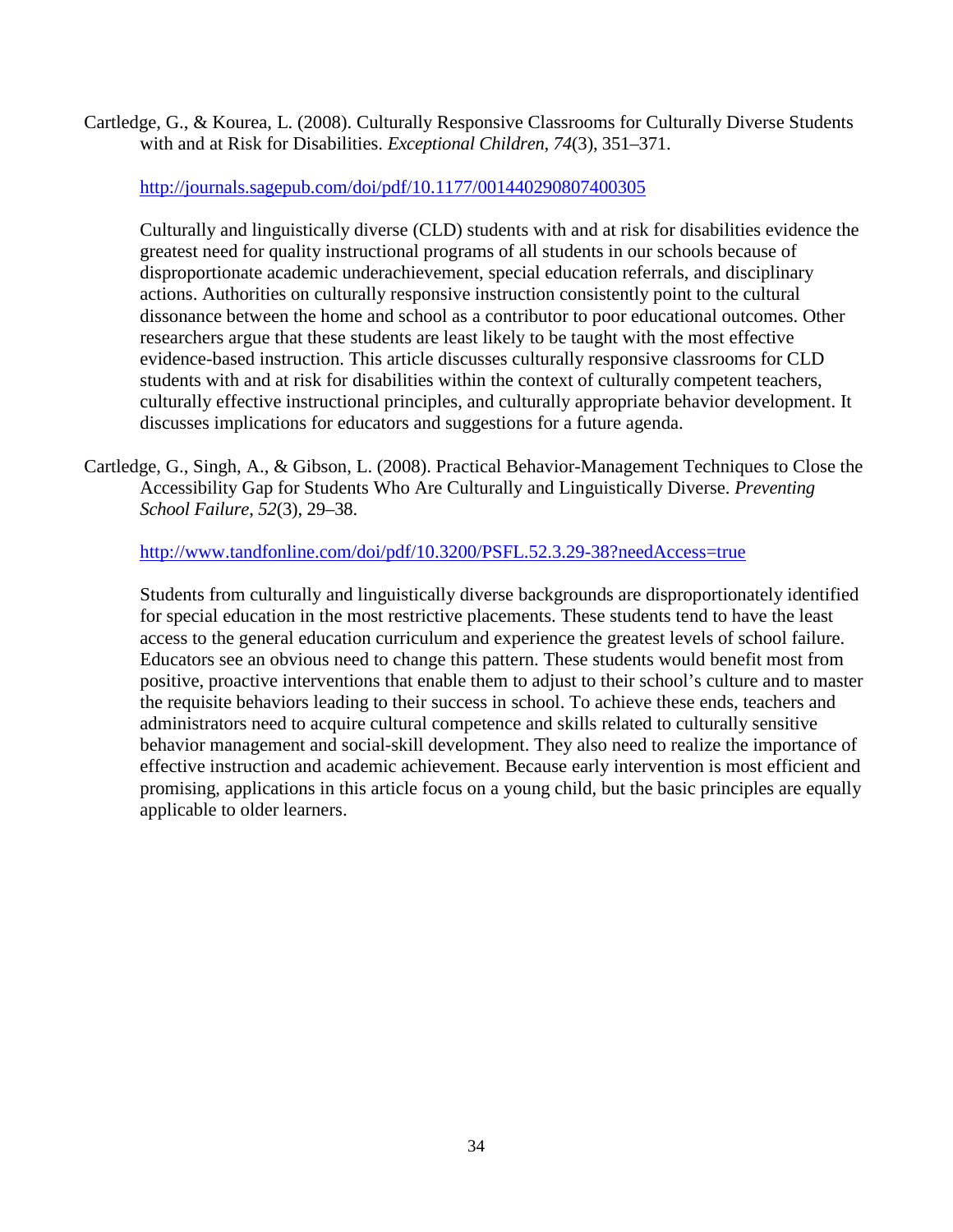Chamberlain, S. P. (2005). Recognizing and Responding to Cultural Differences in the Education of Culturally and Linguistically Diverse Learners. *Intervention in School and Clinic*, *40*(4), 195–211.

<http://journals.sagepub.com/doi/abs/10.1177/10534512050400040101>

Cultural differences between educators and culturally and linguistically diverse (CLD) students can have negative effects on the education of CLD learners. Much of the special education literature pertaining to the education of CLD learners has focused on biased assessment practices that lead to overrepresentation. It is important to consider that overrepresentation is also a function of inappropriate referrals from general education teachers. Understanding how cultural differences can influence the teaching/learning process is paramount if educators are to provide culturally responsive instruction. This article describes a variety of ways that culture influences teacher-student and teacher-parent interactions and provides recommendations to help educators respond to the educational needs of CLD students with and without disabilities.

Chu, M., Martínez-Griego, B., & Cronin, S. (2010). A Head Start/College Partnership: Using a Culturally and Linguistically Responsive Approach to Help Working Teachers Earn Degrees. *Young Children*, *65*(4), 24–29.

[https://search.proquest.com/docview/873822766/fulltextPDF/7D4527E355EA4AF8PQ/1?accoun](https://search.proquest.com/docview/873822766/fulltextPDF/7D4527E355EA4AF8PQ/1?accountid=14270) [tid=14270](https://search.proquest.com/docview/873822766/fulltextPDF/7D4527E355EA4AF8PQ/1?accountid=14270)

Education qualification requirements for early childhood teachers are increasing in many types of federal, state, and community-based early childhood programs. The 2007 reauthorization of Head Start requires all teachers to have associate degrees and 50% to have earned a baccalaureate degree in early childhood education by the year 2013. At the same time that teacher standards are rising, Head Start and other early childhood programs report difficulty in finding and retaining bilingual staff qualified in early childhood education. In Washington State, because the agricultural valley of Skagit County has a significant Latino population, the authors set out to support early childhood teachers in meeting higher educational requirements, including preparation to teach dual language learners. This goal led to a vision of community collaboration to increase teachers' college graduation and develop course work in which teachers experience an infusion of language and literacy strategies for working with dual language learners, children who are learning in both Spanish and English. In this article, the authors discuss the key strategies in this effort and share a collective reflection by teachers and collaborators.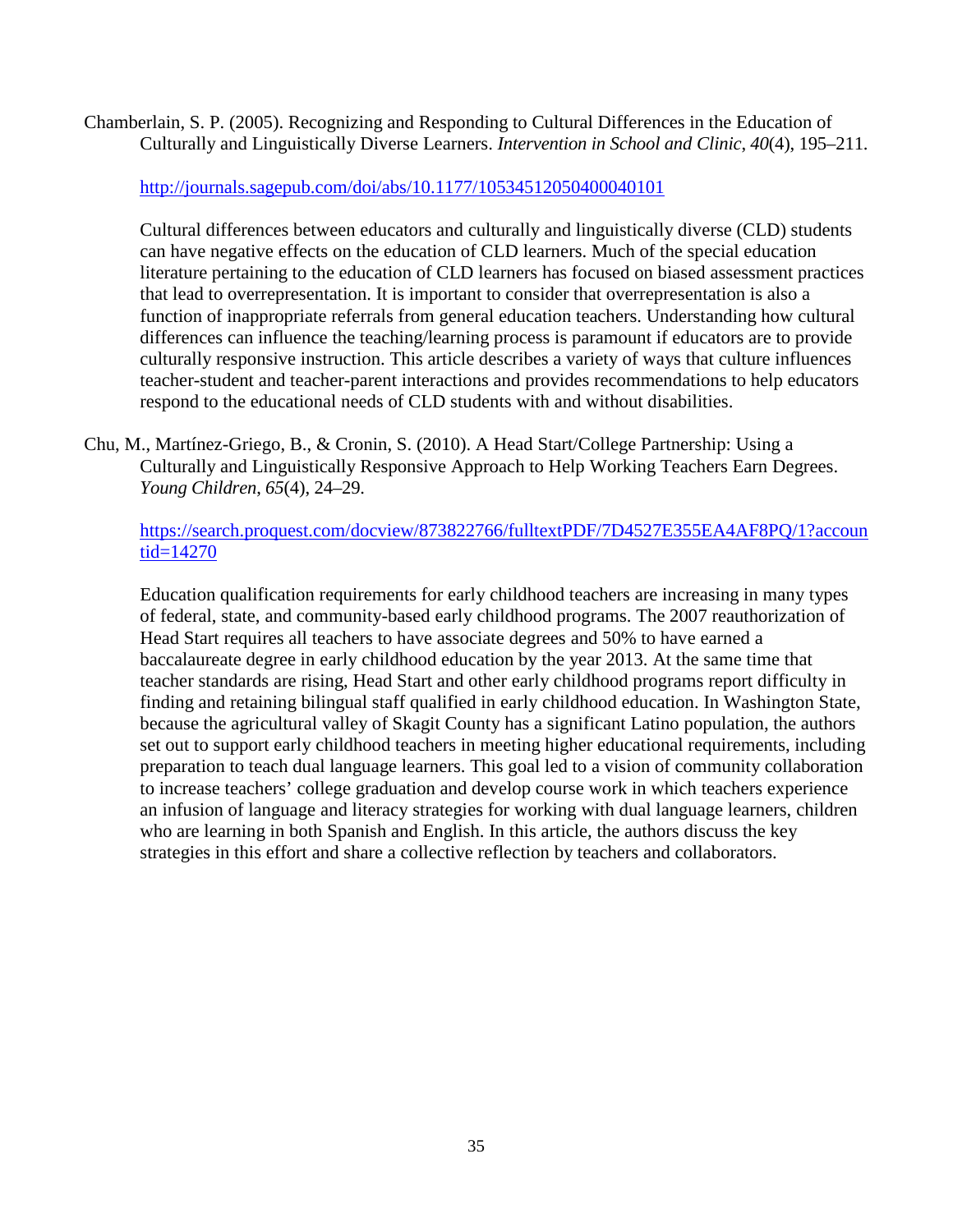Chu, S.-Y. (2011). Teacher Efficacy Beliefs toward Serving Culturally and Linguistically Diverse Students in Special Education. *Education and Urban Society*, *45*(3), 385–410.

<http://journals.sagepub.com/doi/pdf/10.1177/0013124511409401>

Educating a nation of culturally, ethnically/racially, and linguistically diverse (CLD) students is one of the many challenges facing teachers and teacher educators, resulting in teachers' questioning their ability to improve learning for these groups. Yet teacher efficacy is significantly related to student achievement, motivation, and students' own sense of efficacy. Given continuous patterns of disproportionate representation of CLD students in special education, as well as inadequate services, it is important to understand the relation between teacher efficacy and success of CLD populations. The purpose of this pilot study not only examined the reliability of newly developed survey instrument but also investigated urban inservice special education teachers' perceptions about their abilities to teach CLD students.

Chu, S.-Y. (2011). Teacher Perceptions of Their Efficacy for Special Education Referral of Students from Culturally and Linguistically Diverse Backgrounds. *Education*, *32*(1), 3–14.

[http://go.galegroup.com/ps/i.do?id=GALE%7CA269228794&sid=googleScholar&v=2.1&it=r&l](http://go.galegroup.com/ps/i.do?id=GALE%7CA269228794&sid=googleScholar&v=2.1&it=r&linkaccess=fulltext&issn=00131172&p=AONE&sw=w&authCount=1&u=temple_main&selfRedirect=true) [inkaccess=fulltext&issn=00131172&p=AONE&sw=w&authCount=1&u=temple\\_main&selfRed](http://go.galegroup.com/ps/i.do?id=GALE%7CA269228794&sid=googleScholar&v=2.1&it=r&linkaccess=fulltext&issn=00131172&p=AONE&sw=w&authCount=1&u=temple_main&selfRedirect=true) [irect=true](http://go.galegroup.com/ps/i.do?id=GALE%7CA269228794&sid=googleScholar&v=2.1&it=r&linkaccess=fulltext&issn=00131172&p=AONE&sw=w&authCount=1&u=temple_main&selfRedirect=true)

Accompanying the growth in student diversity, the disproportional representation of culturally and linguistically diverse (CLD) students in special education categories has drawn the attention of researchers and educators. However, teachers often reported a lack of competence to work with CLD population with and without disabilities. The purpose of this review is to investigate the relationship between perceptions of teacher efficacy and special education referrals. This review reports on the literature to identify competencies, attitudes, beliefs, expectations, and behaviors that educators demonstrate in working with CLD students.

Chu, S.-Y., & Garcia, S. (2014). Culturally Responsive Teaching Efficacy Beliefs of In-Service Special Education Teachers. *Remedial and Special Education*, *35*(4), 218–232.

<http://journals.sagepub.com/doi/pdf/10.1177/0741932513520511>

Although teaching efficacy has been noted as an attribute of successful teachers of students from culturally and linguistically diverse (CLD) backgrounds, special educators have not been represented in this research, nor have the influence of personal and professional factors on teacher efficacy been examined for this population. This descriptive, correlational survey research was conducted to investigate the influence of selected personal and professional variables on special educators' culturally responsive teaching efficacy for serving exceptional CLD students. Statistically significant differences were found in respondents' perceptions of self-efficacy as well as outcome expectancy by the perceived effectiveness of their teacher preparation in addressing diversity. Teachers' language characteristics, instructional setting, certification in bilingual education/English as a second language, and perceived quality of professional preparation also emerged as significant predictors. Implications for future research are discussed.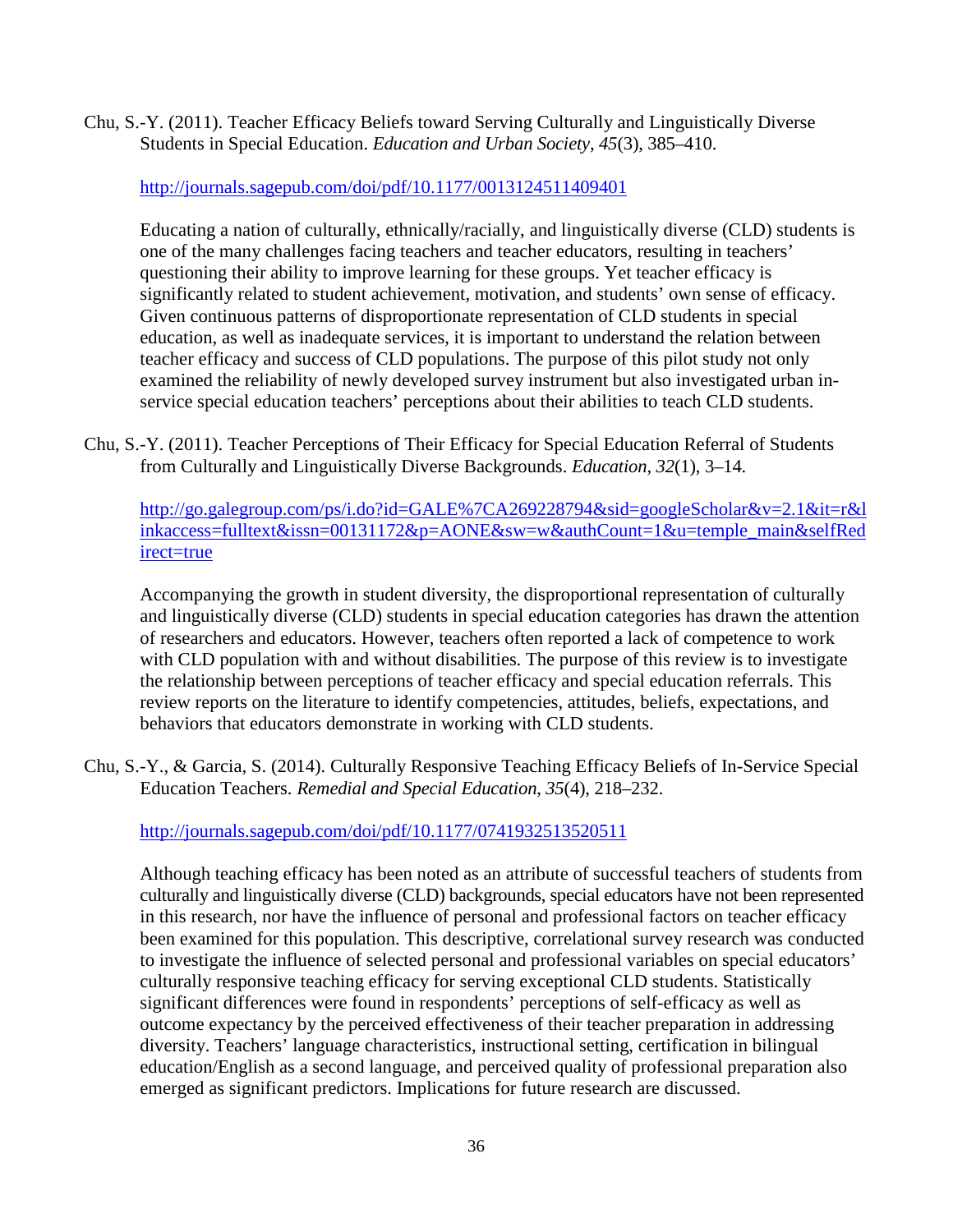García, S. B., & Ortiz, A. A. (2006). Preventing Disproportionate Representation: Culturally and Linguistically Responsive Prereferral Interventions. *Teaching Exceptional Children*, *38*(4), 64–67.

<http://journals.sagepub.com/doi/pdf/10.1177/004005990603800410>

In this brief, the authors highlight four key elements of culturally and linguistically responsive prereferral intervention for culturally and linguistically diverse students. These elements are (1) Preventing School Underachievement and Failure, (2) Early Intervention for Struggling Learners, (3) Diagnostic/Prescriptive Teaching, and (4) Availability of General Education Problem-Solving Support Systems.

Klingner, J. K.; Artiles, A. J., Kozleski, E., Harry, B., Zion, S., Tate, W., Duran, G. Z., & Riley, D. (2005). Addressing the Disproportionate Representation of Culturally and Linguistically Diverse Students in Special Education through Culturally Responsive Educational Systems. *Education Policy Analysis Archives*, *13*(38), 1–43.

<http://www.redalyc.org/html/2750/275020513038/>

In this article, the authors present a conceptual framework for addressing the disproportionate representation of culturally and linguistically diverse students in special education. The cornerstone of their approach to addressing disproportionate representation is through the creation of culturally responsive educational systems. Their goal is to assist practitioners, researchers, and policymakers in coalescing around culturally responsive, evidence-based interventions and strategic improvements in practice and policy to improve students' educational opportunities in general education and reduce inappropriate referrals to and placement in special education.

Lee, T. S. (2015). The Significance of Self-Determination in Socially, Culturally, and Linguistically Responsive (SCLR) Education in Indigenous Contexts. *Journal of American Indian Education, 54*(1), 10–32.

<http://www.jstor.org/stable/pdf/10.5749/jamerindieduc.54.1.0010.pdf>

Community control is essential for educational self- determination for Indigenous peoples. Several models demonstrate that education that includes socially, culturally, and linguistically relevant (SCLR) curriculum and pedagogy does not compromise academic rigor. However, more research investigating the connections, outcomes, benefits, and challenges is needed, particularly in this era of educational accountability. The connection between SCLR education, selfdetermination, and sovereignty are critical to discussions on Indigenous education. This article discusses those connections by (1) summarizing the research on SCLR education, with a particular concentration on language; (2) examining the impact of current educational policies; and (3) emphasizing a research focus on the connections between state/federal policies and school-based practices, models of SCLR education, and Indigenous sovereignty and selfdetermination in education.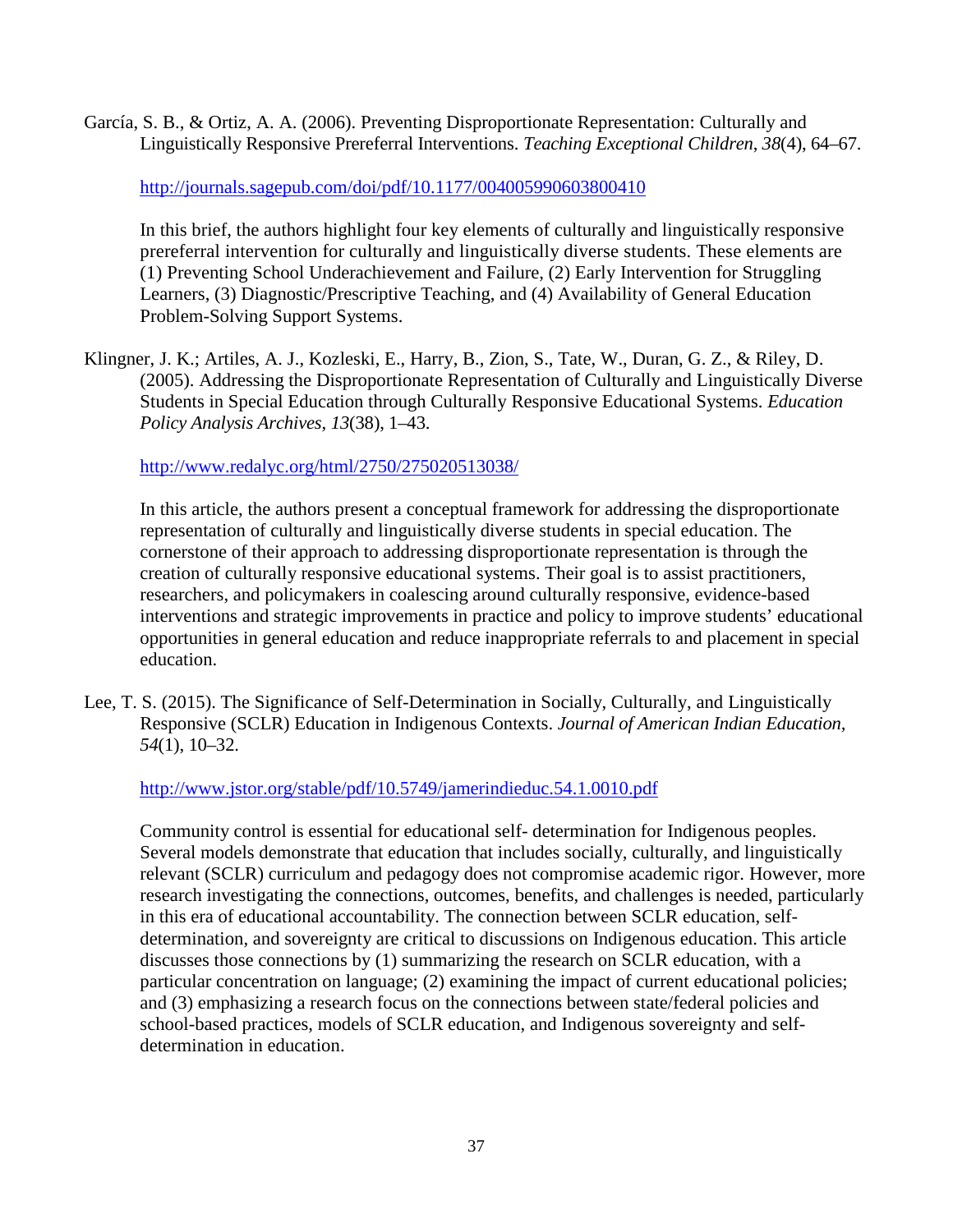Naqvi, R., McKeough, A., Thorne, K., & Pfitscher, C. (2012). Dual-Language Books as an Emergent-Literacy Resource: Culturally and Linguistically Responsive Teaching and Learning. *Journal of Early Childhood Literacy*, *13*(4) 501–528.

### <http://journals.sagepub.com/doi/pdf/10.1177/1468798412442886>

In this study the authors analyzed culturally and linguistically responsive teaching and learning in dual-language book reading vignettes to demonstrate how teachers and volunteer readers build on linguistic and cultural repertoires of emergent-literacy learners to help them gain metalinguistic awareness, cultural empowerment and identities as capable learners. They argue that diversity can be embraced and multilingualism can be positioned as normal by using duallanguage books to motivate discussion about language and cultural artefacts.

Nieto, S. (1999). What Does It Mean To Affirm Diversity? *School Administrator*, *56*(6), 32–35.

<https://www.aasa.org/SchoolAdministratorArticle.aspx?id=14894>

According to this article, educators must recognize five realities before meaningful affirmative actions can occur. Affirming diversity is about social justice. Nonwhite and poor students bear the brunt of structural inequality. Diversity is a valuable resource. Effective teaching entails respecting who they are. Affirming diversity means becoming a multicultural person. The article asks, "What do educators—teachers, aides, curriculum developers, principals, superintendents and school board members—need to know to create effective schools for students of all backgrounds, and how can they learn it? Let me suggest five realities that educators need to appreciate and understand if this is to happen." The five realities, discussed at some length, are: (1) Affirming diversity is above all about social justice; (2) Students of color and poor students bear the brunt of structural inequality: (3) Diversity is a valuable resource; (4) Effectively teaching students of all backgrounds means respecting and affirming who they are; and (5) Affirming diversity means becoming a multicultural person.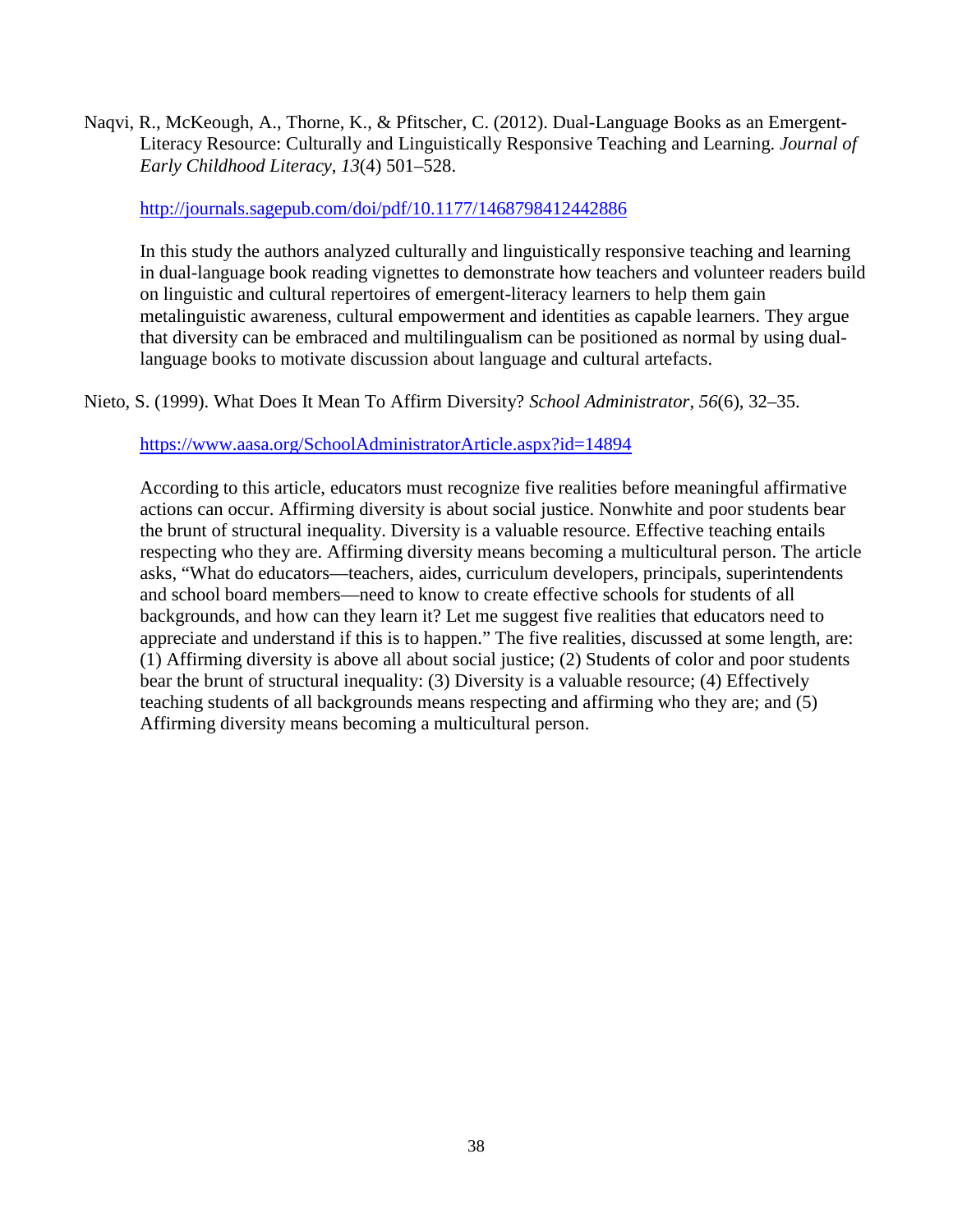Nieto, S. (2005). Public Education in the Twentieth Century and Beyond: High Hopes, Broken Promises, and an Uncertain Future. *Harvard Educational Review*, *75*(1), 43–64.

<http://www.hepgjournals.org/doi/pdf/10.17763/haer.75.1.31r4357517211566?code=hepg-site>

What have been some of the high points and disappointments of K–12 education over the past 75 years? How have shifting demographics in terms of race, ethnicity, social class, and other differences shaped the educational experiences of various segments of the U.S. population? Sonia Nieto examines these questions, beginning with a discussion of the impact of demographic changes on U.S. educational policy. Nieto traverses 75 years of theory, attempting to explain the differences in achievement among U.S. students; explicating cultural inferiority, social reproduction, cultural incompatibility, voluntary and involuntary immigrant, resistance, and various other achievement theories. Nieto then discusses three movements towards the eradication of these inequities: desegregation, bilingual education, and multicultural education, contending that all three of these advancements have been systematically eroded by domestic pressure and policy. Nieto concludes that U.S. education has drifted far from its democratic ideals, and that a recommitment to the possibilities of U.S. education envisioned by John Dewey and Horace Mann is necessary.

Nieto, S. (2006). Solidarity, Courage and Heart: What Teacher Educators Can Learn from a New Generation of Teachers. *Intercultural Education*, *17*(5), 457–473.

<http://www.tandfonline.com/doi/pdf/10.1080/14675980601060443>

What does it take to become effective teachers of students of culturally, ethnically, linguistically, and racially diverse backgrounds? Based on research with teachers over the past several years, this paper discusses what it means to teach students of diverse backgrounds with heart, courage and conviction, and the implications of their practice for professional development. A review of relevant literature finds that some of the widely acknowledged qualities of effective teachers include a solid general education background; a deep knowledge of subject matter; familiarity with numerous pedagogical approaches; strong communication skills; and effective organizational skills. Although these qualities are essential for good teaching, the purpose in this paper is to suggest that they are insufficient because they fail to take into account the sociopolitical context of education as well as the tremendous diversity of language, social class, ethnicity and race, among other differences, that are a fact of life in many school systems around the world.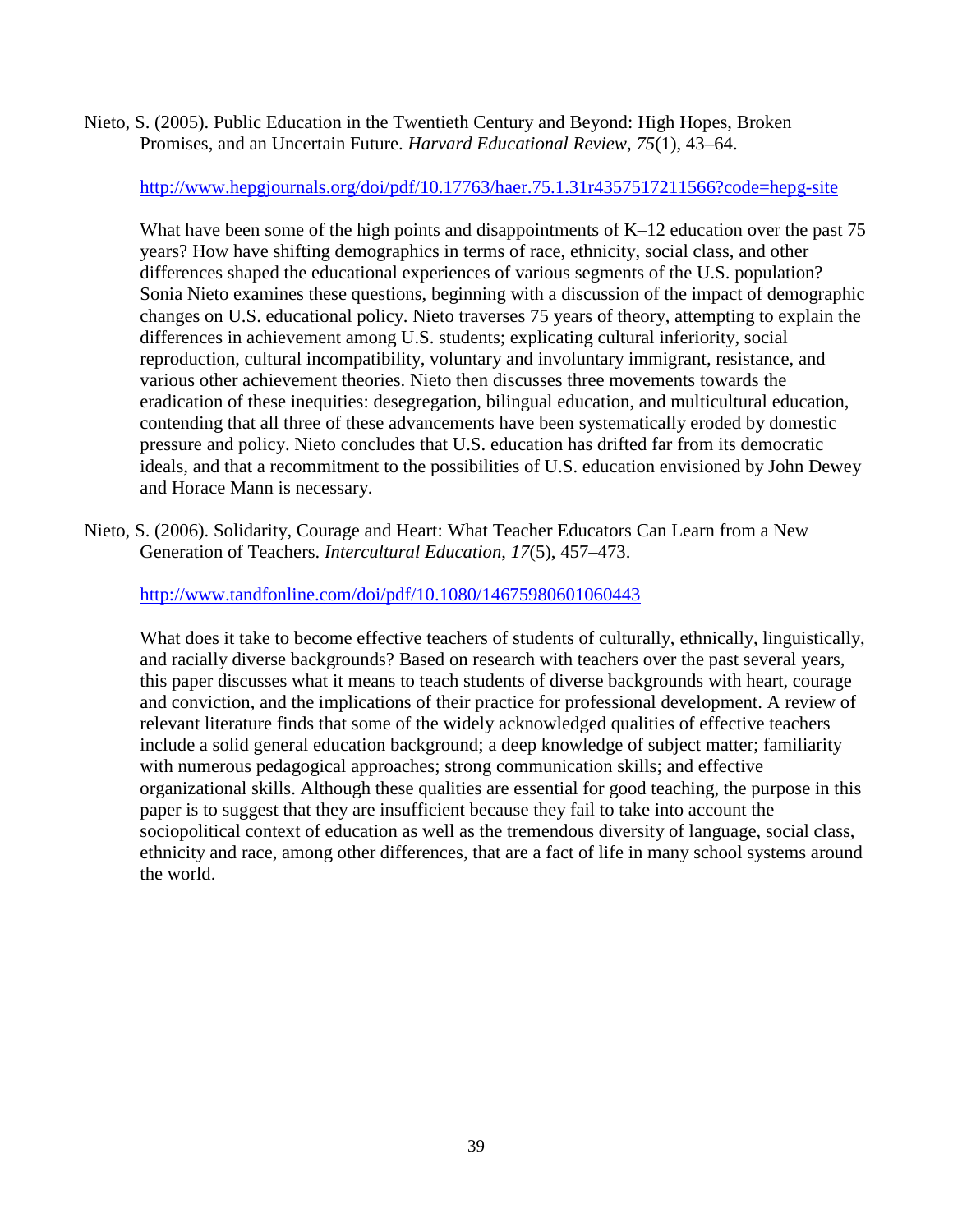Orosco, M. J., & O'Connor, R. (2014). Culturally Responsive Instruction for English Language Learners with Learning Disabilities. *Journal of Learning Disabilities*, *47*(6), 515–531.

<http://journals.sagepub.com/doi/pdf/10.1177/0022219413476553>

This case study describes the culturally responsive instruction of one special education teacher with Latino English language learners (ELLs) with learning disabilities in an urban elementary school setting. This study was situated in a social constructivist research based framework. In investigating this instruction with ELLs, this study focused on how one teacher's knowledge of culturally responsive pedagogy affected her special education instruction. Findings resulted in three major themes that were aligned with the current literature in this area: Cultural Aspects of Teaching Reading, Culturally Relevant Skills-Based Instruction, and Collaborative Agency Time. The results indicated that the success of special education with ELLs at the elementary education level might be dependent on how well the special education teacher integrates culturally responsive instruction with ELLs' cultural and linguistic needs.

Santamaria, L. J. (2009). Culturally Responsive Differentiated Instruction: Narrowing Gaps Between Best Pedagogical Practices Benefiting All Learners. *Teachers College Record*, *111*(1), 214–247.

[http://educ625spring2011.pbworks.com/f/Culturally%20Responsive%20Differentiated%20Instruct](http://educ625spring2011.pbworks.com/f/Culturally%20Responsive%20Differentiated%20Instruction.pdf) [ion.pdf](http://educ625spring2011.pbworks.com/f/Culturally%20Responsive%20Differentiated%20Instruction.pdf)

Because of its special education association, differentiated instruction (DI) is a topic of concern for many educators working with culturally and linguistically diverse (CLD) learners, whereby bilingual, multicultural, and culturally responsive teaching (CRT) is considered more appropriate for responding to cultural and linguistic diversity. Furthermore, although the literature base on DI recognizes cultural and linguistic diversity, it offers little in terms of ways to address these differences. The focus of this research is to assist the educational community in recognizing pedagogical differences, while finding common ground, in identifying complementary teaching practices for all students, including culturally diverse students and English language learners (ELLs).

Siwatu, K. O. (2007). Preservice Teachers' Culturally Responsive Teaching Self-Efficacy and Outcome Expectancy Beliefs. *Teaching and Teacher Education*, *23*(7), 1086–1101.

<http://www.sciencedirect.com/science/article/pii/S0742051X06001168>

The findings from this study suggest that preservice teachers are more efficacious in their ability to help students feel like important members of the classroom and develop positive, personal relationships with their students, than they are in their ability to communicate with English Language Learners. Preservice teachers' culturally responsive teaching outcome expectations was highest for the possibility that a positive teacher–student relationship can be established by building a sense of trust in their students. Item-specific means were lowest among the preservice teachers for the possibility that encouraging students to use their native language will help to maintain students' cultural identity. The implications for these findings for both research and teacher education are discussed.